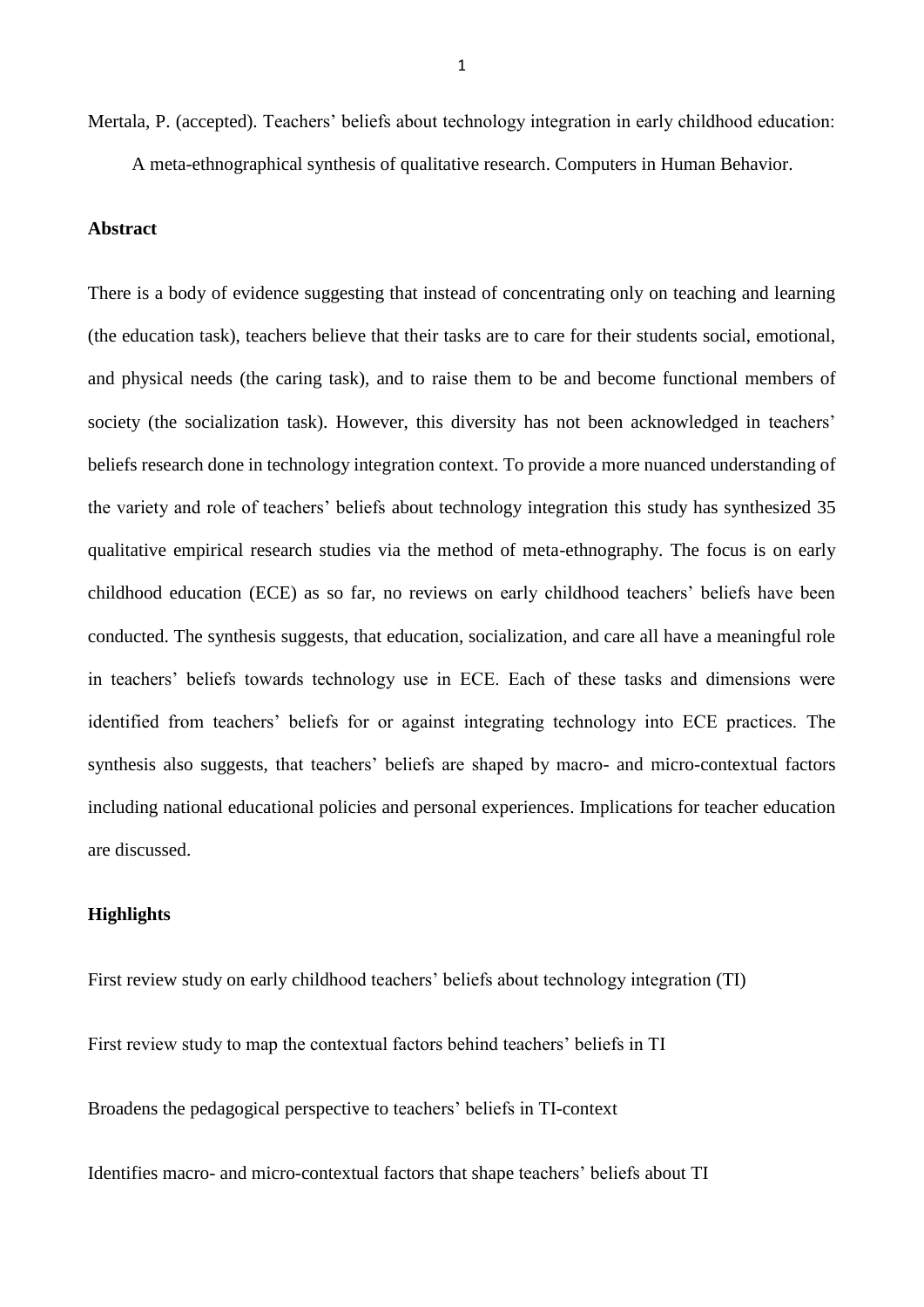Preservice and in-service teachers' share similar beliefs

# **Keywords:**

Beliefs: Early childhood education; Educational technology; Systematic review; Technology integration; Teacher

# **1. Introduction**

**.** 

For decades, researchers have sought out the secret to successful technology<sup>1</sup> integration which, to combine Dockstader's (1999) and Lloyd's (2005) definitions, translates to organizing the goals of curriculum and technology into a complex but coordinated and harmonious whole. Teachers' pedagogical beliefs are considered to play a key role in achieving this objective (e.g., Ertmer, Ottenbreit-Leftwich, Sadik, Sendurur, & Sendurur, 2012; Tondeur, Hermans, van Braak, & Walcke, 2008; Tondeur, vanBraak, Ertmer, & Ottenbreit-Leftwich, 2017). Ertmer (2005, p. 25) even argues that teachers' pedagogical beliefs are "the final frontier in our quest for technology integration". Inspired by the work of Pajares (1992), she defines pedagogical beliefs as beliefs about teaching and learning. However, this view is based on a rather narrow understanding of the concept of pedagogy and what being (and becoming) a teacher entails. Traditionally, pedagogy refers to the "idea of a special, affectively charged relationship between teacher and child" (Friesen, 2017, 733–734), and a body of empirical evidence suggests that, instead of concentrating only on teaching and learning, teachers believe that their tasks are to care for and promote the holistic well-being of students, including their social, emotional, and physical needs (e.g., Estola, Erkkilä, & Syrjälä, 2003; Lasky, 2005; O'Connor, 2008).

<sup>&</sup>lt;sup>1</sup> In this study, technology refers to digital devices (i.e., computers, tablets, smartphones) and products or outputs that are viewed, played, or created on these devices (i.e., applications, games, websites) (Plowman, 2016). This inclusive and broad definition corresponds with the data-driven and interpretative nature of the present review study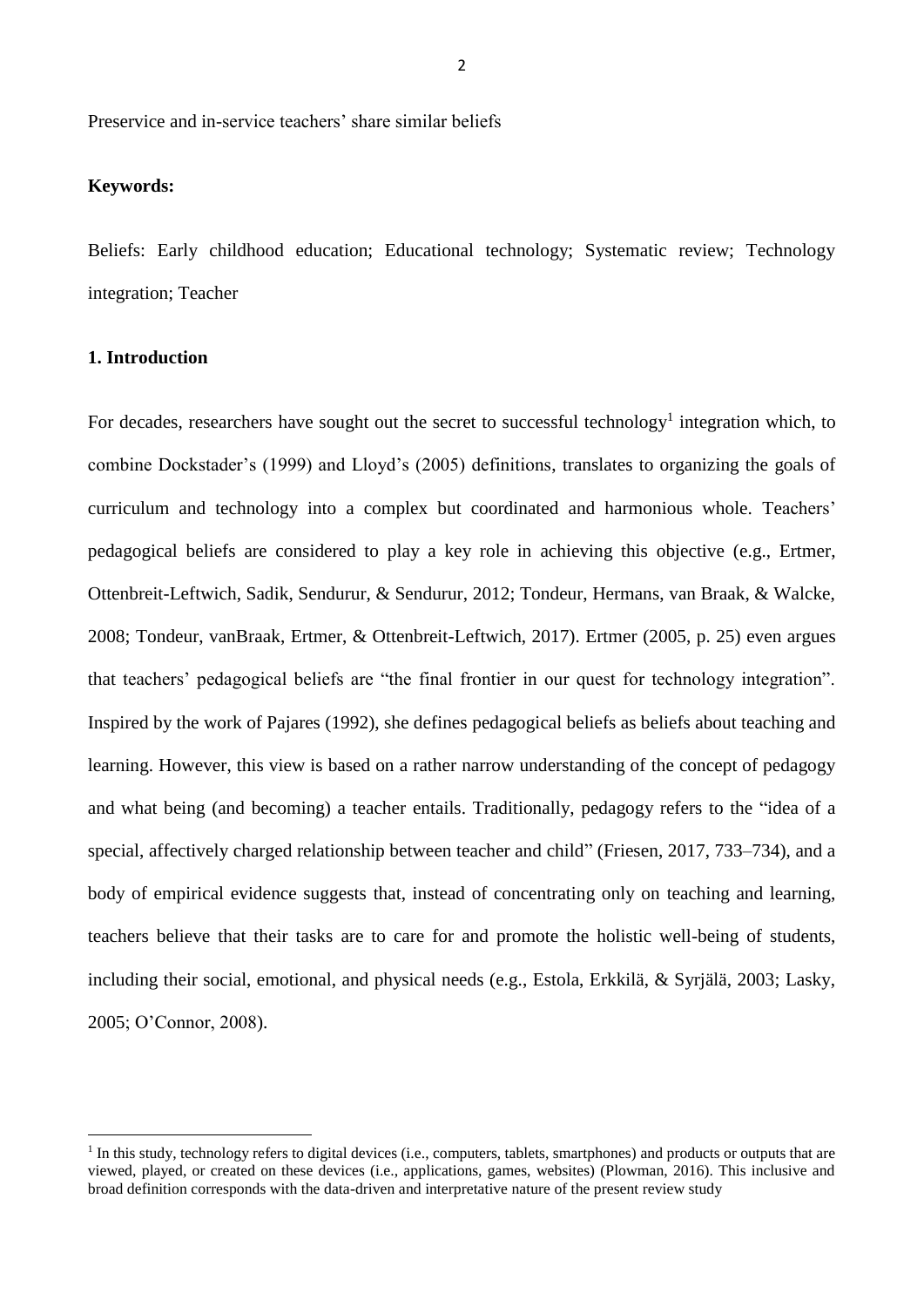This so-called "whole child" approach to teaching (Lasky, 2005, p. 906) is emerging in technology integration issues as well. Questions that are associated with the impact of digital technologies on children's and adolescents' physical and psychological wellbeing are a matter of widespread scientific and public debate (e.g., Orben & Przybylski, 2019; Palaiologou, 2017), and there are emerging indications that these issues are meaningful for teachers. For example, teachers worry whether technology use in institutional education will increase students' overall time spent on technology to an unacceptable level because they believe that technology use in the home is generally extensive (Mertala, 2019a). Additionally, many teachers believe that, even though digital solutions may not benefit students' learning, it is important that students learn digital skills for the future in their studies and/or working lives (Ottenbreit-Leftwich, Glazewski, Newby & Ertmer, 2010). Therefore, teachers' decisions and practices are affected by various—and sometimes competing (Wallace & Kang, 2004)—sets of beliefs and acknowledging this complexity is a prerequisite to successful technology integration.

#### *1.1. The purpose of the study and research questions*

To provide a more nuanced understanding of the variety and role of teachers' beliefs in the context of technology integration, this paper reviews existing qualitative research literature via metaethnography (Noblit & Hare, 1988). The focus is on research conducted in the field of early childhood education. This decision is justified with two reasons. The first reason is that early childhood education provides a fruitful environment to explore the multidimensionality of teacherhood and teachers' beliefs: Early childhood education is often conceptualized through the so called educare model consisting of education, socialization, and care which "form a harmonious whole" and allow "a holistic approach to the child's growth, development, and learning" (Finnish National Board of Education, 2016, p. 21; see also Broström, 2006; Van Laere & Vandenbroeck, 2018). The second reason is that even though review articles about teachers' beliefs research in technology integration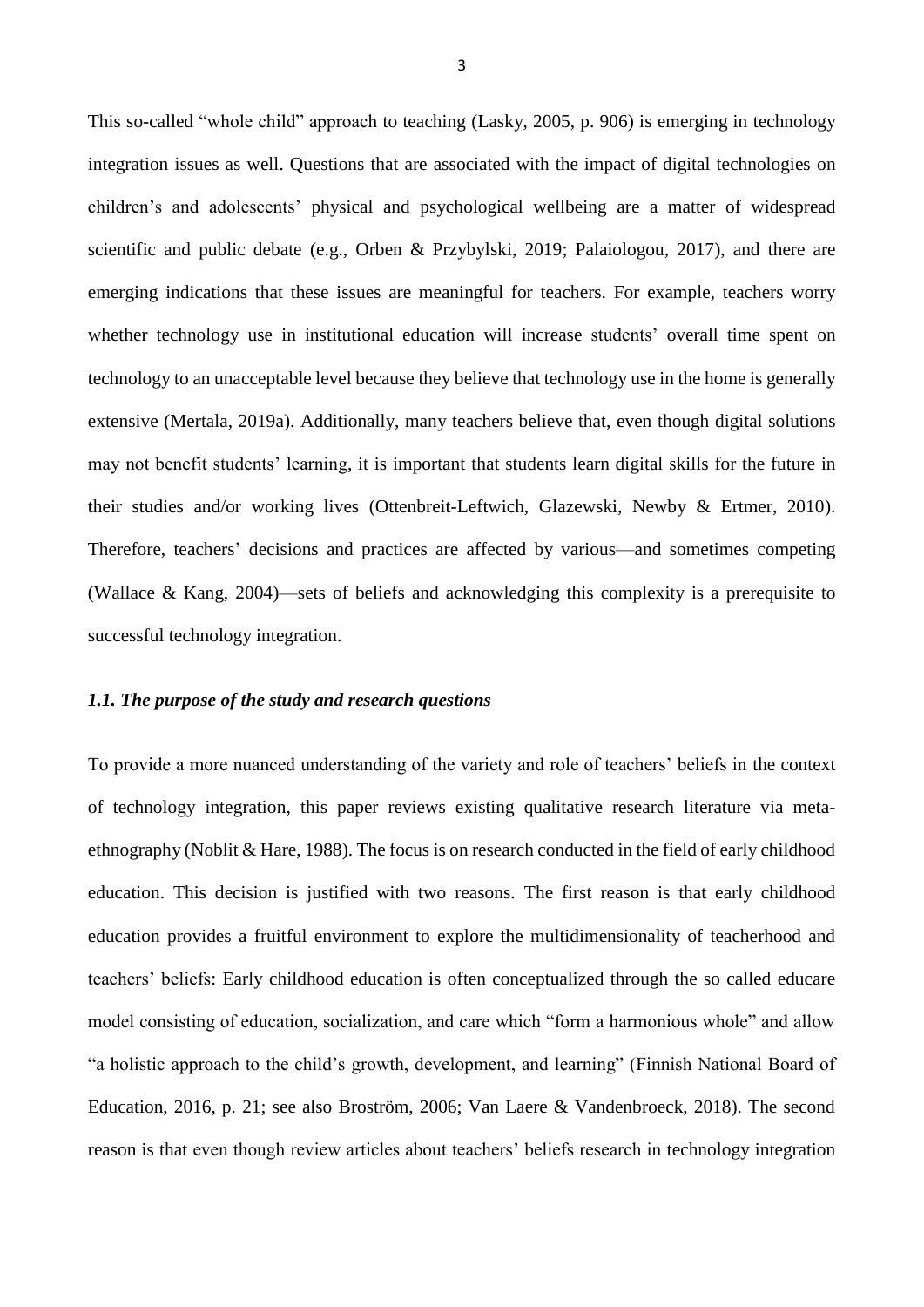context has been published (Tondeur et al., 2017) so far, no systematic review of early childhood teachers' beliefs about technology integration has been conducted. Instead, the existing reviews have concentered on mapping technology practices (Kontovourki et al., 2017), early years practitioners' professional development needs (Marsh, Kontovourki, Tafa, & Salomaa, 2017), and barriers to technology use (Plumb & Kautz, 2015).

The first objective of the research was to examine how the threefold task of education, socialization, and care is reflected in early childhood teachers' beliefs about technology integration. Given that beliefs are always shaped within specific historical, material, and cultural conditions (Nuttall et al., 2015), the second research objective was to explore contextual factors behind teachers' beliefs. These objectives were formulated into the following research questions:

- How are the aspects of education, socialization, and care present in teachers' beliefs about technology integration in early childhood education?
- What is the role of contextual factors in shaping of teachers' beliefs about technology integration in early childhood education?

#### **2. Background**

#### *2.1. Teachers' beliefs and technology integration*

Richardson (2003, p. 2) has defined beliefs as "psychologically-held understandings, premises or propositions about the world that are felt to be true." This widely applied characterization acts as the definition of beliefs in this review as it neatly captures the multidimensional nature of beliefs. As argued by Pajares (1992, p. 309), beliefs often "travel in disguise and under alias," and he has provided an exhaustive list of concepts that have been used to indicate beliefs in the research literature, including attitudes, values, judgments, axioms, opinions, ideologies, perceptions, conceptions, conceptual systems, preconceptions, dispositions, implicit theories, explicit theories,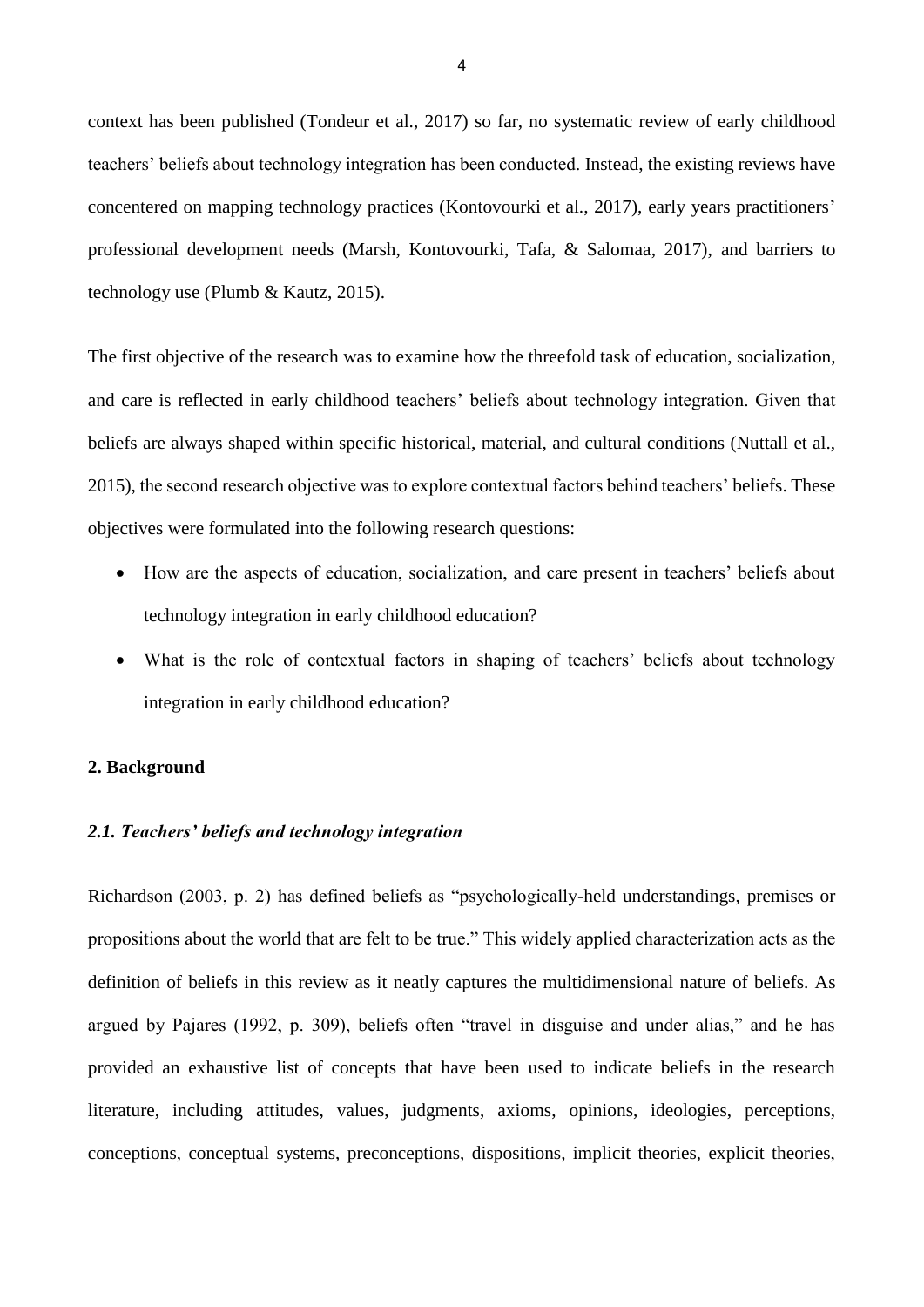personal theories, internal mental processes, action strategies, rules of practice, practical principles, perspectives, repertories of understanding, and social strategies (see also Fives & Buehl, 2012). Beliefs are shaped within specific historical, material, and cultural conditions (Nuttall et al., 2015) as well as by chance and anecdotal observations (Nespor, 1987).

The research on teachers' beliefs dates back more than 60 years (Ashton, 2015), and it provides robust evidence that teachers' beliefs are key to guiding their decisions and actions in classroom situations (e.g. Ertmer et al., 2012; Fang, 1996; Mama & Henessey, 2013; Mansour, 2008; Pajares, 1992; Tondeur et al., 2008). Beliefs are also thought to influence both how and why teachers may or may not change their practices to incorporate a new curriculum, adopt new instructional strategies, and implement new initiatives (Biesta, Priestley, & Robinson, 2015; Levin, 2015), making teachers' beliefs a regular topic of research in the context of technology integration (see the reviews in Ertmer, 2005; Kim, Kim, Lee, Spector, & DeMeester, 2013; Tondeur et al., 2017). The relationship between teachers' pedagogical beliefs and technology integration can be described as critical (Ertmer et al., 2012) because teachers' beliefs appear to be a major predictor of their technology use (Miranda & Russell, 2012; Ottenbreit-Leftwich et al., 2010); however, these beliefs can act as a barrier to technology integration (Tondeur et al., 2017). For example, if a teacher believes that direct instruction is the most efficient way to teach, he/she may find the open nature of (some) technological solutions pedagogically unsuitable (Donnely, McGarr, & O'Reilly, 2011).

Despite the high number of studies, two shortcomings can be identified from the technology-related teachers' beliefs research. The first one is that technology integration research has had a narrower perspective on beliefs than in research on teachers' beliefs in general (Kim et al., 2013). While teachers are found to hold beliefs about many issues, including beliefs about knowledge, their students, the context in which they work, subject matter, as well as moral dilemmas and societal issues that affect their work (Biesta et al., 2015; Fives & Buehl, 2012; Levin, 2015) the majority of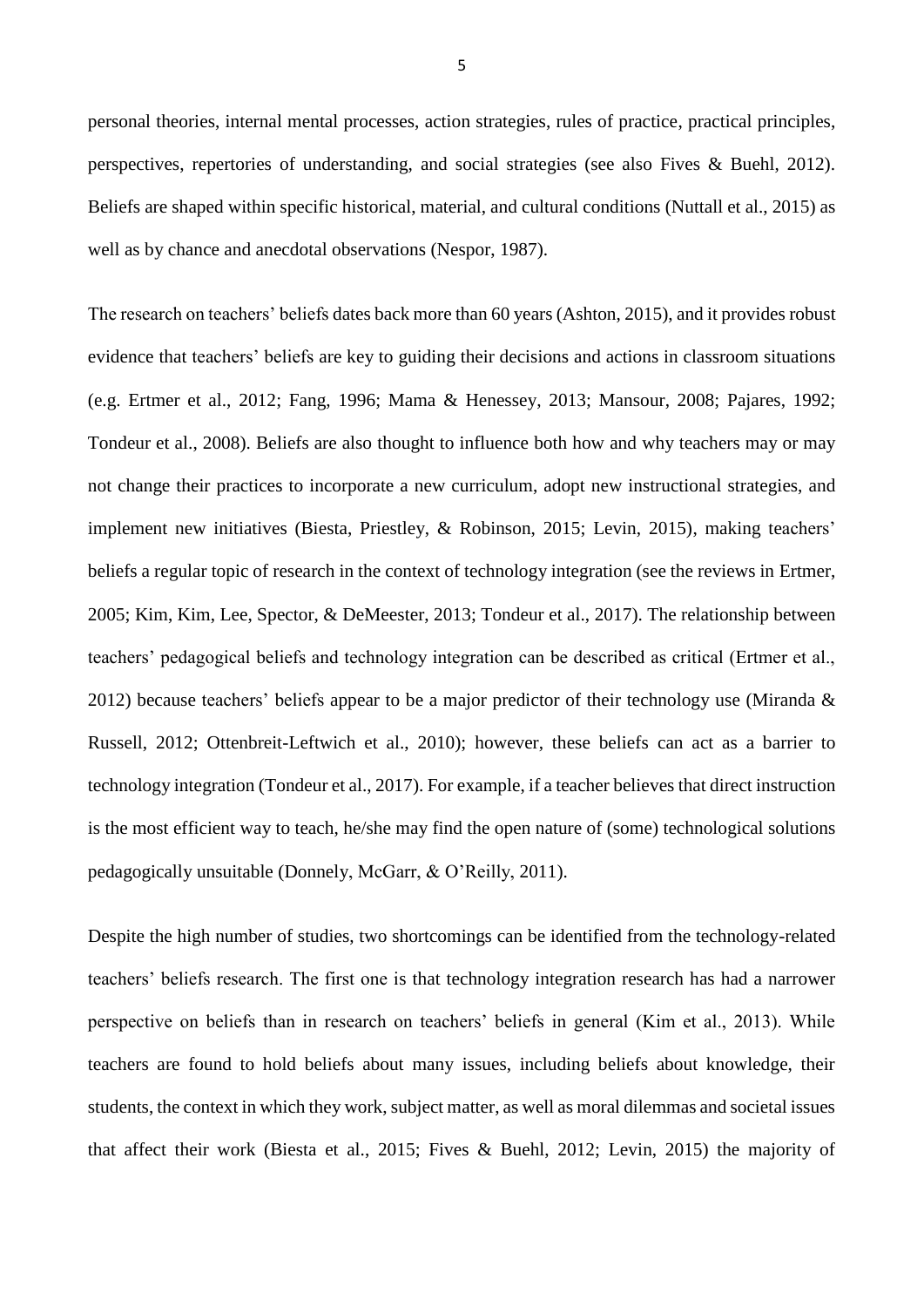technology integration studies focus on beliefs about technology's role in teaching and learning (see e.g., Deng, Chai, Tsai, & Lee, 2014; Güneş & Bahçivan, 2018; Jääskelä, Häkkinen, & Rasku-Puttonen, 2017; Liu, 2011; Tondeur et al., 2008). Given the broad spectrum of teachers' beliefs, focusing solely on beliefs about learning and teaching fails to recognize the multidimensional and complex nature of being (and becoming) a teacher. For instance, secondary school teachers in Lasky's (2005) study reported that their job is to teach the child as a whole, by which they meant that in addition to supporting students' academic performance, their professional task is to take care of their students' socio-emotional well-being. In other words, teachers do not make decisions based only on beliefs about on how children learn but based on a more holistic and complex view of children, teacherhood, and the essence of institutional education. Thus, teachers' decisions whether to use technology (and how to use it) are based on whether they believe that technology helps or prevents them to achieve the pedagogical goals they consider the most important (Ottenbreit-Leftwich et al., 2010).

The second shortcoming is that even though context has an important part in formation of teachers' beliefs (e.g., Gates, 2006; Mansour, 2008) technology integration research tends to overlook its' role. For example, the current stage of research on teachers' opinions in technology integration in early childhood education has been criticized for relying on theories and data collection tools developed in and for other educational contexts (e.g. Blackwell, Lauricella, Wartella, Robb, & Schomburg, 2013; Plumb & Kautz, 2015).

#### *2.2. Education, socialization, and care in early childhood education*

Education, socialization, and care are all complex and multidimensional concepts that are defined in various manners. In this paper education is understood as supporting and promoting children's learning, and thus, education can be described as a process through which children construct knowledge and skills (Broström, 2006; Puroila, 2002). More precisely, education refers here to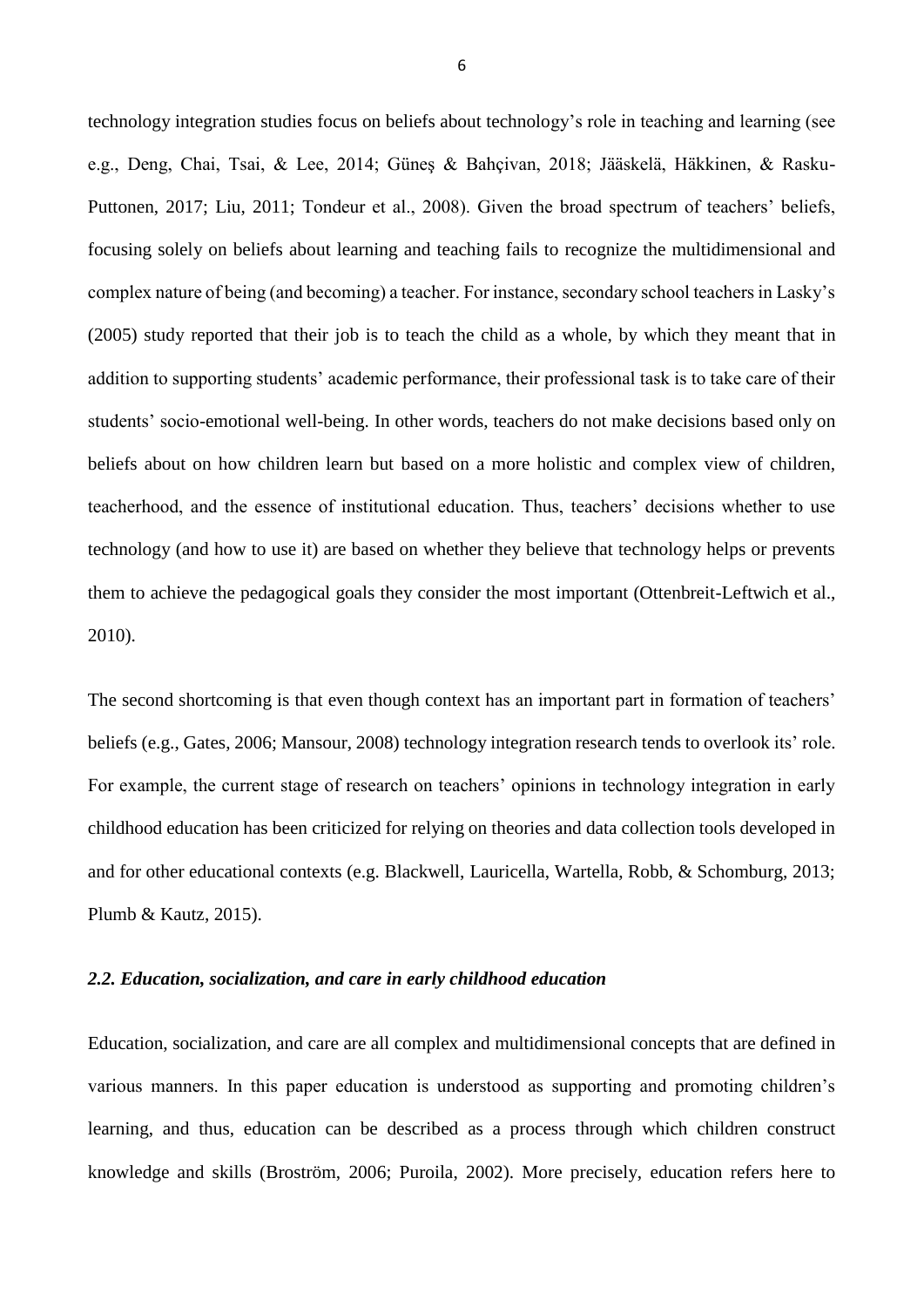teaching children about curricular subjects such as literacy and math. Socialization, in turn, refers to decisions about which cultural values, habits, and norms should be transmitted in early childhood education and which should be shaped and regenerated (Biesta et al., 2015; Johansson, Puroila, & Emilson, 2016). According to Värri (2018, p. 16), the modern view of socialization also acknowledges the individualizational dimension of the socialization process. Here, socialization is understood as a process through which an individual becomes both a functional member of society "as is" and a unique subject that is able to criticize the prevalent societal structures and act as an agent of change in their own turn as they contribute to the development of a society that "might be" (Biesta et al., 2015, p. 634; Värri, 2018, pp. 16–17). To conclude, the key questions regarding socialization are how should institutional education react to societal changes—such as digitalization and technologization—and what kind of citizens should children be raised to be and become? Last, when approached as care, the key task of early childhood education is to meet children's needs by providing physical care and having a caring attitude toward children (Einarsdóttir, 2003; Van Laere, 2017).

The way education, socialization, and care relate to each other has also been debated. Some authors have argued that education and care are inseparable concepts, and thus, there are no meaningful distinctions between care and education for young children (Sheridan, Williams, Sandberg, & Vuorinen, 2011; Smith, 1993). Making clear-cut distinctions between these three concepts can be difficult, especially at the level of everyday pedagogical practices where teachers carry out practices and discourses in which several roles are intertwined (Einarsdóttir, 2003; Puroila, 2002). Puroila (2002) notes that teachers in her study often reflected on whether teaching or taking care of children's basic needs should be their primary task. According to Puroila (2002), in such situations, the teachers were simultaneously acting as educators and caregivers as they acknowledged the cruciality of both dimensions. Although in everyday situations education, socialization, and care are not fully separable and independent concepts, they still provide a useful framework for analytical exploration of the different tasks and dimensions of early childhood education (Broström, 2006; Van Laere, 2017).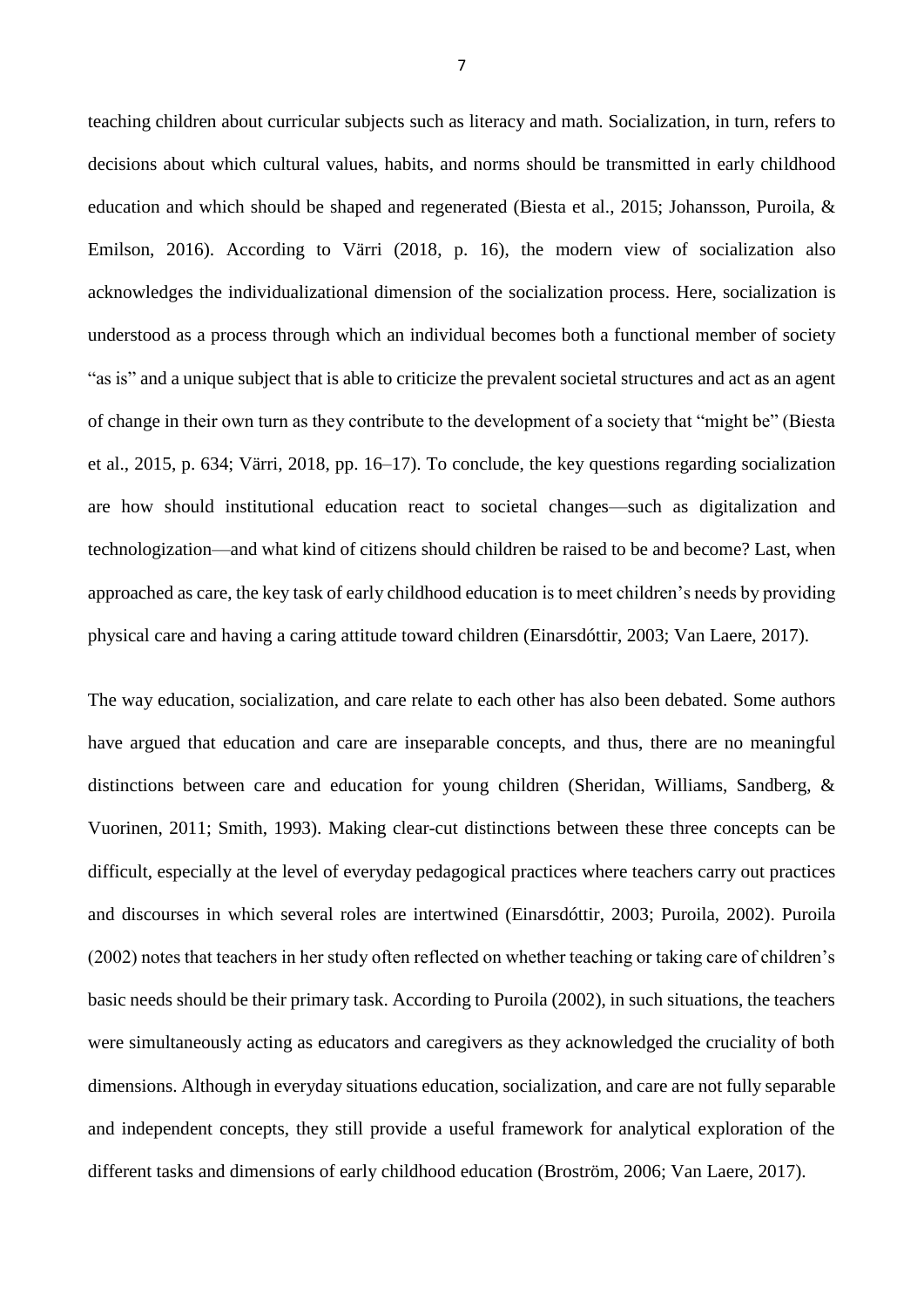Previous research also identified that teachers distinguish among education, socialization, and care in their everyday work. Some teachers consider education their main work (Van Laere & Vandenbroeck, 2018), while others emphasize socialization (Niikko, 2004) and care (Broström et al., 2015). One explanatory factor seems to be how early childhood education is provided: Teachers working in countries with split systems in which childcare and early education are provided by different stakeholders tend to emphasize education (Van Laere & Vandenbroeck, 2018). In countries with integrated systems, teachers move between different professional roles and expectations (Einarsdóttir, 2003; Niikko & Ugaste, 2012). For example, Puroila and Haho (2016) recognized that if teachers sensed that children were restless, they did not pursue educational goals. Instead, they changed their plans to better take care of children's emotional and physical stages and needs—i.e. they worked more from a care-oriented perspective. Another possible explanation relates to children's age: It seems that care is a salient frame when teachers work with the youngest children while education is emphasized when teachers work with older children, especially with those in pre-primary education (Ylitapio-Mäntylä, 2009).

#### **3. Method**

#### *3.1. Meta-ethnography as a review method*

The review method used in this paper is meta-ethnography (Noblit & Hare, 1988), which has been used to synthetize qualitative research in several fields of inquiry, including educational technology integration (Tondeur et al., 2012). Instead of merely aggregating the findings of previous research meta-ethnography attains a level of conceptual or theoretical development and "serves to reveal what is hidden in individual studies and to discover a whole among a set of parts" (Campbell et al., 2003, p. 680). To draw on Schtutz's (1962) notion of first- and second-order constructs, the researcher uses participants' reports (first order constructs) to make interpretations of the phenomena under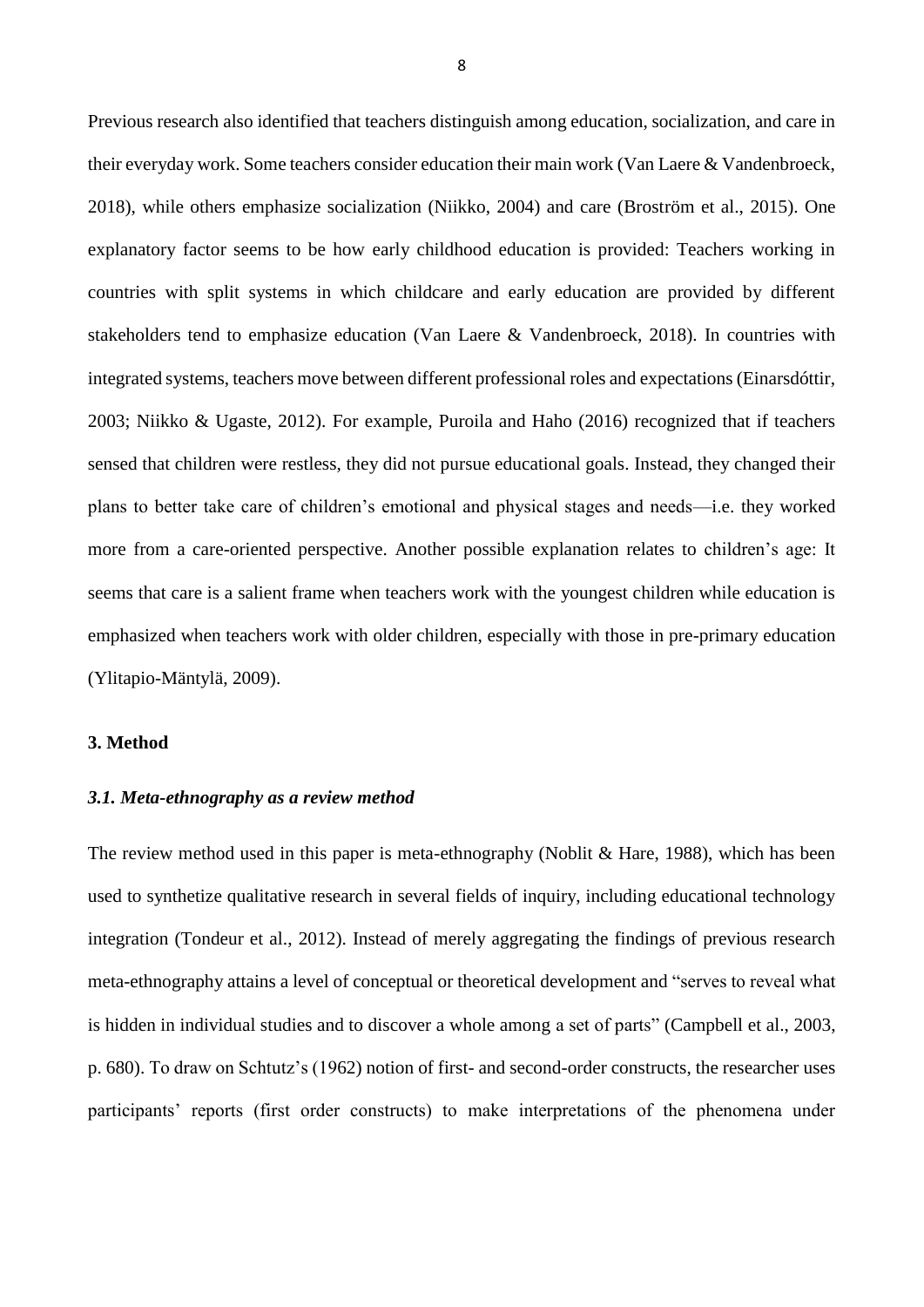investigation (second order construct). In meta-ethnography, first and second order constructs are synthesized into a new model or theory (third order construct) (Atkins et al., 2008).

## *3.2. Review process*

The present review followed Noblit and Hare's (1988) original protocol but acknowledged recent critical viewpoints and additions, such as quality appraisal of the primary studies (Campbell et al., 2003). The review protocol is summarized in Table 1 and discussed in more detail in following subchapters.

#### **Table 1**. Review protocol

| <b>Step</b>      | <b>Description</b>                                                                        |
|------------------|-------------------------------------------------------------------------------------------|
| 1                | Getting started                                                                           |
| $\overline{2}$   | Decide what is relevant to the initial research interest and locate the relevant research |
| 3                | Quality appraisal                                                                         |
| $\boldsymbol{4}$ | Read the studies                                                                          |
| 5                | Determine how the studies are related                                                     |
| 6                | Translate studies into one another                                                        |
| 7                | Synthesize the translations                                                               |
| 8                | Express the synthesis (in this paper, presented as findings)                              |

## *3.2.1. Step 1: Getting started*

Every researcher who attempts to conduct a meta-ethnographical review must be able to answer two questions: why is this synthesis needed and why is synthesizing qualitative research an appropriate approach, considering the objective of the synthesis (Toye et al., 2014)? This study aims to provide a more nuanced and comprehensive understanding of the variety in teachers' beliefs in the context of technological integration. Additionally, it is the first review to address early childhood teachers' beliefs in this context. The added value of focusing on qualitative research here stems from the kind of information a qualitative approach can produce. Qualitative data collection methods (such as research interviews and focus group discussions) can better capture the voices and viewpoints of the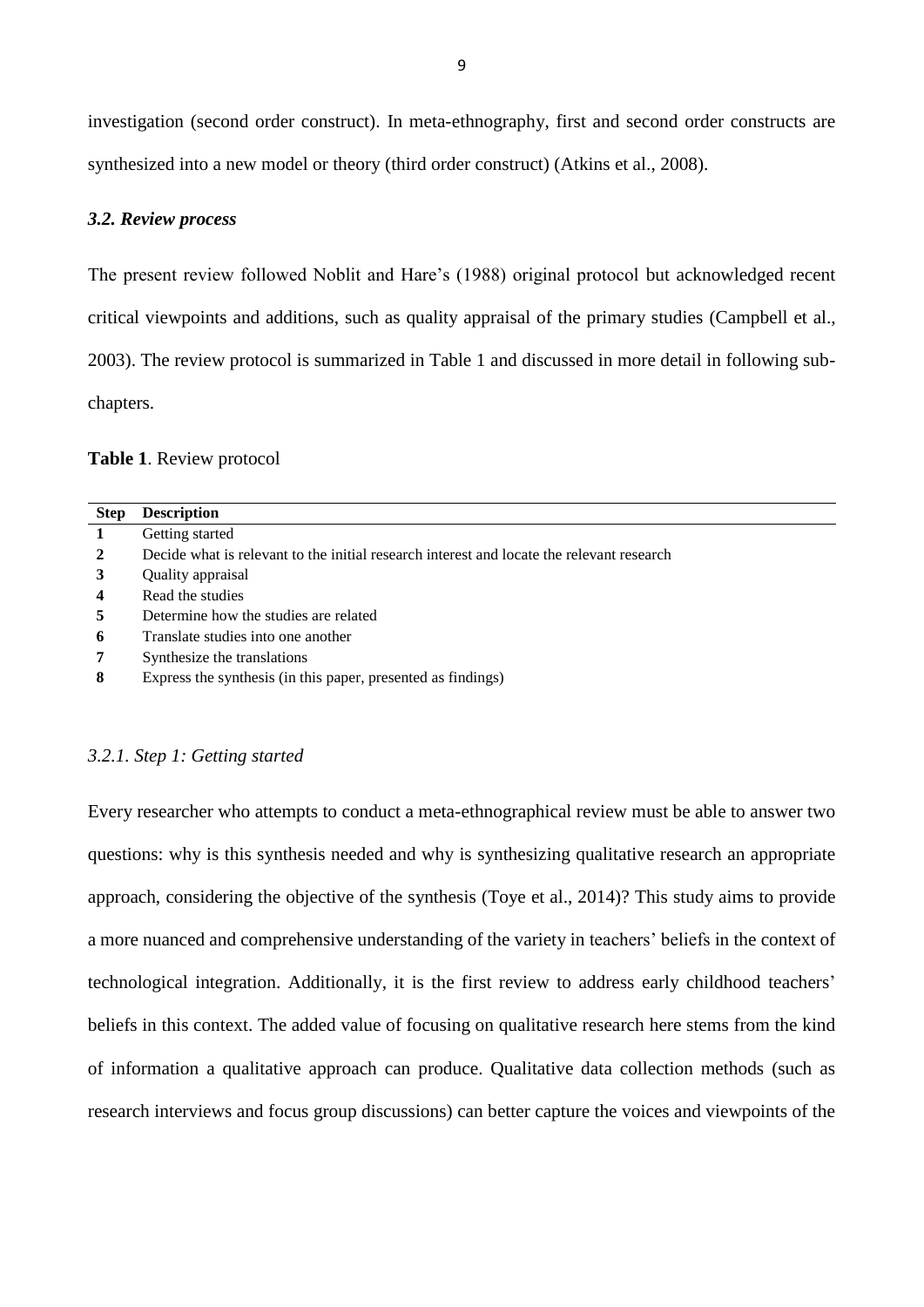participants than closed-question surveys, as they do not restrict the participants' choices to a fixed

set of predetermined options (Fives & Buehl, 2012; Plumb & Kautz, 2015).

# *3.2.2. Step 2: Decide what is relevant to the initial research interest and locate the relevant research*

The search strategy and selection criteria are outlined in Table 2. The literature retrieval process is

illustrated in Figure 1 and discussed in detail, below.

|  |  |  |  | Table 2. Search strategy and selection criteria |  |
|--|--|--|--|-------------------------------------------------|--|
|--|--|--|--|-------------------------------------------------|--|

|                                                           | <b>Choices</b> made                                                                                                                                                                                                                                                                                                                                                                                                                                                                                                                                                                   | <b>Justification</b>                                                                                                                                                                                                                                                                                                                                                                                                                                                                                                                                                                                                                     |
|-----------------------------------------------------------|---------------------------------------------------------------------------------------------------------------------------------------------------------------------------------------------------------------------------------------------------------------------------------------------------------------------------------------------------------------------------------------------------------------------------------------------------------------------------------------------------------------------------------------------------------------------------------------|------------------------------------------------------------------------------------------------------------------------------------------------------------------------------------------------------------------------------------------------------------------------------------------------------------------------------------------------------------------------------------------------------------------------------------------------------------------------------------------------------------------------------------------------------------------------------------------------------------------------------------------|
| <b>Means</b><br>used to<br>locate<br>relevant<br>research | Databases: ProQuest (including, e.g., ERIC,<br>Social Science Premium Collection); EBSCO<br>(including, e.g., Academic Search Premier,<br>PsyArticles); ScienceDirect.<br>Backward reference searches for eligible<br>database search hits were conducted by<br>checking the papers' references; forward<br>reference searches for eligible database search<br>hits were conducted via Google Scholar's<br>"cited by" function. Backward and forward<br>reference search hits were screened by using<br>selection criteria that were similar to the<br>original database search hits. | Because the use of multiple databases and search<br>engines provides comprehensive search results<br>(Bramer, Rethlefsen, Kleijnen, & Franco, 2017), the<br>initial searches were conducted via all relevant major<br>databases that were available through the author's<br>university library services.<br>Backward and forward reference searches (checking<br>the references of the primary studies/checking the<br>papers that have cited the primary studies) make it<br>possible to both locate relevant literature that is not<br>indexed in the databases and provide a more complete<br>selection of literature (Wohlin, 2014). |
| <b>Keywords</b>                                           | childhood<br>preschool<br><b>OR</b><br>early<br>OR<br>kindergarten AND teacher OR educator AND<br>technology* OR ICT <sup>1</sup> OR digital<br><b>OR</b><br>computer* OR tablet.                                                                                                                                                                                                                                                                                                                                                                                                     | Keywords were chosen to acknowledge<br>the<br>differences in the nomenclature of early childhood<br>education settings (Plumb & Kautz, 2015). Broad and<br>generic keywords, such as "technology," "computer,"<br>and "digital," were favored because they are included<br>in the core concepts of technology integration<br>research, which includes "educational technology,"<br>"technology enhanced learning," "computer supported<br>collaborative learning," and "digital literacy."                                                                                                                                               |
|                                                           |                                                                                                                                                                                                                                                                                                                                                                                                                                                                                                                                                                                       | Due to the ambiguous nature of beliefs (Pajares, 1992)<br>all papers dealing with belief-related concepts such as<br>attitudes, views, and perceptions were included in the<br>review. As the present study is the first to review early<br>childhood teachers' beliefs in technology integration<br>context an inclusive search strategy was considered<br>essential for locating all the relevant research despite<br>that such strategy would require extra effort when<br>evaluating initial search hits                                                                                                                             |
| <b>Search</b><br>area                                     | Title, abstract, and keywords                                                                                                                                                                                                                                                                                                                                                                                                                                                                                                                                                         | A broad search area was chosen for the initial searches<br>to be more inclusive than exclusive in nature.                                                                                                                                                                                                                                                                                                                                                                                                                                                                                                                                |
| Time<br>scope                                             | 1 January 2010 through 31 December 2017                                                                                                                                                                                                                                                                                                                                                                                                                                                                                                                                               | The time scope was chosen for the perception that this<br>era has been the most productive for technology<br>integration research done in the context of early<br>childhood<br>2016).<br>education<br>(Mertala,<br>This                                                                                                                                                                                                                                                                                                                                                                                                                  |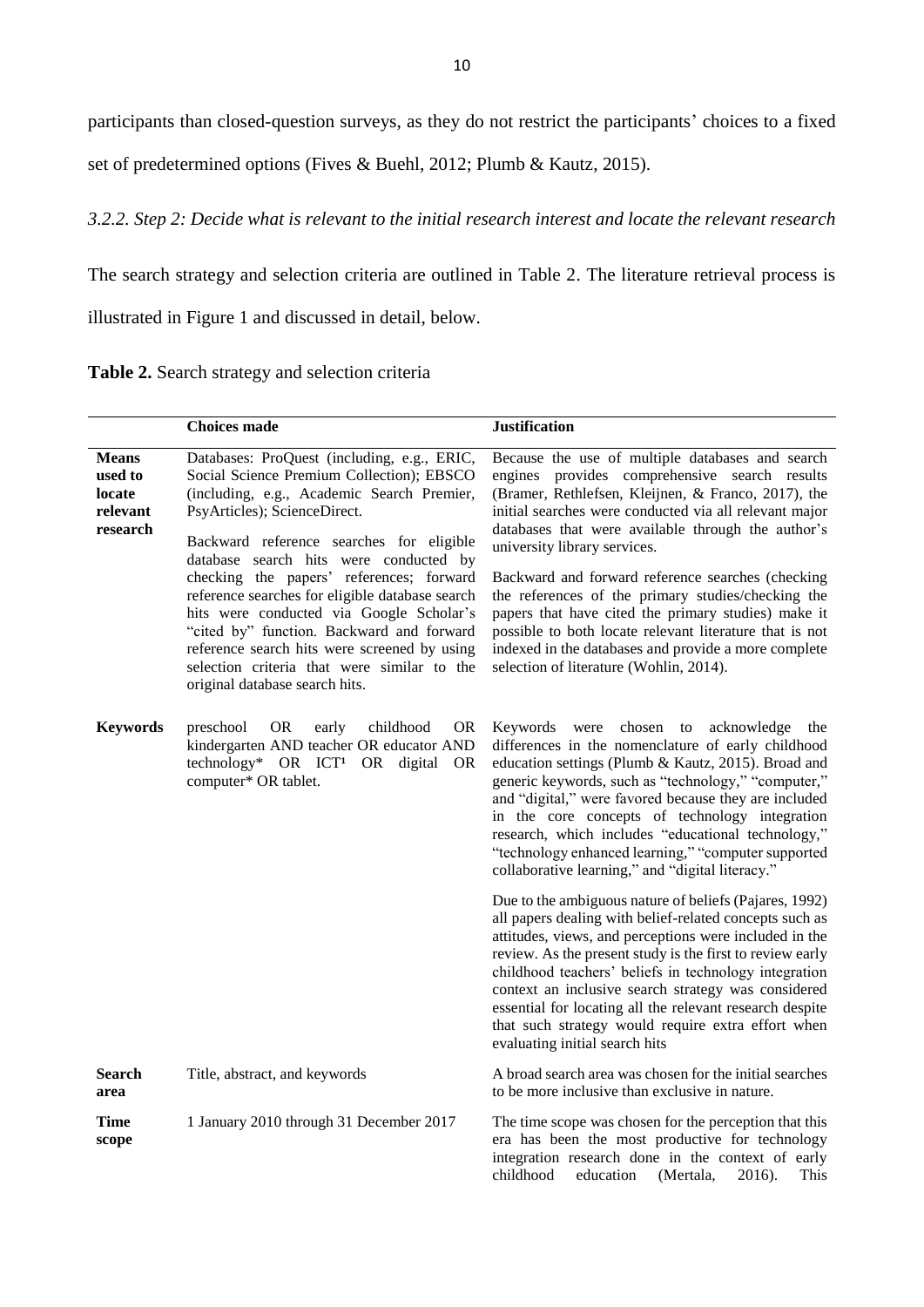|                              |                                                                                                                                               | phenomenon is—at least in part—explained by the<br>proliferation of digital technologies in kindergartens<br>during the 2010s (Blackwell, Wartella, Lauricella, &<br>Robb, 2015).                                                                                                                                                                                                                                                                                                                                                                                                                                                   |
|------------------------------|-----------------------------------------------------------------------------------------------------------------------------------------------|-------------------------------------------------------------------------------------------------------------------------------------------------------------------------------------------------------------------------------------------------------------------------------------------------------------------------------------------------------------------------------------------------------------------------------------------------------------------------------------------------------------------------------------------------------------------------------------------------------------------------------------|
| Language                     | English                                                                                                                                       | English is the dominant language in academic<br>publishing (Hyland, 2009).                                                                                                                                                                                                                                                                                                                                                                                                                                                                                                                                                          |
| <b>Selection</b><br>criteria | Empirical qualitative study with in-service or<br>preservice teachers as participants; must<br>contain quotes from original research material | As the broad research interest was to review teachers'<br>beliefs, the selected studies needed to have either<br>preservice or in-service teachers as participants. The<br>reviewed studies also had to include quotes from<br>original research material (first order constructs) as<br>such studies were thought to provide more in-depth<br>information about teachers' beliefs (i.e., their<br>justifications why technology should or should not be<br>integrated in early childhood education) and make the<br>interpretation process of the particular primary study<br>(second order construct) more clear and transparent. |

<sup>1</sup> ICT stands for information and communication technologies



Figure 1. Flowchart of literature retrieval process

The database search<sup>2</sup> delivered 2,439 references, which was narrowed down to 38 after the titles and abstracts were screened and duplicates removed. The high number of initial hits is explained by the

1

<sup>2</sup> Conducted in January 2018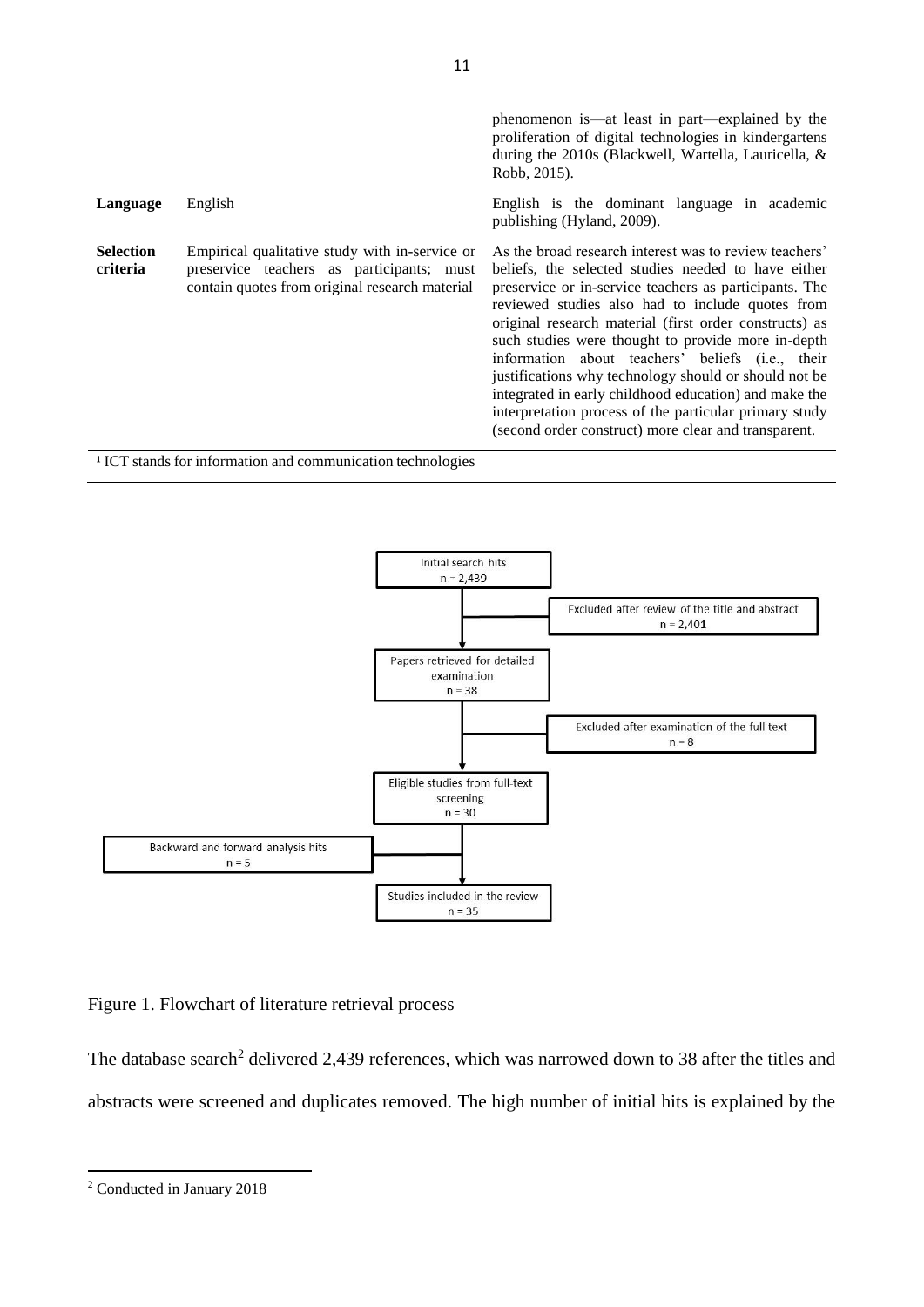inclusive search strategy. Then, the full texts were read to ensure that the papers met the predetermined selection criteria (see Table 2). At this stage, eight papers were discarded: five turned out to be either experimental studies or used only numerical data, two were qualitative interview studies that included no data extracts, and one did not discuss themes relevant to this study. Four mixed-methods studies whose qualitative sections met the predetermined criteria were included in the review. At this point, 30 papers remained. Then, backward and forward reference searchers were conducted, and five more papers were included via this stage. These 35 papers were then reviewed for their quality.

#### *3.2.3. Step 3: Quality appraisal*

1

An adapted<sup>3</sup> version of the checklist provided by the Critical Appraisal Prorgamme (2018) was used as the basis for quality appraisal. With respect to the second research question (What is the role of contextual factors in shaping teachers' beliefs about technology integration in early childhood education?), contextual information, such as the site of the research, was also included in the quality appraisal. Table 3 provides the results of a paper-level quality appraisal. A can be seen from it there was variation in quality of the research papers –a notion made by several other meta-ethnographiers as well (E.g. Atkins et al., 2008; Campbell et al., 2003; Tondeur et al., 2012).

<sup>&</sup>lt;sup>3</sup> Besides the addition of context-related question, adaptation here refers to re-wording of one appraisal question and neglection of another. The original form of eighth question was "[w]as the data analysis sufficiently rigorous". The problem with such wording is that it assumes a perfect correspondence between the quality of the actual data analysis and the quality of the report of the data analysis. As noted by Atkins et al., (2008) "poor reporting of methods does not equate with poorly conducted research". Thus, the question was reworded to evaluate the way how data analysis was reported. The neglected question was "[h]ow valuable is the research?" as such question was thought to be impossible to answer objectively.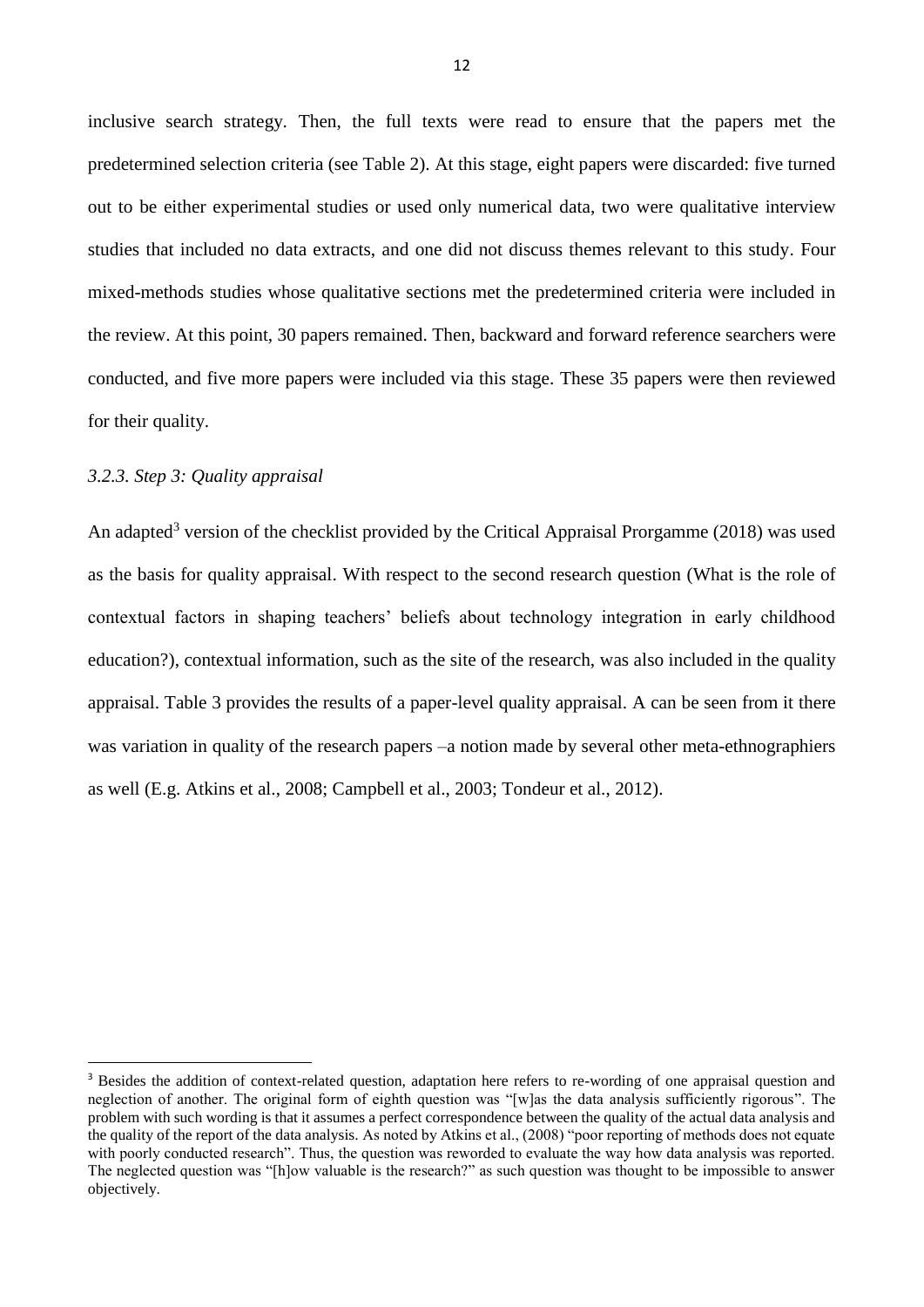**Table 3.** Quality appraisal.

**.** 

| <b>Appraisal question</b>                                                            | <b>Yes</b> | <b>Moderately</b> | N <sub>0</sub> |
|--------------------------------------------------------------------------------------|------------|-------------------|----------------|
| Was there a clear statement of the aims of the research?                             | 30         | 5                 |                |
| Was a qualitative methodology appropriate?                                           | 35         |                   |                |
| Was the research design appropriate to address the aims of the research              | 32         | 3                 |                |
| Was the recruitment strategy appropriate to the aims of the research?                | 32         | 3                 |                |
| Was the data collected in a way that addressed the research issue?                   | 34         |                   |                |
| Has the relationship between researcher and participants been adequately considered? | 5          | 12                | 18             |
| Have ethical issues been taken into consideration?                                   | 8          | 16                | 11             |
| Was the data analysis reported in sufficiently detailed manner?                      | 13         | 18                | 4              |
| Is there a clear statement of findings?                                              | 32         | 3                 |                |
| Does the paper provide information about the research context?                       | 22         | 12                |                |

Due the interpretative nature of meta-ethnography, researchers are encouraged to use more inclusive than exclusive quality appraisal frameworks (Dixon-Woods et al., 2006; Toye et al., 2014). Thus, studies that did not report some of the methodological aspects or lacked a clearly stated research objective were considered to provide contributions to the synthesis via first-order constructs (quotes from original research material) and were thus not excluded based on the quality appraisal.

## *3.2.4. Steps 4 and 5: Read the studies and determine how the studies are related*

This stage of meta-ethnography involves reading and re-reading the studies, in order to identify and describe the key concepts<sup>4</sup> (Toye et al., 2014) and requires "extensive attention to the details" (Noblit & Hare, 1988, p. 28). At this point, each study was identified with a unique ID-number (ST-x) (Parry & Laroux, 2019). Studies and their ID-numbers are reported in Table 4. A more detailed outline is presented in the Appendix.

<sup>4</sup> Depending on the study, the term "metaphors" may have been used instead of "concepts" (Atkins et al., 2008). Based on Noblit and Hare's (1988) original writings and more recent adaptations by other authors (e.g., Atkins et al., 2008; France et al., 2014; Toye et al., 2014), concepts and metaphors are terms of equal value, and it is up to the research objectives and the nature of the primary studies as to which term the meta-ethnographer will use when reporting the study. In the case of the present paper, the three core terms—education, socialization, and care—are clearly more concepts than metaphors; they describe the objectives and tasks of early childhood education rather than provide metaphorical accounts of them.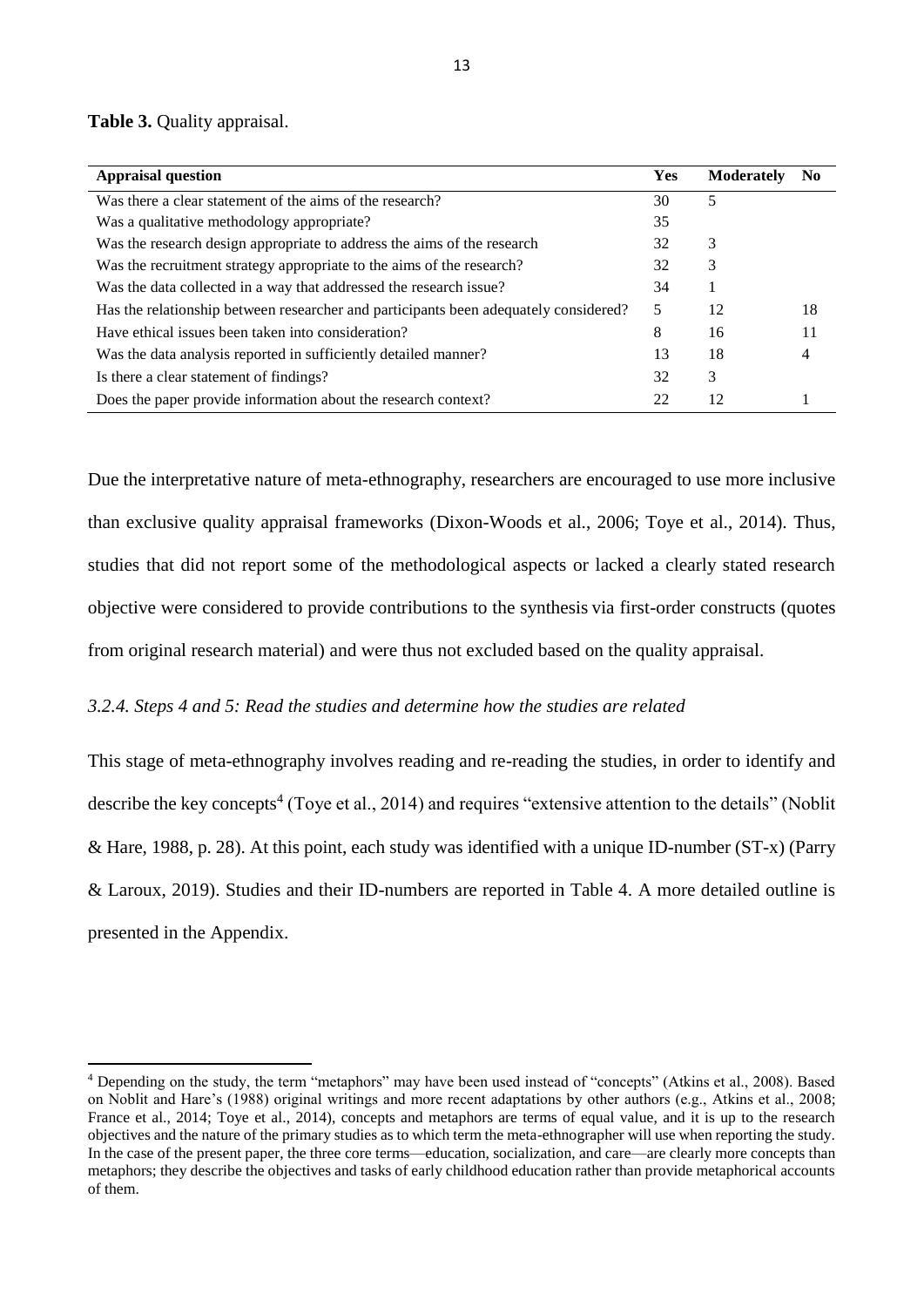| ID<br>ID<br>ID<br><b>Study</b><br><b>Study</b> |                                                                                              |         |                               |         |                               |  |  |  |  |  |
|------------------------------------------------|----------------------------------------------------------------------------------------------|---------|-------------------------------|---------|-------------------------------|--|--|--|--|--|
| $ST-1$                                         | Beschorner & Hutchinson                                                                      | $ST-13$ | Ihmeideh $&$                  | $ST-25$ | Mertala (2017)                |  |  |  |  |  |
|                                                | (2013)                                                                                       |         | Alkhawaldeh (2017)            |         |                               |  |  |  |  |  |
| $ST-2$                                         | Blackwell (2013)                                                                             | $ST-14$ | Ingelby $(2015)$              | $ST-26$ | Mertala $(2019a1)$            |  |  |  |  |  |
| $ST-3$                                         | Bourbour & Masoumi                                                                           | $ST-15$ | Istenic Starčič et al.        | $ST-27$ | Mertala (2019b <sup>1</sup> ) |  |  |  |  |  |
|                                                | (2017)                                                                                       |         | (2016)                        |         |                               |  |  |  |  |  |
| $ST-4$                                         | Brown et al. (2016)                                                                          | $ST-16$ | Izumi-Taylor et al.<br>(2010) | $ST-28$ | Nuttal et al. (2015)          |  |  |  |  |  |
| $ST-5$                                         | Brown & Englehardt<br>(2017)                                                                 | $ST-17$ | Kara & Cagiltay (2017)        | $ST-29$ | Palaiolougou (2016)           |  |  |  |  |  |
| $ST-6$                                         | Dong & Newman $(2016)$                                                                       | $ST-18$ | Knauf $(2016)$                | $ST-30$ | Ramírez et al. (2017)         |  |  |  |  |  |
| $ST-7$                                         | Fenty & McKendry                                                                             | $ST-19$ | Lindahl & Folkesson           | $ST-31$ | Roberts-Holmes (2014)         |  |  |  |  |  |
|                                                | Anderson (2014)                                                                              |         | (2012a)                       |         |                               |  |  |  |  |  |
| $ST-8$                                         | Flewitt et al. (2015)                                                                        | $ST-20$ | Lindahl & Folkesson           | $ST-32$ | Sak et al. (2016)             |  |  |  |  |  |
|                                                |                                                                                              |         | (2012b)                       |         |                               |  |  |  |  |  |
| $ST-9$                                         | Friedrichs-Liesenkötter                                                                      | $ST-21$ | Lu et al. $(2017)$            | $ST-33$ | Tokmak (2013)                 |  |  |  |  |  |
|                                                | (2015)                                                                                       |         |                               |         |                               |  |  |  |  |  |
| $ST-10$                                        | Hernwall (2016)                                                                              | $ST-22$ | Lynch & Redpath $(2014)$      | $ST-34$ | Vaughan & Beers (2017)        |  |  |  |  |  |
| $ST-11$                                        | Howard et al. (2012)                                                                         | $ST-23$ | Marklund & Dunkels            | $ST-35$ | Yuksel-Arslan et al.          |  |  |  |  |  |
|                                                |                                                                                              |         | (2016)                        |         | (2016)                        |  |  |  |  |  |
| $ST-12$                                        | Hu & Yelland $(2017)$                                                                        | $ST-24$ | Masoumi (2015)                |         |                               |  |  |  |  |  |
|                                                | <sup>1</sup> These papers were originally published in 2017 as advanced online publications. |         |                               |         |                               |  |  |  |  |  |

**Table 4.** Reviewed papers and their ID-numbers

During the initial reading of the papers, the parts that included information about the research interest were highlighted, and a note which explained why the extract was highlighted and what kind of interpretations were made about it was written. The extracts and notes were collected in Excel files that also contained the basic information of the study (e.g., authors, year, title, country, participants, research focus, research questions, and method). The extracts where then categorized based on which phenomenon –education, socialization, or care– they were about. As concerns have been expressed regarding the loss of explanatory context when the findings of multiple studies are combined (Toye et al., 2014), contextual information, such as descriptions of the pedagogical traditions of these particular cultures, were screened for and summarized in the Excel files (Britten et al., 2002).

#### *3.2.5. Steps 6 and 7: Translate studies into one another and synthesize the translations*

The translation phase was approached by first arranging the papers chronologically, comparing the themes from paper 1 with paper 2. The synthesis of the themes found in these two papers was then compared with paper 3. This process was replicated until all 35 studies had been compared (Atkins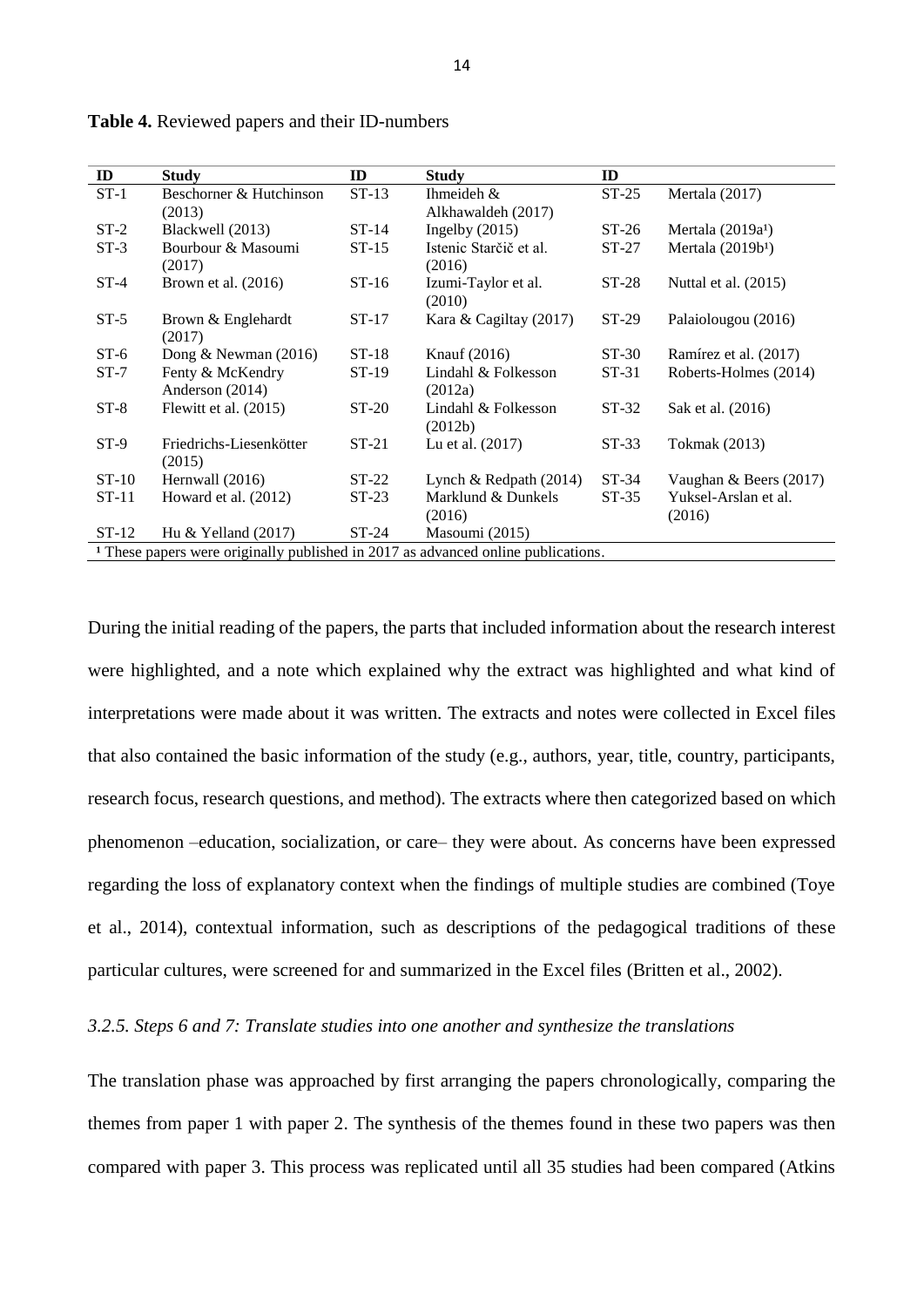et al., 2008; Tondeur et al., 2012). During these steps, the general categories were refined into more specific sub-categories. For instance, technology's potential to engage children for preschool activities —a theme included in numerous papers— was discussed from several perspectives. The following two extracts represent examples of two different approaches:

> I think the biggest thing with technology is motivation and promoting attention… just the size of the Smartboard screen helps (ST-7, p. 121).

> Many young children's families have an iPad at home and they are very interested in it. If we still teach these children with a blackboard and books, they may not have interest or have low interest and a short attention span… If ICT can entice young children's attention, I think we need it. (ST-6, p. 230)

The key argument in both extracts is that technology integration can increase children's engagement in preschool activities, but the points of view notably differ. In the first example, the reason for engagement is derived from technological features like the size of the Smartboard screen. This extract is conceptualized to share positive educational beliefs that are, by their nature, technology-centered. In the second example, the engagement is believed to be due to the overall digitalization of children's life-worlds: children born in a digital era can be engaged only with digital practices and thus a digital divide between children's informal and formal learning environments should be dispelled. By equipping early childhood centers with similar technology that children use at home, this divide can be eliminated. This extract is intended to describe socialization-related belief-types called societal assimilation. Such interpretative process is what Noblit and Hare (1988) call line of argument synthesis, which is used to synthesize primary studies that appear to address only certain parts of the phenomenon after investigation. Table 5 summarizes the key themes arisen during the synthesis. Last, notes on contextual remarks were revisited to identify the contextual factors shaping teachers' beliefs. This process identifies two kinds of contextual factors: macro- and micro-contextual. Macro-contexts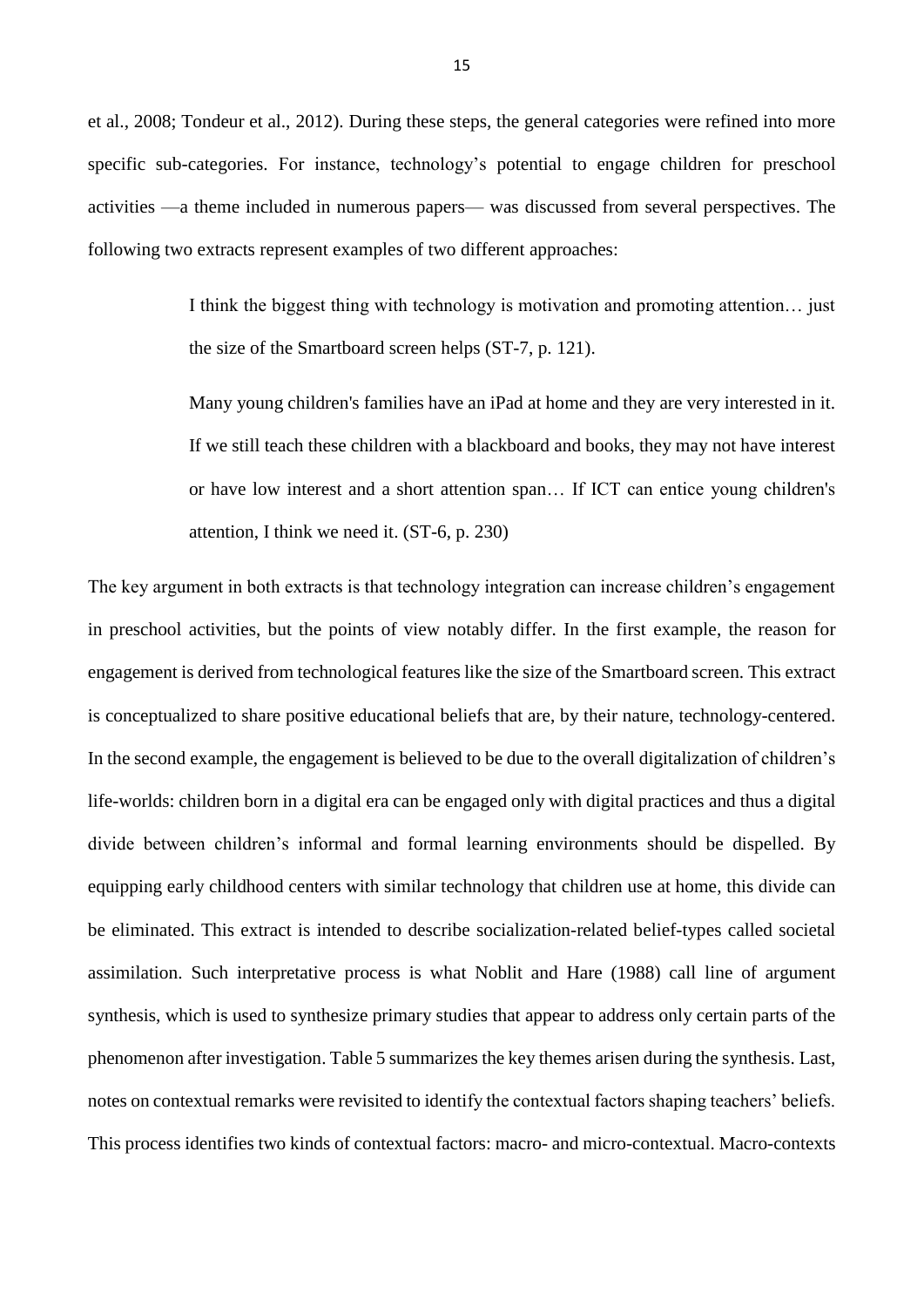refer to global and nation-wide influential trends, traditions, and policies, whereas micro-contexts refer to the level of an individual kindergarten or child group.

**Table 5**. Key themes in relation to each study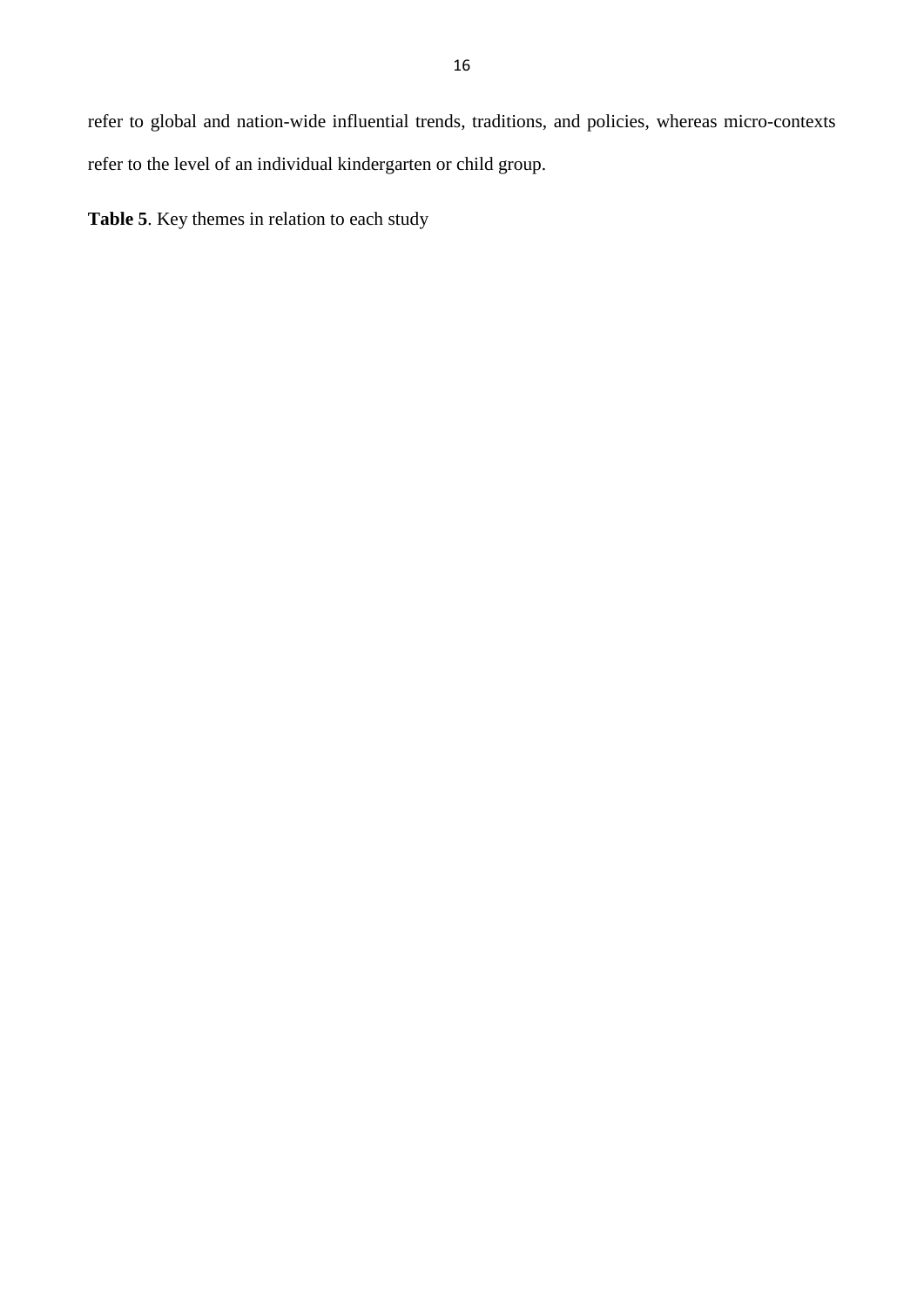| Study                  | Education                                      |                                                   |                                                  |                                                          |                                |                            |                                         |                                    | Socialization                                               |                                                                  |                                                                  |                          |                                                    |                                      |                                       | Care                            |                                                |                                                       |
|------------------------|------------------------------------------------|---------------------------------------------------|--------------------------------------------------|----------------------------------------------------------|--------------------------------|----------------------------|-----------------------------------------|------------------------------------|-------------------------------------------------------------|------------------------------------------------------------------|------------------------------------------------------------------|--------------------------|----------------------------------------------------|--------------------------------------|---------------------------------------|---------------------------------|------------------------------------------------|-------------------------------------------------------|
|                        | Positive                                       |                                                   |                                                  |                                                          |                                |                            | Negative                                |                                    | Preparation                                                 |                                                                  | Assimilation                                                     |                          | Protection                                         |                                      |                                       | Positive                        | Negative                                       |                                                       |
|                        | academic performance<br>Tech is beneficial for | generic learning skills<br>Tech is beneficial for | socio-emotional skills<br>Tech is beneficial for | Tech is beneficial for<br>children with special<br>needs | Technology-centered<br>beliefs | Child-centered beliefs     | distractive software<br>Low quality and | Tech provides inactive<br>learning | Tech is needed to<br>prepare children for<br>primary school | prepare children for i<br>Tech is needed to<br>digitized society | modelling children's<br>Tech is needed for<br>informal practices | Digital native discourse | imaginary play and<br>Tech threatens<br>creativity | Tech threatens outdoor<br>activities | Tech threatens social<br>interactions | Tech helps children to<br>relax | Tech causes issues with<br>physical well-being | Tech causes issues with<br>psychological<br>wellbeing |
| $ST-1$                 | $\mathbf X$                                    |                                                   | $\mathbf X$                                      |                                                          |                                | $\mathbf X$                |                                         |                                    |                                                             |                                                                  |                                                                  |                          |                                                    |                                      |                                       |                                 |                                                |                                                       |
| $\operatorname{ST-2}$  | $\mathbf X$                                    |                                                   |                                                  |                                                          |                                | $\mathbf X$                | $\mathbf X$                             |                                    |                                                             |                                                                  |                                                                  |                          |                                                    |                                      |                                       |                                 | $\mathbf X$                                    |                                                       |
| $ST-3$<br>$ST-4$       | $\mathbf X$<br>$\mathbf X$                     |                                                   |                                                  |                                                          | $\mathbf X$                    | $\mathbf X$                | $\mathbf X$                             |                                    |                                                             | $\mathbf X$                                                      | X                                                                |                          |                                                    |                                      |                                       |                                 |                                                |                                                       |
| $ST-5$                 |                                                |                                                   |                                                  |                                                          | $\mathbf X$                    |                            |                                         |                                    |                                                             |                                                                  | $\mathbf X$                                                      |                          |                                                    |                                      |                                       |                                 |                                                |                                                       |
| $ST-6$                 | $\mathbf X$                                    |                                                   | $\mathbf X$                                      |                                                          | $\mathbf X$                    |                            |                                         | X                                  |                                                             |                                                                  | $\mathbf X$                                                      | $\mathbf X$              |                                                    |                                      |                                       |                                 |                                                |                                                       |
| $ST-7$                 |                                                |                                                   |                                                  |                                                          | $\mathbf X$                    |                            |                                         |                                    |                                                             |                                                                  |                                                                  |                          |                                                    |                                      | $\mathbf X$                           |                                 |                                                |                                                       |
| $ST-8$                 | $\mathbf X$                                    |                                                   | $\mathbf X$                                      | $\mathbf X$                                              |                                | $\mathbf X$                | $\mathbf X$                             |                                    |                                                             | X                                                                |                                                                  | $\mathbf X$              |                                                    | $\mathbf X$                          |                                       |                                 | $\mathbf X$                                    |                                                       |
| $ST-9$                 |                                                |                                                   |                                                  |                                                          |                                |                            |                                         |                                    |                                                             | $\mathbf X$                                                      |                                                                  |                          |                                                    |                                      |                                       |                                 | $\mathbf X$                                    |                                                       |
| $ST-10$                | $\mathbf X$                                    |                                                   |                                                  | $\mathbf X$                                              |                                | $\mathbf X$                |                                         |                                    |                                                             |                                                                  |                                                                  |                          |                                                    |                                      | $\mathbf X$                           |                                 |                                                |                                                       |
| $ST-11$<br>$ST-12$     | $\mathbf X$                                    |                                                   | $\mathbf X$                                      |                                                          | $\mathbf X$                    |                            |                                         |                                    |                                                             |                                                                  |                                                                  |                          |                                                    |                                      |                                       |                                 |                                                |                                                       |
| $ST-13$                |                                                |                                                   |                                                  |                                                          |                                |                            |                                         |                                    |                                                             |                                                                  |                                                                  | $\mathbf X$              |                                                    |                                      |                                       |                                 |                                                |                                                       |
| $ST-14$                | $\mathbf X$                                    |                                                   |                                                  |                                                          |                                |                            |                                         |                                    |                                                             | $\mathbf X$                                                      |                                                                  |                          |                                                    |                                      |                                       |                                 |                                                |                                                       |
| $ST-15$                | $\mathbf X$                                    |                                                   | $\mathbf X$                                      |                                                          | $\mathbf X$                    | $\mathbf X$                |                                         | $\mathbf X$                        |                                                             |                                                                  |                                                                  |                          | $\mathbf X$                                        |                                      |                                       |                                 |                                                |                                                       |
| $ST-16$                | $\mathbf X$                                    |                                                   |                                                  |                                                          |                                |                            |                                         |                                    |                                                             | X                                                                |                                                                  |                          | $\mathbf X$                                        | $\mathbf X$                          | $\mathbf X$                           |                                 | X                                              |                                                       |
| $ST-17$                |                                                |                                                   |                                                  |                                                          | $\mathbf X$                    |                            |                                         |                                    |                                                             | $\mathbf X$                                                      |                                                                  |                          |                                                    | $\mathbf X$                          | $\mathbf X$                           |                                 | $\mathbf X$                                    | $\mathbf X$                                           |
| $ST-18$                |                                                |                                                   |                                                  |                                                          |                                |                            |                                         |                                    |                                                             | $\mathbf X$                                                      |                                                                  |                          |                                                    |                                      |                                       |                                 |                                                |                                                       |
| ST-19                  | $\mathbf X$                                    |                                                   |                                                  |                                                          | $\mathbf X$                    | $\mathbf X$                |                                         | $\mathbf X$                        | $\mathbf X$                                                 |                                                                  |                                                                  | $\mathbf X$              | $\mathbf X$                                        |                                      |                                       |                                 |                                                |                                                       |
| $ST-20$<br>$ST-21$     | $\mathbf X$<br>$\mathbf X$                     |                                                   |                                                  |                                                          |                                |                            | $\mathbf X$                             |                                    |                                                             | $\mathbf X$                                                      |                                                                  | $\mathbf X$              |                                                    |                                      |                                       |                                 |                                                |                                                       |
| $ST-22$                | $\mathbf X$                                    | $\mathbf X$                                       |                                                  |                                                          |                                | $\mathbf X$<br>$\mathbf X$ |                                         |                                    |                                                             |                                                                  |                                                                  |                          |                                                    |                                      |                                       |                                 |                                                |                                                       |
| $ST-23$                | $\mathbf X$                                    |                                                   | $\mathbf X$                                      | $\mathbf X$                                              |                                |                            |                                         | $\mathbf X$                        | $\mathbf X$                                                 |                                                                  |                                                                  |                          |                                                    |                                      |                                       |                                 |                                                |                                                       |
| $ST-24$                | $\mathbf X$                                    |                                                   |                                                  | $\mathbf X$                                              |                                | $\mathbf X$                |                                         | $\mathbf X$                        |                                                             | $\mathbf X$                                                      |                                                                  |                          |                                                    |                                      |                                       |                                 |                                                |                                                       |
| $ST-25$                | $\mathbf X$                                    |                                                   | $\mathbf X$                                      |                                                          | $\mathbf X$                    | $\mathbf X$                |                                         |                                    | $\mathbf X$                                                 |                                                                  |                                                                  |                          |                                                    |                                      |                                       |                                 |                                                |                                                       |
| $ST-26$                |                                                |                                                   |                                                  |                                                          |                                |                            |                                         |                                    |                                                             | X                                                                |                                                                  |                          | $\mathbf X$                                        | X                                    | X                                     |                                 | X                                              | X                                                     |
| $ST-27$                | $\mathbf X$                                    |                                                   |                                                  |                                                          | $\mathbf X$                    |                            |                                         |                                    |                                                             | $\mathbf X$                                                      |                                                                  |                          |                                                    | $\mathbf X$                          | $\mathbf X$                           | $\mathbf X$                     | $\mathbf X$                                    | $\mathbf X$                                           |
| <b>ST-28</b>           | $\mathbf X$                                    |                                                   |                                                  |                                                          |                                |                            |                                         |                                    |                                                             |                                                                  |                                                                  |                          | $\mathbf X$                                        |                                      |                                       |                                 |                                                |                                                       |
| ST-29<br>ST-30         |                                                |                                                   |                                                  |                                                          |                                |                            |                                         | $\mathbf X$                        |                                                             | $\mathbf X$                                                      |                                                                  |                          |                                                    | $\mathbf X$                          | $\mathbf X$                           |                                 | $\mathbf X$                                    |                                                       |
| $ST-31$                | $\mathbf X$<br>$\mathbf X$                     | $\mathbf X$                                       |                                                  |                                                          | $\mathbf X$                    |                            |                                         |                                    |                                                             | $\mathbf X$                                                      |                                                                  |                          |                                                    |                                      |                                       |                                 |                                                |                                                       |
| $\operatorname{ST-32}$ | $\mathbf X$                                    |                                                   |                                                  | $\mathbf X$                                              | $\mathbf X$                    | $\mathbf X$                |                                         |                                    |                                                             | $\mathbf X$                                                      |                                                                  | $\mathbf X$              |                                                    |                                      |                                       |                                 | $\mathbf X$                                    |                                                       |
| $ST-33$                |                                                |                                                   |                                                  |                                                          |                                |                            |                                         | $\mathbf X$                        |                                                             |                                                                  |                                                                  |                          |                                                    |                                      |                                       |                                 |                                                |                                                       |
| ST-34                  |                                                |                                                   | $\mathbf X$                                      |                                                          | $\mathbf X$                    | X                          |                                         |                                    |                                                             |                                                                  |                                                                  |                          |                                                    |                                      |                                       |                                 |                                                |                                                       |
| ST-35                  |                                                | $\mathbf X$                                       |                                                  |                                                          |                                | $\mathbf X$                |                                         |                                    |                                                             |                                                                  |                                                                  |                          |                                                    |                                      |                                       |                                 |                                                |                                                       |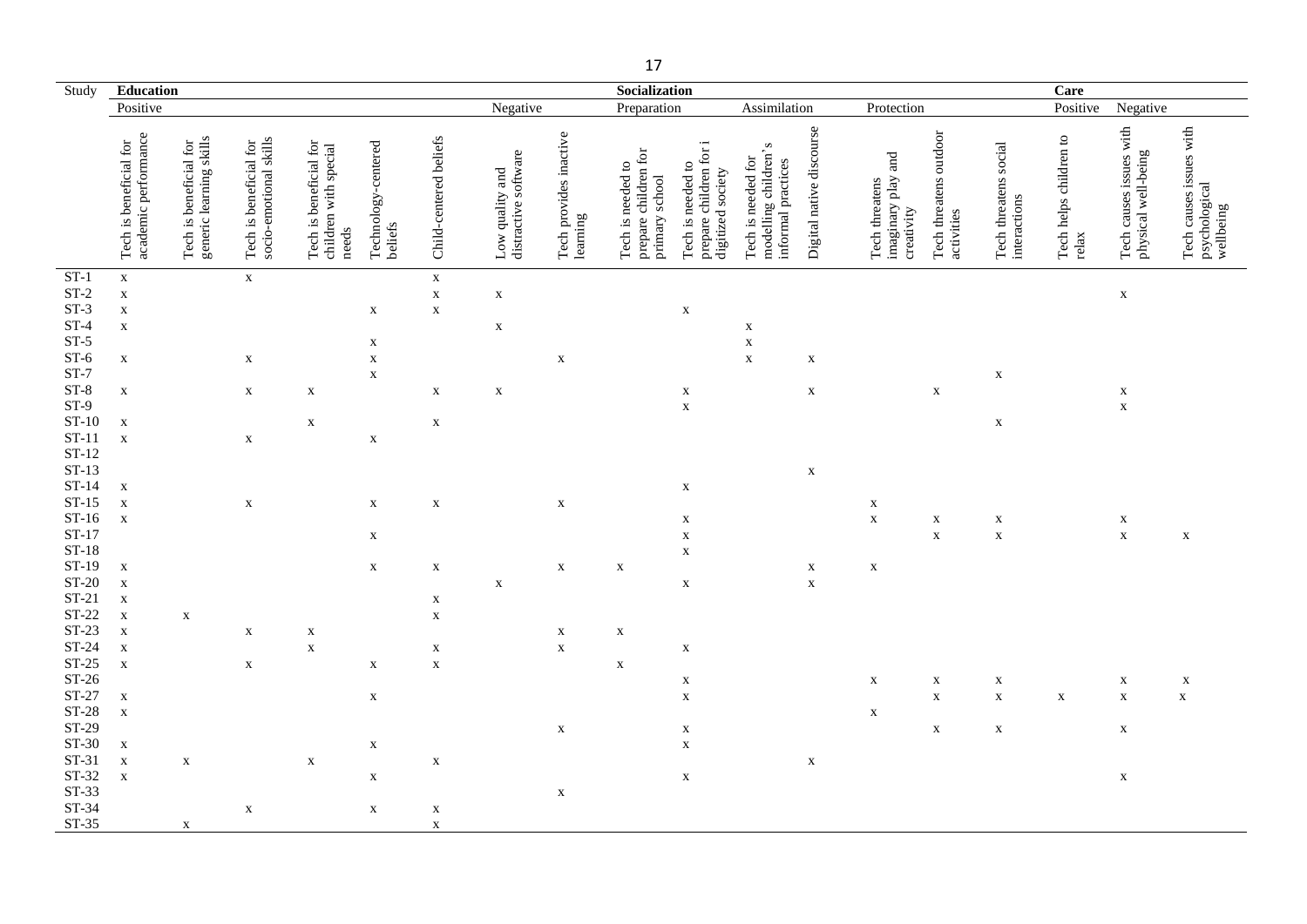#### **4. Findings**

Findings of this review are presented in three main parts. The first one (4.1.) discusses the general characteristics of the reviewed papers. The second one (4.2. and 4.3.) discusses how the themes of education, socialization, and care were present in teachers' beliefs and the third one (4.4.) has its focus on the contextual factors that shape teachers' beliefs.

#### *4.1. Characteristics of the studies*

Table 6 presents the basic information of the reviewed papers. To summarize the key characteristics, the existing research is Western-centric, published mainly during the latter half of the past decade, and frequently uses interviews as research data.

|  | Table 6. Summary of the background information of reviewed papers |  |  |  |  |  |  |
|--|-------------------------------------------------------------------|--|--|--|--|--|--|
|--|-------------------------------------------------------------------|--|--|--|--|--|--|

| Publication year <sup>1</sup>           | 2010 (1); 2011 (0); 2012 (3); 2014 (3); 2015 (5); 2016 (9); 2017 (11)                                                                                                              |
|-----------------------------------------|------------------------------------------------------------------------------------------------------------------------------------------------------------------------------------|
| Context of study <sup>2</sup>           | Europe (20); North America (8); Asia (5); Australia (3)                                                                                                                            |
| <b>Participants</b>                     | In-service teachers $(24)$ ; Preservice teachers $(11)$                                                                                                                            |
| Data collection<br>methods <sup>3</sup> | Interviews $(21)$ ; Observations $(13)$ ; Written assignments $(7)$ ; Focus group discussions $(6)$ ; Open<br>ended surveys $(3)$ ; Field notes $(1)$ ; Internet forum posts $(1)$ |

<sup>1</sup>Some of the reviewed papers were not yet published in a volume but as advanced online publication. Such papers were dated based on the year of their initial online publication. ²The number of references is higher than the actual number of studies as two studies were conducted in multiple locations involving teachers from two continents. **³**The number of references is higher than the actual number of studies as 20 papers combined multiple qualitative methods. See Appendix for more detailed information.

All three overarching themes—education, socialization, and care—were identified in the reviewed papers. Education-related themes were present in 32 papers, socialization-related themes in 28 papers, and care-related themes in 12 papers. All the main categories included several subcategories, the key themes and distribution of which are summarized in Figure 2 and discussed in more detail in corresponding sections.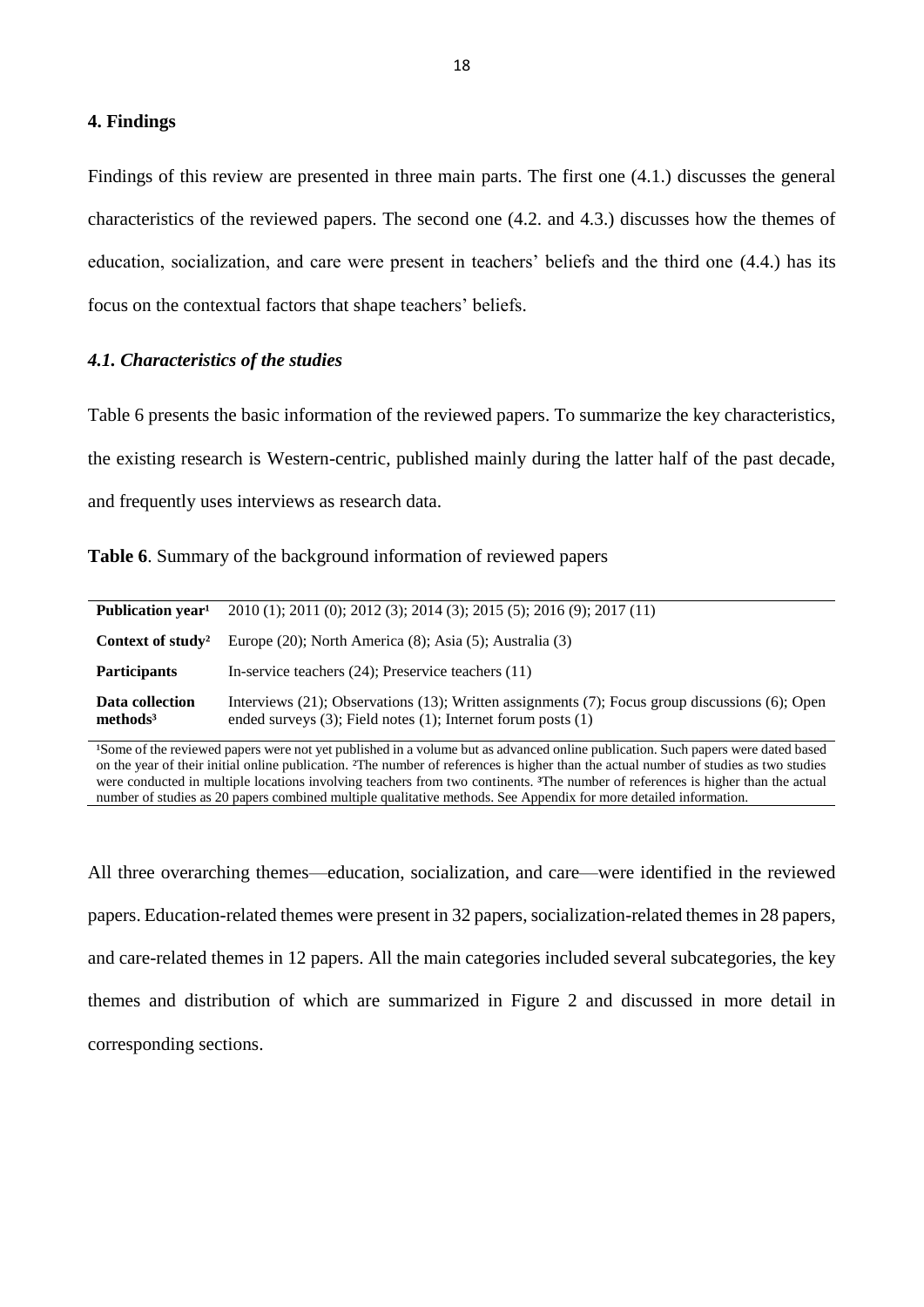

Figure 2. Distribution of key themes

Regarding the differences between beliefs of preservice and in-service teachers, the unequal distribution between papers having in-service (24) and preservice (11) teachers as participants prevents straightforward numerical comparison. However, the notable overlapping of the themes (see Figure 2) suggests that preservice and in-service teachers share the same hopes and concerns for technology integration, challenging the presumption that preservice teachers favor technology integration more in principle (Lei, 2009; Szeto, Cheng, & Hong, 2016). Therefore, the term "teacher" is used to refer to both groups throughout the remainder of this paper.

#### *4.2. Education*

Education related themes were present in 32 papers, and they were further divided into two main categories: 1) positive educational beliefs and 2) negative educational beliefs, which are both discussed in their own subchapters.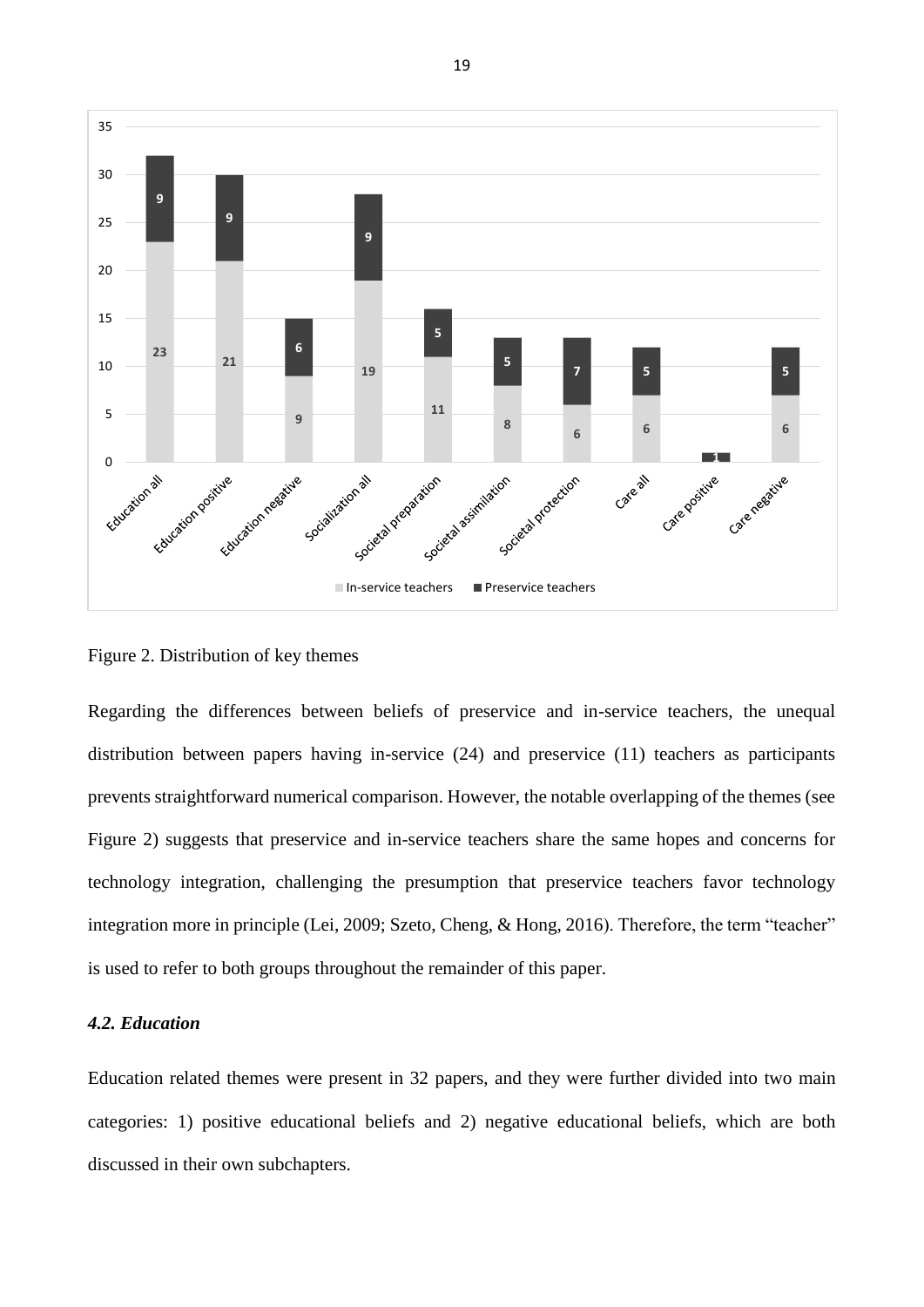#### *4.2.1. Positive educational beliefs*

Positive educational beliefs were identified from 30 papers in total. The most prominent positive educational belief, found from 23 papers, was that technology use in early childhood education can benefit children's academic performance (ST-1–4; ST-6; ST-8; ST-10–11; ST-14–16; ST-19–25; ST-27–28; ST-30–32). A common theme in the aforementioned papers was, that teachers believed that technology integration would increase children's subject related knowledge and skills, particularly in literacy and mathematics. This view is well captured in the following statement by one teacher (ST-19, p. 1734):

> I think that the program [Clicker 5] was stimulating linguistic skills, and a very good alternative to books for example, to develop linguistic awareness. The children got the opportunity to practice word order, concepts, the sound of the letters, classifying, counting, etc.

In addition, in three papers (ST-22; ST-31; ST-35), teachers expressed beliefs that technology integration could benefit the development of children's general learning skills, as technologymediated practices were believed to promote, for example, self-regulation, which is considered essential for efficacious learning (Panadero, 2017). Moreover, while technology integration was thought to benefit all children's learning, some teachers believed that children with special needs would benefit further (ST-8; ST-10; ST-23–24; ST-31). Although academic benefits were the most prevalent theme in positive educational beliefs, some teachers believed technology to have educational value outside the academic domain: In eight studies teachers expressed beliefs that technology integration could support the learning of socio-emotional skills via collaborative practices (ST-1; ST-6; ST-8; ST-11; ST-15; ST-23; ST-25; ST-34).

Regardless of the perceived benefit, whether related to academic, socio-emotional, subject-based skills, or general learning skills, a common logic behind positive educational beliefs was that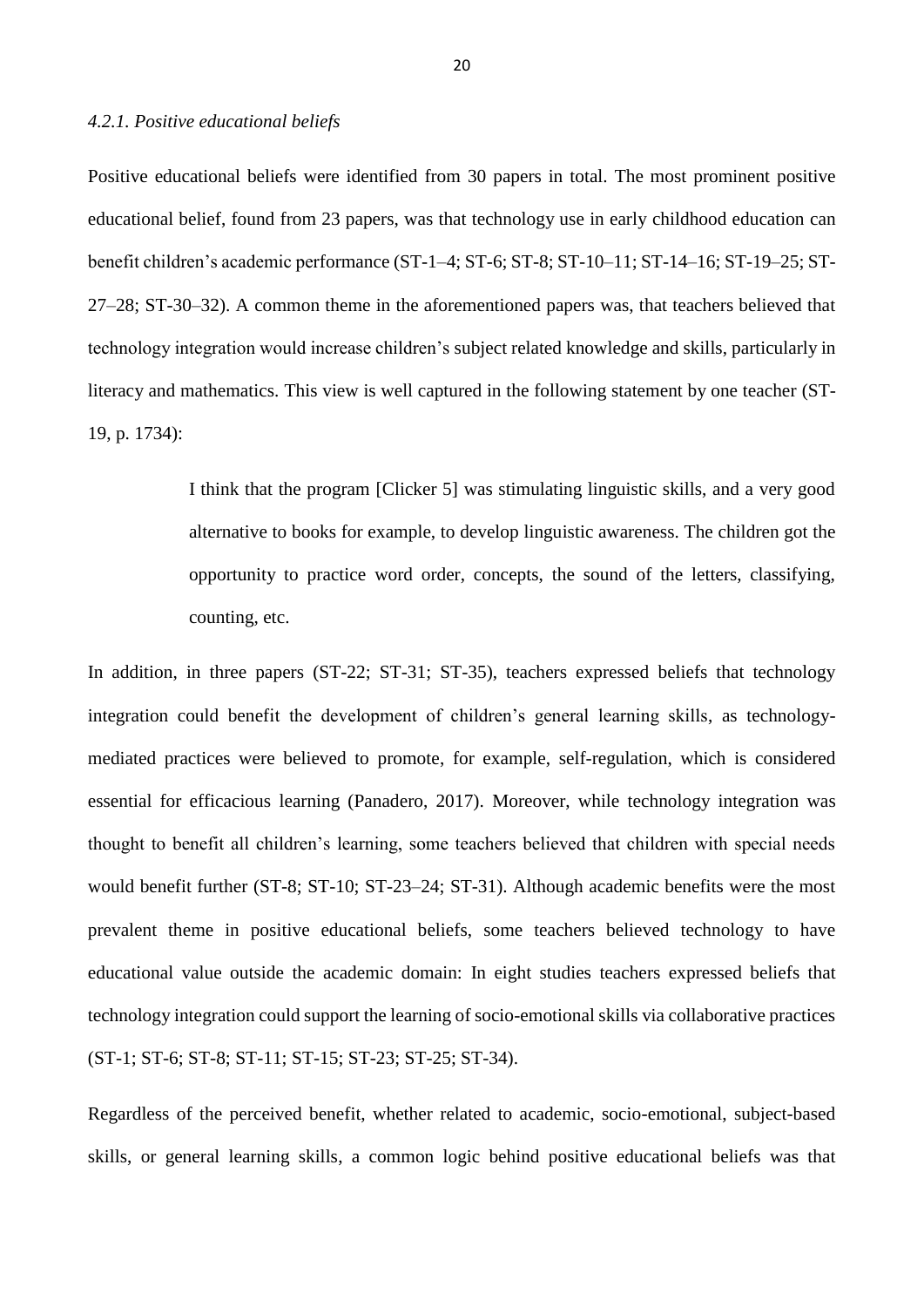technology-mediated education is more effective than the use of traditional hand-made materials, and the benefits of technology use were typically reasoned with children displaying increased motivation and engagement. Even so, there remain notable differences in what teachers mean by engagement. In some cases, engagement was discussed within a technology-centered perspective, while childcentered rationales were used elsewhere. Next, these two perspectives are discussed in more detail.

Technology-centeredness refers to views in which technology by itself is believed to engage children. Two main themes were identified from this category: attractiveness of multimedia presentations (ST-3; ST-6–7; ST-15; ST-17; ST-25; ST-30; ST-32; ST-34) and the allure of digital learning games (ST-5; ST-11; ST-19; ST-25; ST-27). Multimedia presentations were considered superior to traditional forms of representation because their multimodal and dynamic affordances were believed to capture children's attention better than still images. This view is captured in one teacher's piquant comment:

> Just a single picture cannot attract the children whereas an animated presentation can. The children's attention and concentration are higher if we use multimedia devices to show animations. (ST-6, p. 229.)

Typical reasoning for the usefulness of digital games was that they provide a fun activity which enables subconscious learning. Bruckmann (1999, p. 75) has satirically called this way of thinking "chocolate-dipped broccoli", where fun is the sweet coating added to an educational core to engage the children. Based on the reviewed studies children's awareness of the purpose of playing games was not seen to be that important, and one teacher said frankly that with games

> we can cheat children a little so that they don't realize that while they are gaming, they are also learning (ST-25, p. 202).

Child-centeredness refers to beliefs that emphasize children's active role in technology-mediated learning processes (ST-1–3; ST-8; ST-10; ST-15; ST-19; ST-21–22; ST-24–25; ST-31: ST-34–35). It appears that such beliefs are related to the use of open-ended and creative tasks, that is, making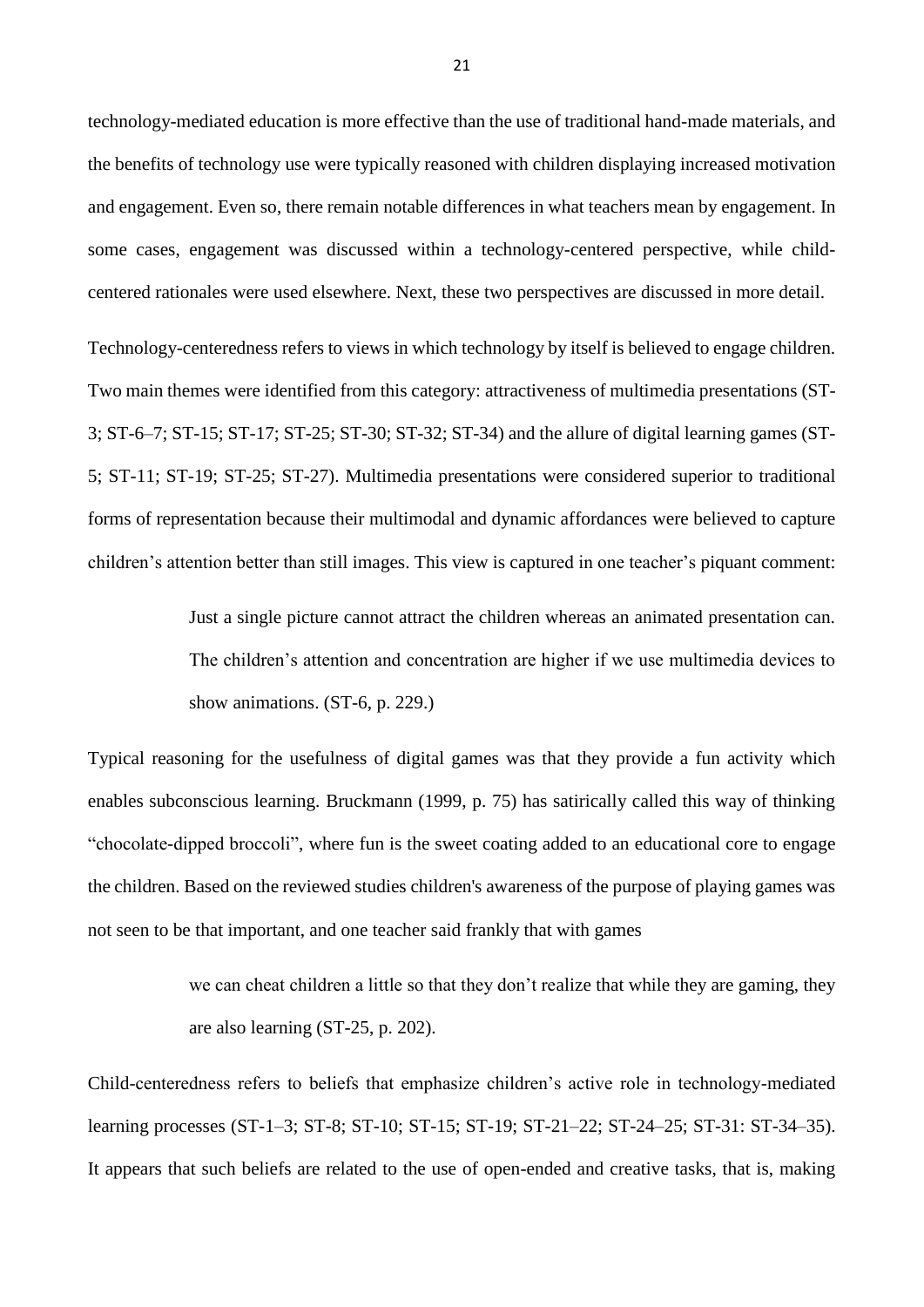animations, writing short stories, and creating picture books In these views, it is the possibility for self-expression—not merely the use of technology—which was understood to engage children and benefit their learning. According to the teachers, children were willing to go through multiple levels of planning (writing, acting out their writing, and then making recordings):

because at the end they get to use a camera or to film it, that's their goal and they're quite willing to do all the work that leads up to it... [that's a] huge factor and relevant to their lives. (ST-8, pp. 12–13)

The relationship of child-centered and technology-centered beliefs, however, is not mutually exclusive. In one study (ST-25), it was noticed that while teachers in general level possess childcentered pedagogical beliefs (and reports child-centered practices), their technology-related pedagogical beliefs were technology-centered. One reason for this mismatch appears to be professional self-confidence, as those who are uncertain of what is expected from them in technology integration tend to use the features of technology as the starting point of their educational practices (ST-6; ST-10; ST-25). This uncertainty is more about pedagogical than technological proficiency as even though teachers report high technology efficacy, they feel that they do not possess the competencies needed for pedagogically appropriate technology integration (ST-29).

## *4.2.2. Negative educational beliefs*

Despite the notable number of references to positive educational beliefs, not all teachers were impressed with technology's affordances concerning teaching. The quality of educational software drew criticism, and teachers doubted whether children really learn from instructional games, or whether the children simply try to win the game without paying attention to the learning tasks (ST-2; ST-4; ST-20). The visual effects of instructional software were considered to draw attention from the actual substance, and there were fears that the fast-moving pace of digital games would cause a lack of the perseverance needed to learn to read and write (ST-8).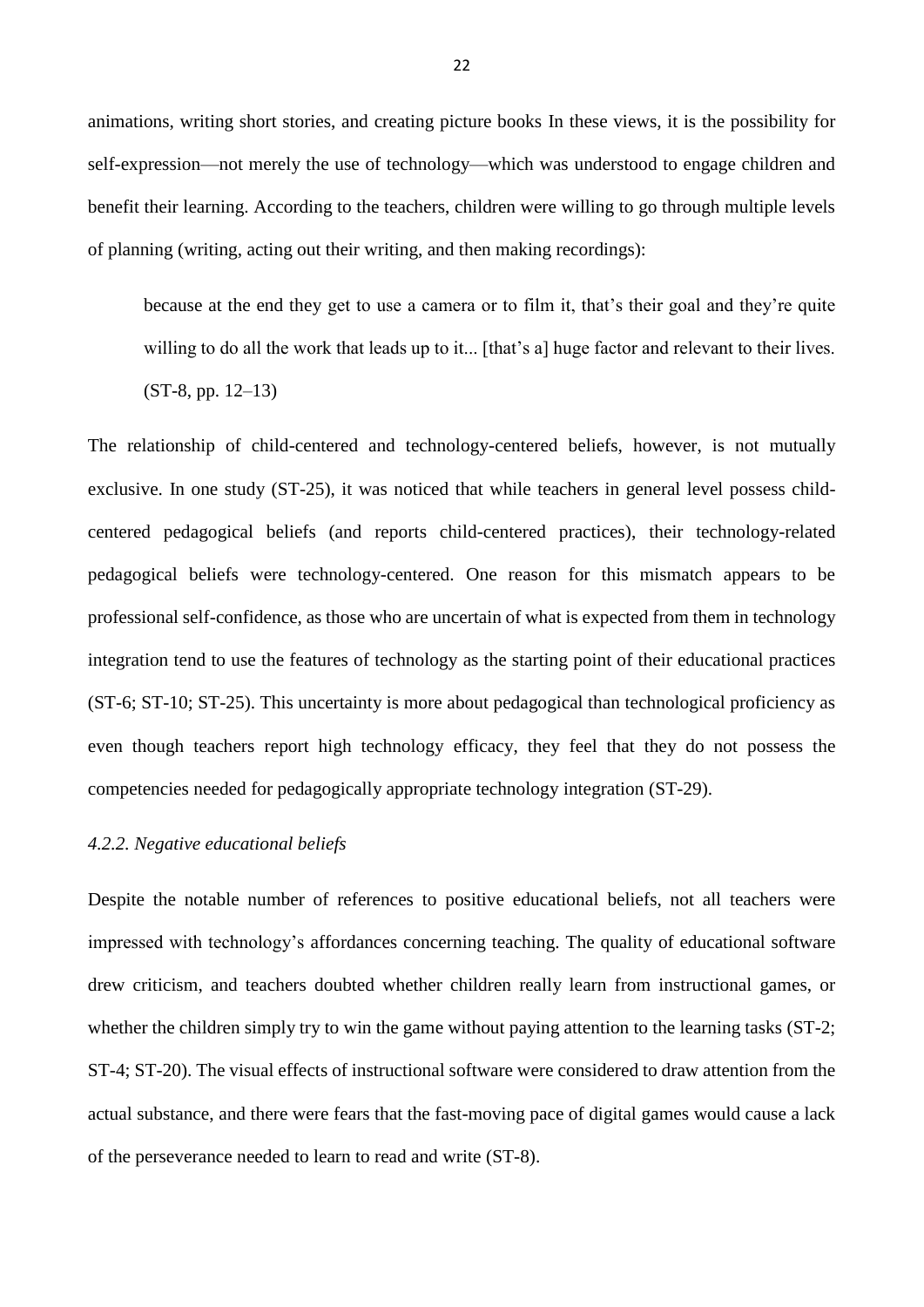In addition, some teachers believe that traditional methods and materials are more effective than digital ones as the traditional methods provide tactile experiences and allow children to have a more active role in their learning (ST-6; ST-15; ST-19; ST-23–24; ST-29; ST-33). One teacher, for example, commented that

> [c]omputers provide passive activities of watching, listening, playing games pressing the button, which destroys the child's creativity" (ST-15, p. 44).

Interestingly, open-ended educational applications were also considered to be more restrictive than traditional methods. Take Minecraft (Education Edition<sup>5</sup>), for example, which is typically praised for its creative and open-ended affordances for educational use, particularly when compared to traditional drill and practice games (Kentz, Sintonen, Lipponen, 2017; Schifter & Cipollone, 2015). Teachers' distrust towards the possibilities of "digital creation" is piquantly captured by one teacher in the following comparison between playing Minecraft and drawing geometric shapes on paper:

> Take Minecraft, for example. […] It is supposed to be something that children can build, construct, explore with geometrical shapes, but it is so limited to what children can do [...] when a child draws on a piece of paper they can draw a line which is not straight and they can also create shapes and designs so they are not restricted by the graphics of a game. (ST-29, p. 315)

This notion can be perceived as reflecting the variance of different educational domains. Whereas in primary and secondary education the open-endedness of Minecraft appears novel, creative, and learner-centered, (e.g. Ames & Burrell, 2017; Overby & Jones, 2015) in the context of early childhood education such technologies can appear restrictive in comparison to traditional methods like art-based activities and play.

 $\overline{\phantom{a}}$ 

<sup>&</sup>lt;sup>5</sup> A game-based learning platform built around the popular Minecraft Gameworld with standards-aligned content across K12 subjects and special features designed for classroom use (https://education.minecraft.net/).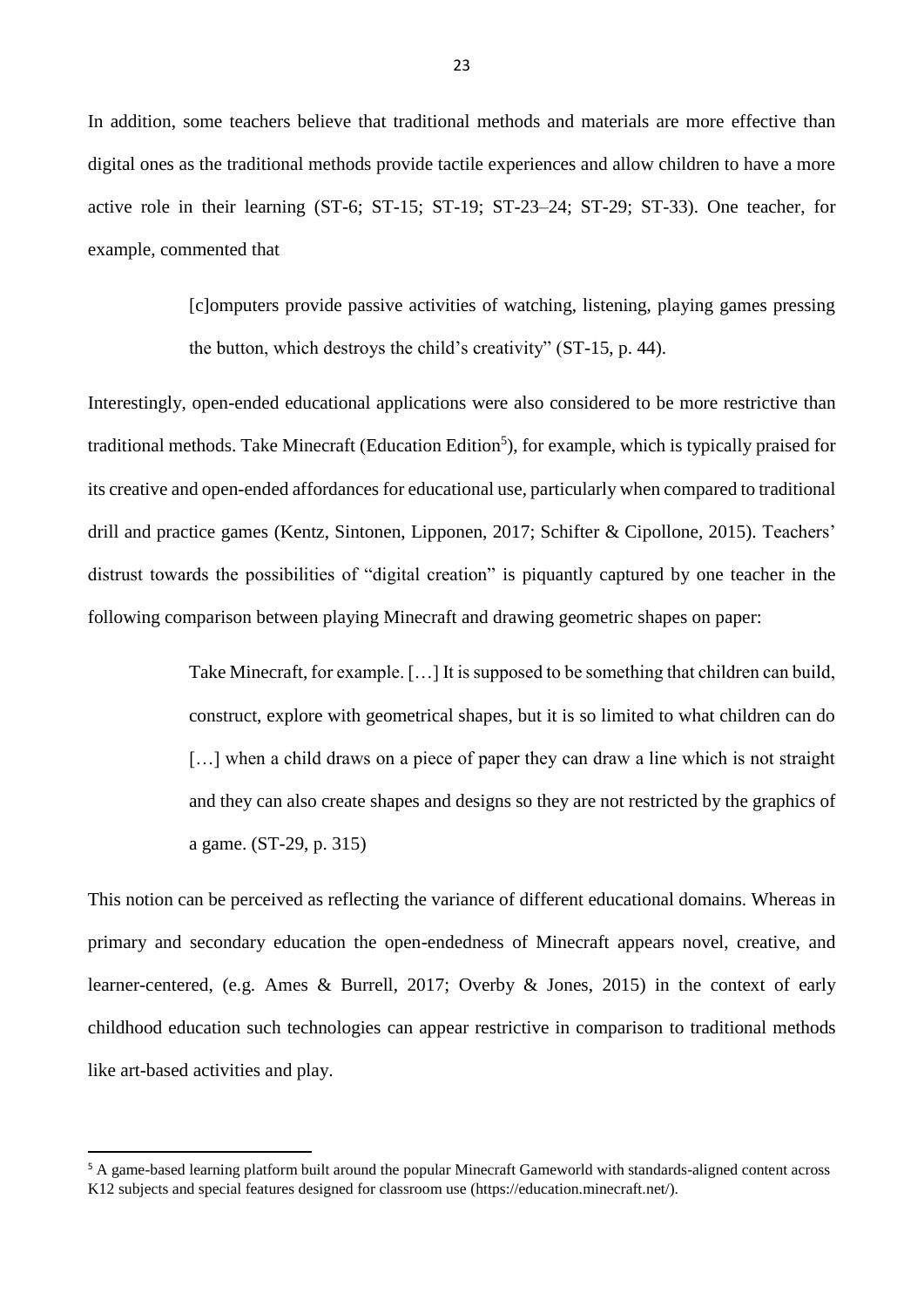## *4.3. Socialization and care*

This section presents the findings related to socialization and care. Socialization related themes were present in 28 papers, whereas care related themes were discussed in 12 papers. Three different kinds of socialization-related beliefs were identified from the reviewed papers: 1). technology integration as societal preparation; 2). technology integration as societal assimilation, and 3). early childhood education as societal protection and care. Societal preparation refers to the belief that technology integration is vital for children's future citizenship. Societal assimilation, in turn, refers to views that the digitalization in children's life-worlds must be taken into account in early childhood education by equipping classrooms with technology, but does not refer to any particular socialization-related goals. The third socialization-related theme is protection, which refers to a belief that the task of early childhood education is to safeguard children from the digitalization of society. As protective beliefs are interlinked with care-related beliefs, they will be discussed within the same subchapter.

#### *4.3.1. Technology integration as societal preparation*

Two subthemes were identified within the societal preparation discourse: 1) preparation for primary school and 2) preparation for the digitalized society. In the first subtheme, technology use in early childhood education is needed to prepare children for primary school education, the practices of which were believed to be notably digitalized (ST-19; ST-23; ST-25). A concrete example of the school-preparation belief was the view that the kinds of technologies used in early childhood education should be the same as those that are used in primary education (ST-25). Typically, no critical reflection on the differences of these two educational domains—early childhood education and primary education—was included in such views. Early childhood education scholars have addressed this phenomenon with the concept of "schoolification," in which early childhood education is understood as a mere "preschooling" rather than a legitimate stage of institutional education in its own right (Brogaard Clausen, 2015).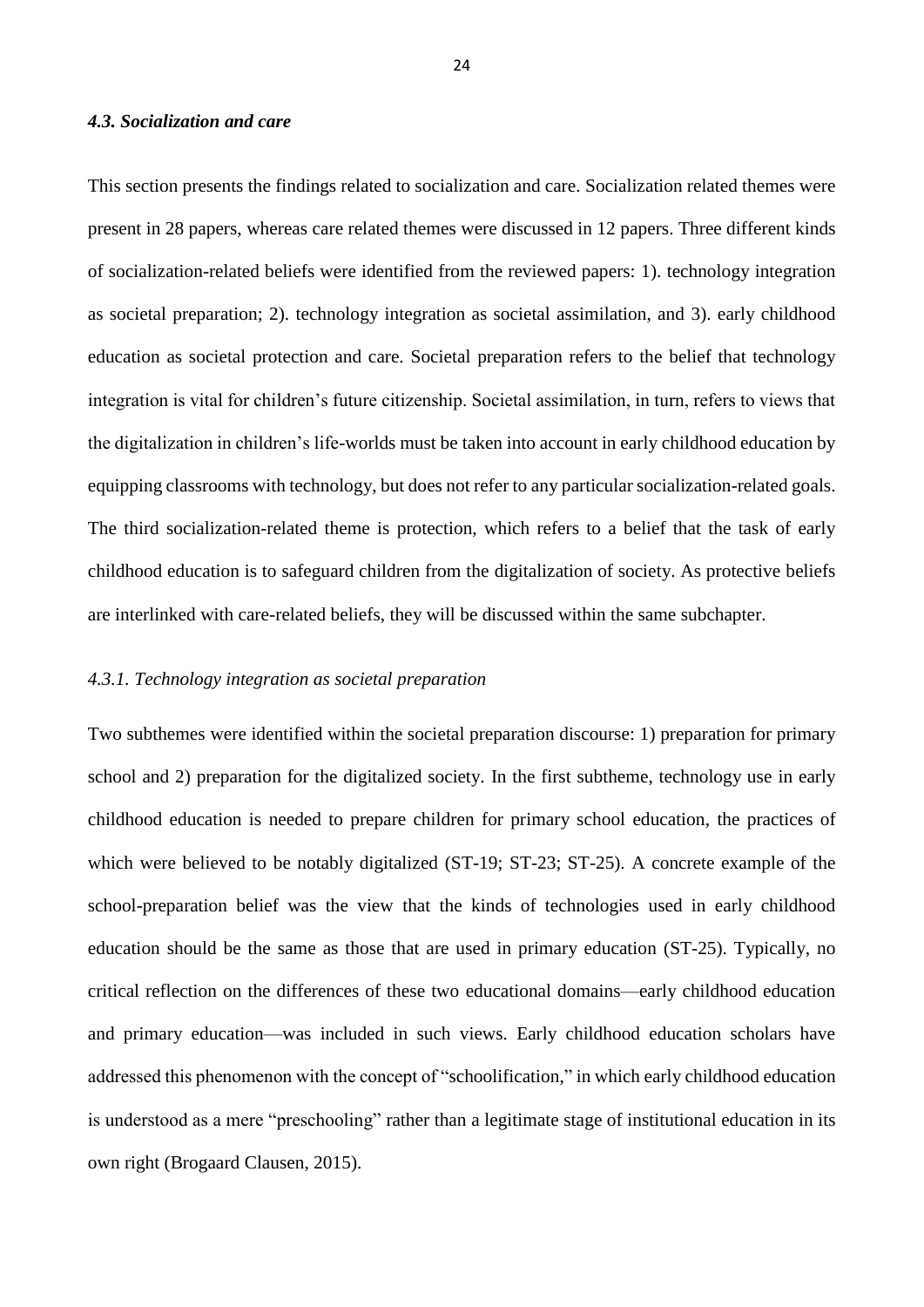The second—and more prominent—subtheme referred to the role of early childhood education in preparing children for the changing society (ST-3; ST-8–9; ST-14; ST-16–18; ST-20; ST-24; ST-26– 27; ST-29–30; ST-32). Because society is — and will be — highly digitalized, one of the core tasks of early childhood education is to provide children the skills they need for full citizenship. As put by one teacher:

> I think it is good that technology is introduced in early childhood education as online services have become a part of everyday life and knowing how to manage them is becoming more and more a part of the civic skill set (ST-27, p. 7).

Sometimes preparation for the "high tech world" (ST-16, p. 413) means learning basic operational skills, such as using a mouse or keyboard (ST-9; ST-30; ST-32). At other times, more sophisticated goals were expressed: For example, one teacher commented that improving children's understanding of online safety and privacy is one of the main educational goals for technology use in her class (ST-18). Some teachers mentioned that the key factor for technology integration relates to its communicational possibilities, that is, contacting other groups around the world (ST-16; ST-18). In addition, technology is seen to have value in helping children become citizens of culturally pluralistic societies because technology can be used to explore maps, pictures, and video clips from different countries and cultures (ST-24). Last, technology integration is understood to have an affirmative task, as not all children have equal access to computers in their homes (ST-9)

# *4.3.2. Technology integration as societal assimilation*

Societal assimilation refers to beliefs that early childhood education should imitate the technological landscape of children's life-worlds outside of early childhood education, namely the home. Such beliefs were typically framed with an uncertainty as to whether children find technology-free early childhood education environments meaningful places, and some teachers straightforwardly questioned whether children who have grown accustomed to using tablet computers at home would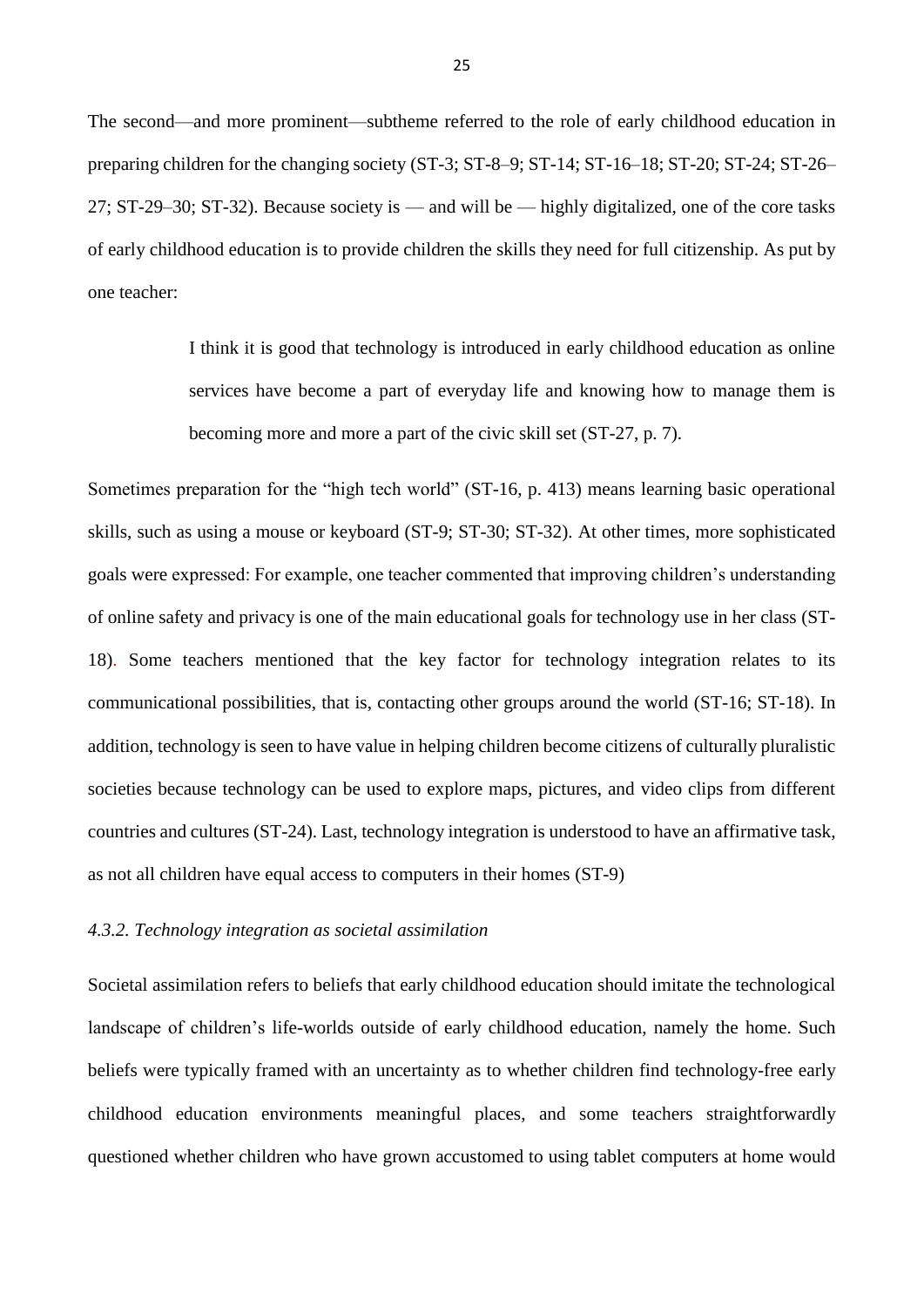be motivated to work with traditional materials in an early childhood education context (ST-4–6). In the words of one teacher:

> They [iPads] are really a good idea especially now that kids are more involved with technology than they used to be. It's good to incorporate iPads because that way you are keeping them engaged, and they don't get bored; since nowadays, all they want to do is play games on the iPads. So if you bring iPads into the classroom, you are able to relate to their experiences more. (ST-5, p. 28)

Children were also believed to possess notable technological competences, and thus, using technology in early childhood education would allow the children to utilize the skills and knowledge they learned at home in early childhood education (ST-6; ST-8; ST-13; ST-19–20, ST-31). The following extract exemplifies how such beliefs are discussed by the teachers:

> They learn it all at home and bring it in here… It's just amazing what he can do. He's way beyond what I can do and he's constantly showing me things I don't know were there. (ST-31, p. 7)

Such beliefs were influential when early childhood education centers were deciding which kinds technological resources they would invest in. For example, the early childhood education centers in in study had bought touch screen personal computers because they "had the same touch screen technological features as the families' smart phones" (ST-31, p. 6).

#### *4.3.3. Early childhood education as societal protection and care*

The third socialization-related theme was protection, which refers to a belief that the task of early childhood education is to safeguard children from the digitalization of society. In such views, technology and childhood are seen as an incompatible combination, and teachers in several studies explicitly stated that early childhood education should offer an alternative and technology-free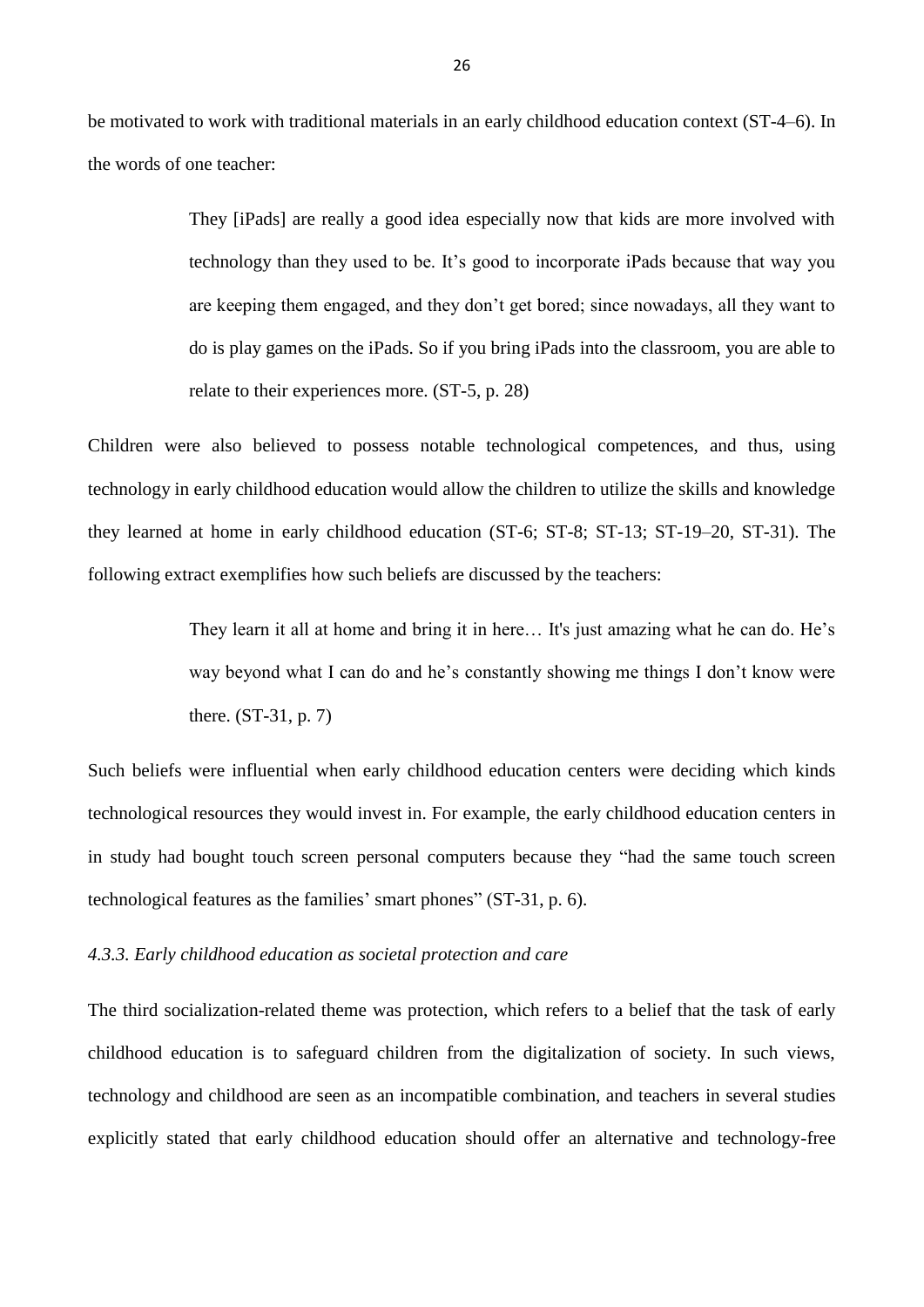environment for the children (ST-9–10; ST-15; ST-17; ST-19; ST-26–29). This standpoint is well illustrated in the following comment by one teacher

> I think that children should be outside playing and having fun together and entirely be children the short period they actually are allowed to be children (ST-19, p. 1732).

This extract describes how technology use is thought to take time from outdoor activities (see also ST-8; ST-16–17; ST-26–27; ST-29) and hinder children's social interaction (see also ST-7: ST-10; ST-16–17; ST-26–27; ST-29). Teachers also reported that introducing technology in early childhood education threatens imaginary play and children's creativity, as children were thought to merely imitate the games they play or movies or programs they watch (ST-15–16; ST-19, ST-26; ST-28). Teachers were also worried about the values that digital media teach to children (ST-9). These views were often linked to beliefs that children use technology at home for prolonged periods (ST-26–27)

Some concerns were more care-related, as technology use was believed to threaten children's physical and psychological well-being. Technology use was thought to be over-stimulating, raise children's state of alertness, and cause restlessness and problems for children's physical posture, motor development, and health (i.e., eye fatigue and obesity) in general (ST-2; ST-8–9; ST-16–17; ST-26; ST-29, ST-32). Concerns about children being exposed to psychologically harmful content, such as violence, were also expressed (ST-8; ST-17; ST-26). Some teachers commented that they would not use technology with the youngest of children (ST-6; ST-19, ST-27)), while in others' views all early childhood education-aged children are too young to use technology or the internet per se (ST-9; ST-29). As previous research suggested that preschool teachers tend to orient toward working with the youngest children from a pronouncedly care-related perspective (Ylitapio-Mäntylä, 2009), these beliefs appear to have care-related origins. Only one example of the beliefs that technology could have positive effects on providing care were found in the reviewed literature as one teacher commented that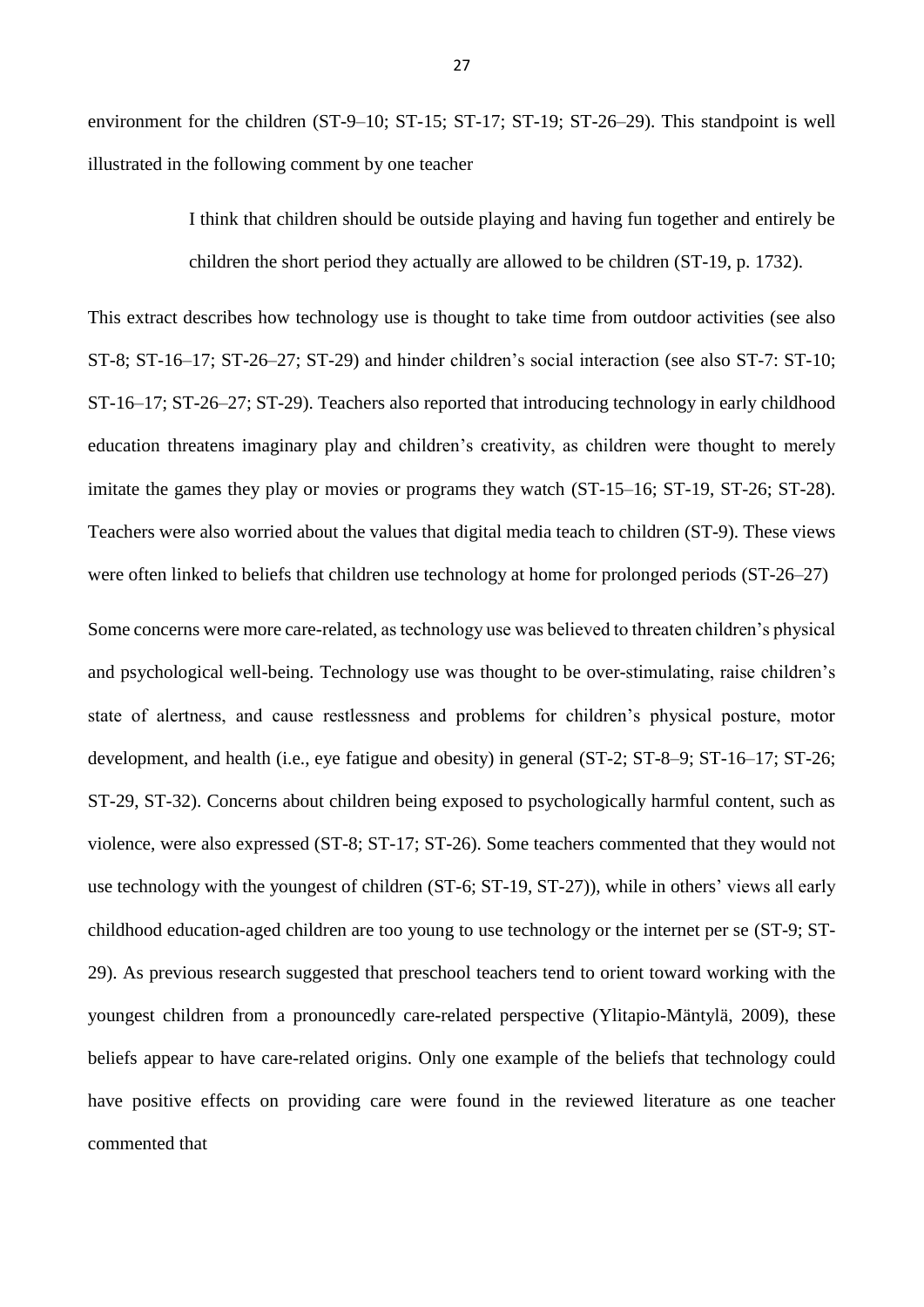children's naptime could be enforced by using a developed sound system (26, p. 12).

What the quoted teacher suggests is that, using a good sound system, some comforting music (or other calming soundscapes) could be played to children during naptime to make the situation hasslefree and relaxing.

# *4.4. Contextual factors shaping teachers' beliefs*

The second objective of the study was to explore the role of contextual factors in shaping teachers' beliefs about technology integration in early childhood education. Two main categories of contextual factors that shape teachers' beliefs were identified: 1). macro-contexts in reference to global educational trends, as well as national early childhood education policies and traditions; 2). microcontexts which, in turn, refer to teachers' immediate environments, including the early childhood education center where the teacher works in addition to environments outside the workplace. Figure 3 presents the contexts in descending order starting from the universal and ending with the most subjective.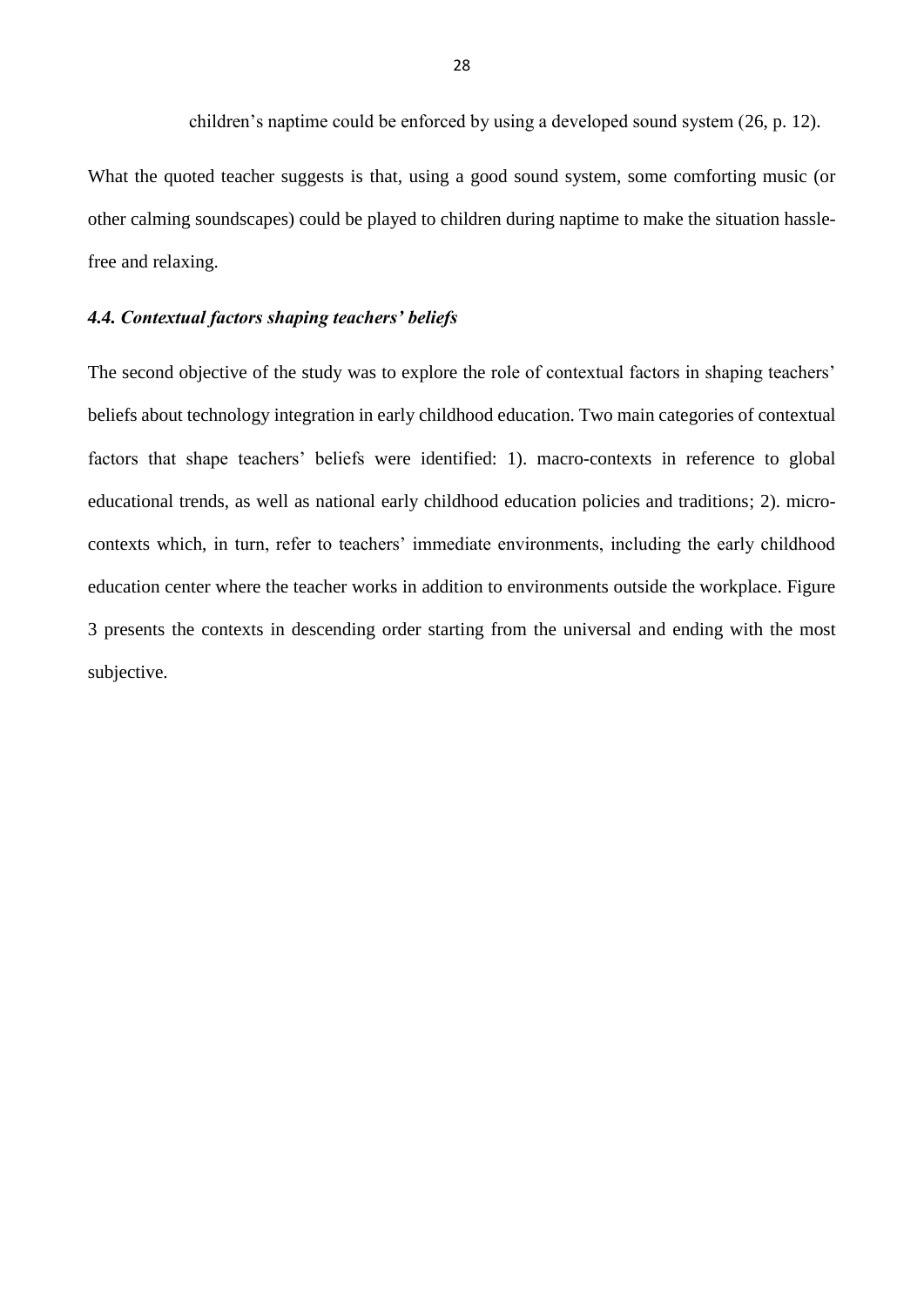

Figure 3. Contextual factors shaping teachers' beliefs

# *4.4.1. Macro-contexts: Global pro-technology zeitgeist and national early childhood education policies and traditions*

The most universal contextual factor is pro-technology zeitgeist, which refers to an inherent positivity that has become an all-encompassing feature of discourses regarding educational technology on a global scale (Selwyn, 2011). For years, international stakeholders, such as the Organization for Economic Cooperation and Development, have been recommending equipping ECE centers with technology (Taguma, Litjens, & Makowiecki, 2012), and these suggestions have effected national policies: According to one study (ST-14), successive United Kingdom governments have propagated a pro-technology ideology that "e is best" for learning, and that this hegemonic dogma could be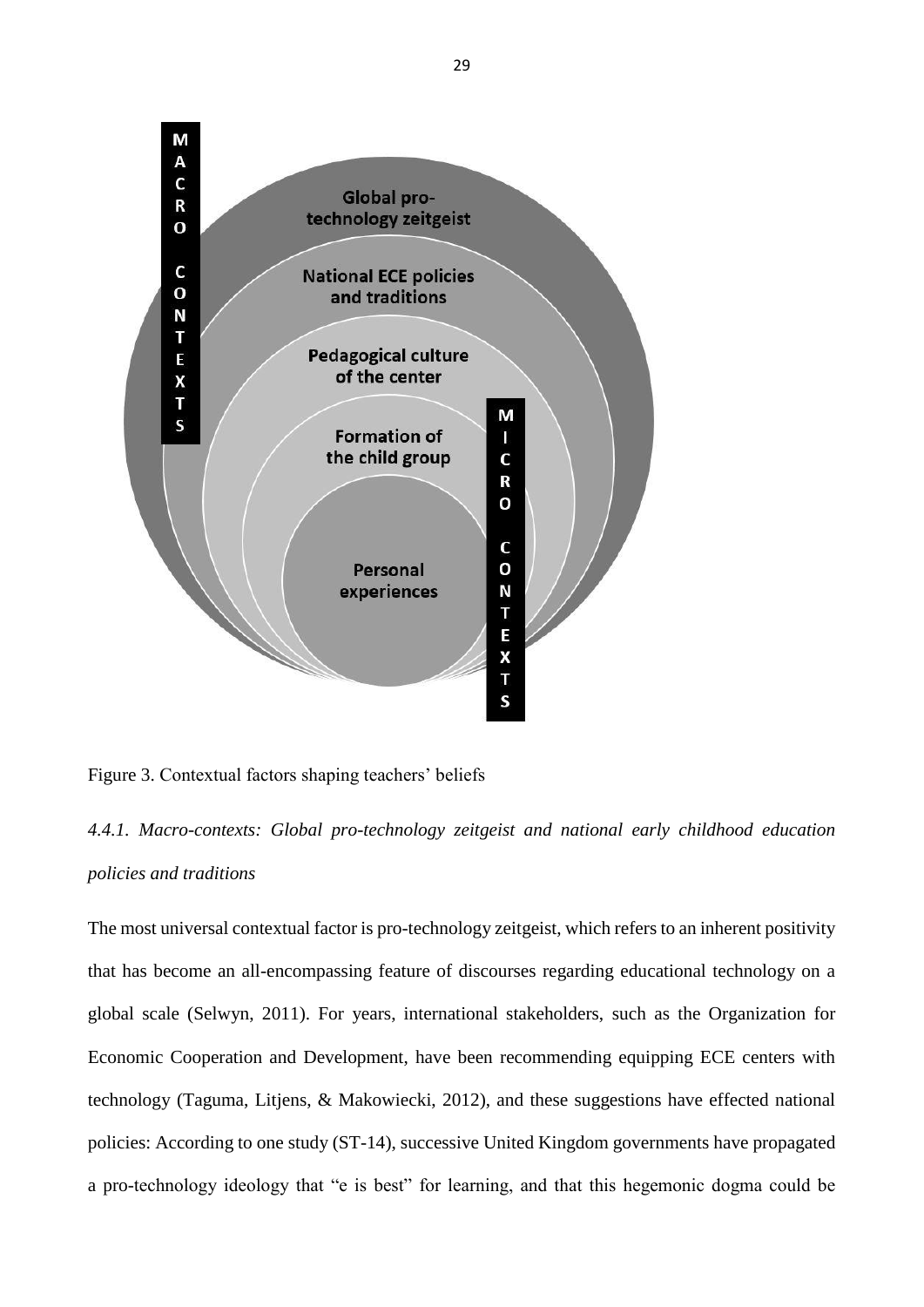identified from teachers' educational beliefs, which were profoundly positive. Similarly, it was reported (ST-24) that preschools in Sweden are increasingly investing in technology as one possible solution to their educational dilemmas which also indicates trust in the positive effects of technology integration.

Second, the findings of this review suggest that early childhood education traditions and policies vary across countries, and these variations have a role in teachers' beliefs. To give an example, in one comparative study (ST-16), no American participants related technology to communication while their Japanese counterparts did. However, no Japanese participants related technology use to education while their American colleagues did. The authors suggested that this difference in beliefs may be because in Japanese early childhood classrooms new technologies are primarily valued as a means of communication, while their role in American early childhood education may be different (ST-16). Authors of one study (ST-6), in turn, commented that Chinese culture and communist ideology, which value unity, order, collectivism, and control, have influenced Chinese teachers into believing that technology should be used for whole-class practices.

Likewise, Swedish teachers' beliefs for and against technology use were often based on whether the teachers considered technology to support or weaken children's independence which is highly valued in the Swedish ECE tradition (ST-19–20). In addition, Finnish teachers' aggravated perceptions regarding the low quality of children's technology-related upbringing at home were argued to reflect the history of the Finnish early childhood education system as a social service for a self-sufficient child of a weak family (ST-27), and German teachers' certainty about children watching television throughout the weekend was presented as a collective tacit belief transmitted from one teacher generation to other (ST-9).

*4.4.2. Micro-contexts: Training, pedagogical culture of the center, formation of the child group, and personal experiences*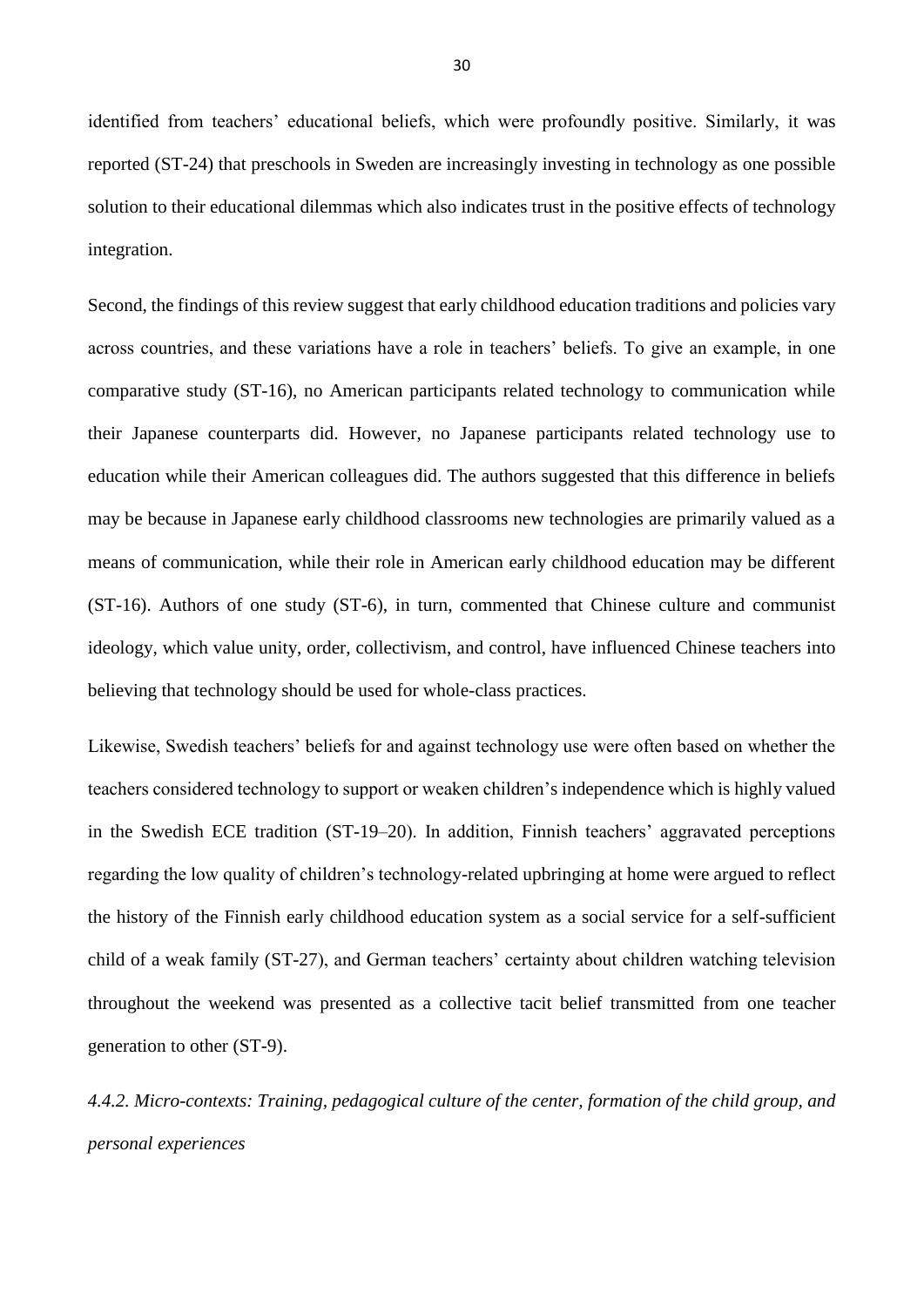This review suggests that initial and continuous training are not systematically provided. One study (ST-25) found that teachers who participated in different in-service trainings varied in their beliefs of what pedagogically appropriate technology integration involves, and that these beliefs reflected the contents of the training. Accordingly, it was reported that if centers had hired technology facilitators or digital media consultants, their input was reflected in teachers' beliefs about appropriate technology integration (ST-2, ST-31). The lack of preservice and in-service training was generally addressed in various papers (ST-2; ST-4: ST-6–7; ST-9–10; ST-14; ST-24–25; ST-29; ST-31).

Pedagogical culture of the particular early childhood education center can influence teachers' technology-related beliefs regarding the types and frequency of technology use. In one study, a teacher had adapted the center's motto "Be safe, be kind, be responsible" to online behavior, and she, for example, taught her students how to log out from online platforms and discussed what content is appropriate to share on them (ST-18). Other studies suggested that teachers simply internalized centers' policies on the methods and frequency of technology use (ST-6; ST-12; ST-30–31). It was also observed that if the center was located within a school, the teachers were likely to adopt technology practices from primary education to prepare children for the first grade (ST-25; ST-30).

The formation of a specific child group can also affect teachers' beliefs about technology integration. In one study, the teachers commented that technology could have pedagogical value for supporting children's cultural awareness. These particular teachers worked in groups that included children with immigrant backgrounds, which suggests that the teachers' beliefs are rooted in the needs of these specific children. (ST-24).) Similarly, beliefs regarding technology's possibilities in special education were often discussed by teachers who had children with special needs in their groups (ST-8; ST-31). Teachers' beliefs are also affected by the age of the children they work with: Technology use was considered unnecessary or harmful for the youngest children whereas older, particularly pre-primary school–age children were believed to benefit from technology use (ST-6; ST-19; ST-25; ST-27).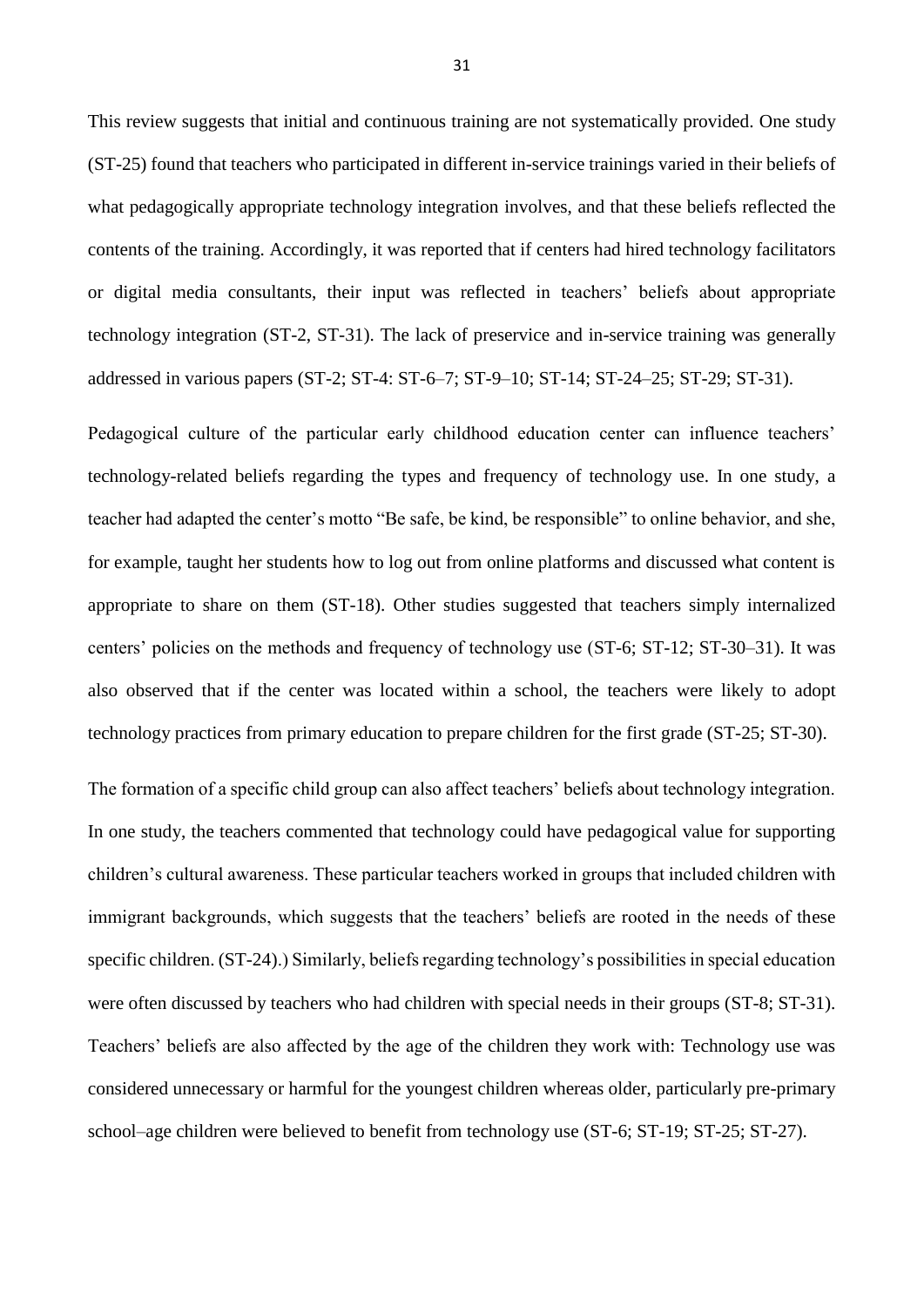Personal experiences included observations of children's technology use outside the early childhood education environment. Sometimes, this meant observations of one's own children (ST-6) and sometimes of others' children (ST-26–27). These observations led to beliefs that children engage better in technology-mediated practices than in traditional practices, that children are born-competent technology users, and that children use technology extensively at home (ST-6).

#### **5. Discussion and conclusions**

In this paper, 35 qualitative empirical research studies were reviewed via the method of metaethnography to provide answers for the following two research questions: 1) How are the aspects of education, socialization, and care present in teachers' beliefs about technology integration in early childhood education? 2) What role do contextual factors play in shaping teachers' beliefs about technology integration in early childhood education?

With regards to the first research question, this review has demonstrated that education, socialization, and care all have a meaningful role in teachers' beliefs towards technology use in early childhood education. Each of these tasks and dimensions were identified from teachers' beliefs for or against integrating technology into early childhood education practices. For example, the use of digital devices and software was believed to be either beneficial or adverse for children's learning. The threefold perspective of education, socialization, and care used as the conceptual frameworks in this review has managed to refine and complicate the rather narrow way in which teachers' beliefs have been approached in previous research (Kim et al., 2013). There was also subtle empirical evidence, that an individual teacher can believe that technology use can have both pros and cons for early childhood education according to the task—education, socialization, or care—by which he or she approached the question (ST-27).

In relation to the second research question, the findings suggest that teachers' beliefs are shaped by the broader cultural sphere. This includes the global pro-technology zeitgeist and national early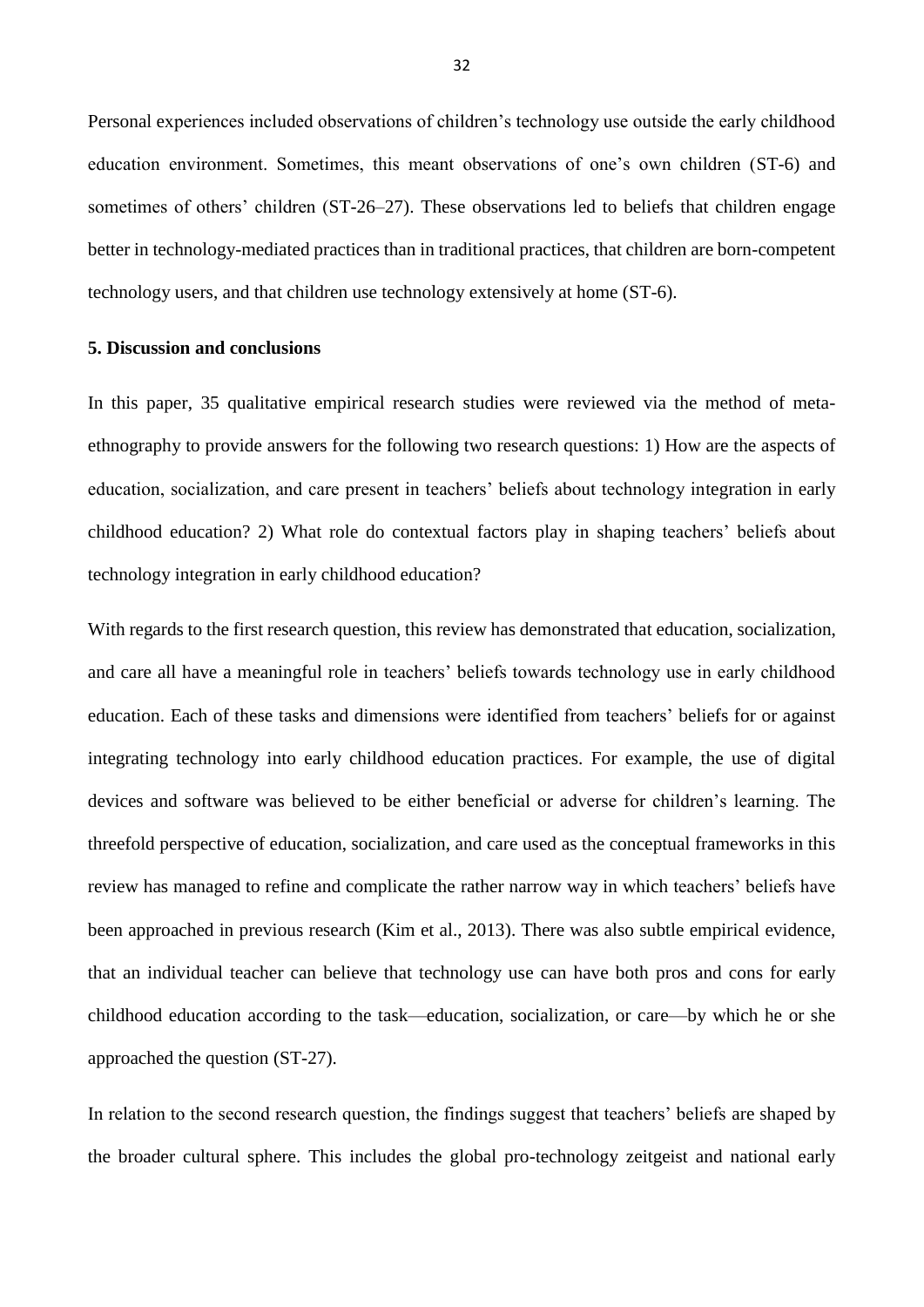childhood education policies and traditions. It also includes micro-scale and situational factors, including initial and continuing training, the pedagogical culture of the center, the formation of the child group, and personal experiences.

Additionally, the findings of this review challenge the prevailing dichotomic view in which young preservice teachers are portrayed as "digital-native teachers" who can ride the wave of potential pedagogical affordances of new technologies (Szeto et al., p. 36), whereas their older in-service colleagues are represented as disempowered and anxious about the use of such technologies (Byron, 2008). However, the findings of this review imply that both of these groups share similar hopes and anxieties with regards to technology integration in early childhood education.

#### *5.1. Implications for initial and continuing teacher education*

The lack of initial and continuing training was addressed in many of the reviewed studies, and training also appeared to concentrate solely on using technology as a tool for teaching curricular subjects. Such an approach, however, fails to pay respect to aspects of socialization and care and thus, is based on a one-sided and restricted understanding of early childhood education. Additional literature suggests that such courses are mainly about the introduction of appropriate resources and methods and pay no attention to teachers' beliefs (Campbell & Scotallero, 2009; Salomaa, Palsa, & Malinen, 2017). Given the variety of pedagogically problematic beliefs, the findings of this review challenge the adequacy of such course designs. As beliefs are difficult to change (Brownlee, Purdie, & Boulton-Lewis, 2001), working with them should be given special attention in teacher education. Due to the strong relationship between teachers' beliefs and practices (Mama & Henessey, 2013; Palak & Walls, 2009), it is crucial to critically evaluate the pedagogical appropriateness of teachers' beliefs during initial and continuing training.

Based on the findings of this review, teachers' positive beliefs should be critically reflected upon. In many cases, teachers' examples of good technology-mediated teaching meant engaging children with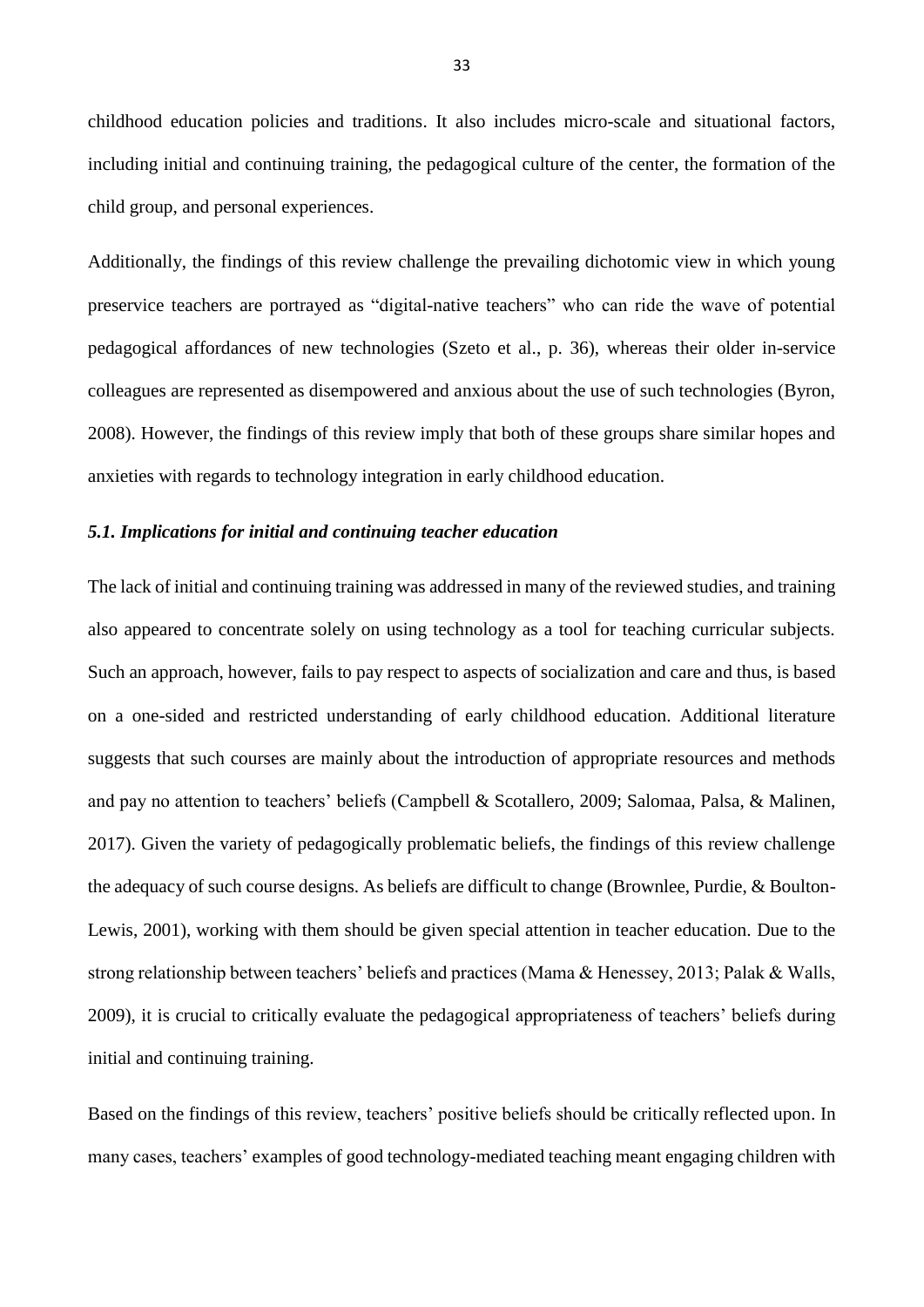multimedia presentations and digital games without the children being aware of the learning goals. These methods represent children as passive recipients, which contradicts current scientific understanding of how young children engage in learning (Sandberg et al., 2017). The advantages of using multimedia presentations are often based on a transitional concept of learning, for example, and previous research suggests that the belief–practice relationship is strongest within beliefs that consider learning the transition of knowledge (Palak & Walls, 2009). Accordingly, the use of digital learning games as "sugarcoating" is problematic because the assumption behind this approach is that learning is unpleasant and that children will eventually internalize this implicit message (Bruckmann, 1999). In addition, all the views that considered societal preparation were about the development of predetermined capacities and dispositions. Such views, as previously discussed, are more concerned with equipping children to function effectively in a society "as is" rather than providing them with the skills to be agents of change in their own turn as they contribute to the development of a society that "might be" (Biesta et al., 2015). Thus, the findings of this review suggest that the individualization task of the socialization process (Värri, 2018) is neglected in early childhood teachers' beliefs about technology integration.

Beliefs against technology integration should also be critically reflection on in initial and continuing teacher education. For example, exaggerated beliefs about children's excessive technology use at home are not supported by empirical research. Although digital technology is an important part of children's lives, it does not dominate them (Slutsky & DeShelter, 2016), and parents consider the regulation of children's technology use to be an important task (Aarsand, 2011). While negative beliefs must be contested, it is important that negative beliefs regarding technology integration are not stigmatized as reactionary by default. For example, doubts about the effectiveness of digital learning games expressed by several teachers are not unfounded. A recent study by Callaghan and Reich (2018) revealed that the pedagogical design of educational apps for young children are often far from optimal. The use of feedback that could explain failures and how to succeed in play, for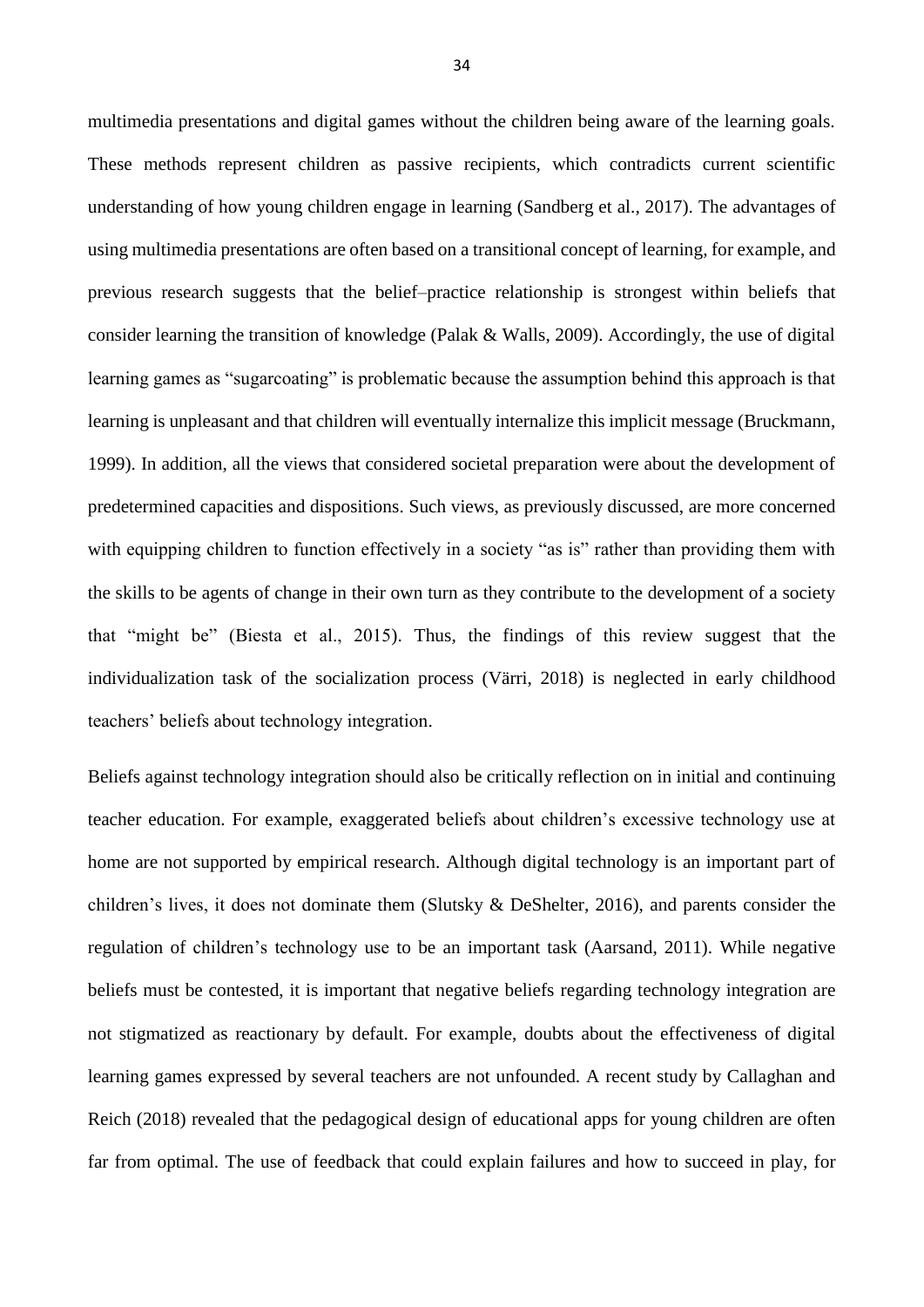instance, is rarely used. Their conclusions are supported by empirical research done in preschools. In Falloon's (2013) study, only four out of 18 children were able to ignore potentially distracting content (such as responsive animations) and keep their focus on learning goals. Accordingly, Kjällander and Moinian (2014) observed that when children do not find a game design sufficiently interesting, they may rapidly discard the didactic design and start to play the game according to their own rules.

As beliefs are shaped by social and cultural conditions (Mansour, 2008), changing beliefs cannot be approached only as changing individual teachers' thinking but must also be approached as changing the professional community's beliefs. Thus, it is important that teachers working in the same center regularly discuss and critically reflect their beliefs and values regarding technology and early childhood education and create a shared vision for technology integration. This point is also crucial from the viewpoint of preservice teachers' learning as they are found to assimilate with the technology pedagogical culture of their teaching practicum placements (ST-9; ST-12).

# *5.2. Limitations of the study and suggestions for future research*

Although systematic reviews provide a rich account of the key findings of a certain research area, they can only address and synthesize the information that has been provided in the primary studies. Thus, the high number of papers addressing beliefs about technology's educational benefits does not represent the world as such but indicates the topics in which the researchers are most interested. Some of the reviewed studies focused only on teachers' beliefs of the advantages of technology use (ST-21; ST-25)—a prominent feature of educational technology research in general (Selwyn, 2011). Thus, the high number of positive education-related beliefs does not necessarily mean that the vast majority of teachers have such beliefs, but that they are currently the most studied topic. This publication bias -related point needs to be taken into account when making conclusions based on the frequency of how beliefs related to education, socialization, and care was distributed in the reviewed literature. In addition, not all beliefs are valued alike; they are ranked in order of importance (Rokeach, 1968). When a situation produces conflicting beliefs, the belief with the higher-ranked importance overrides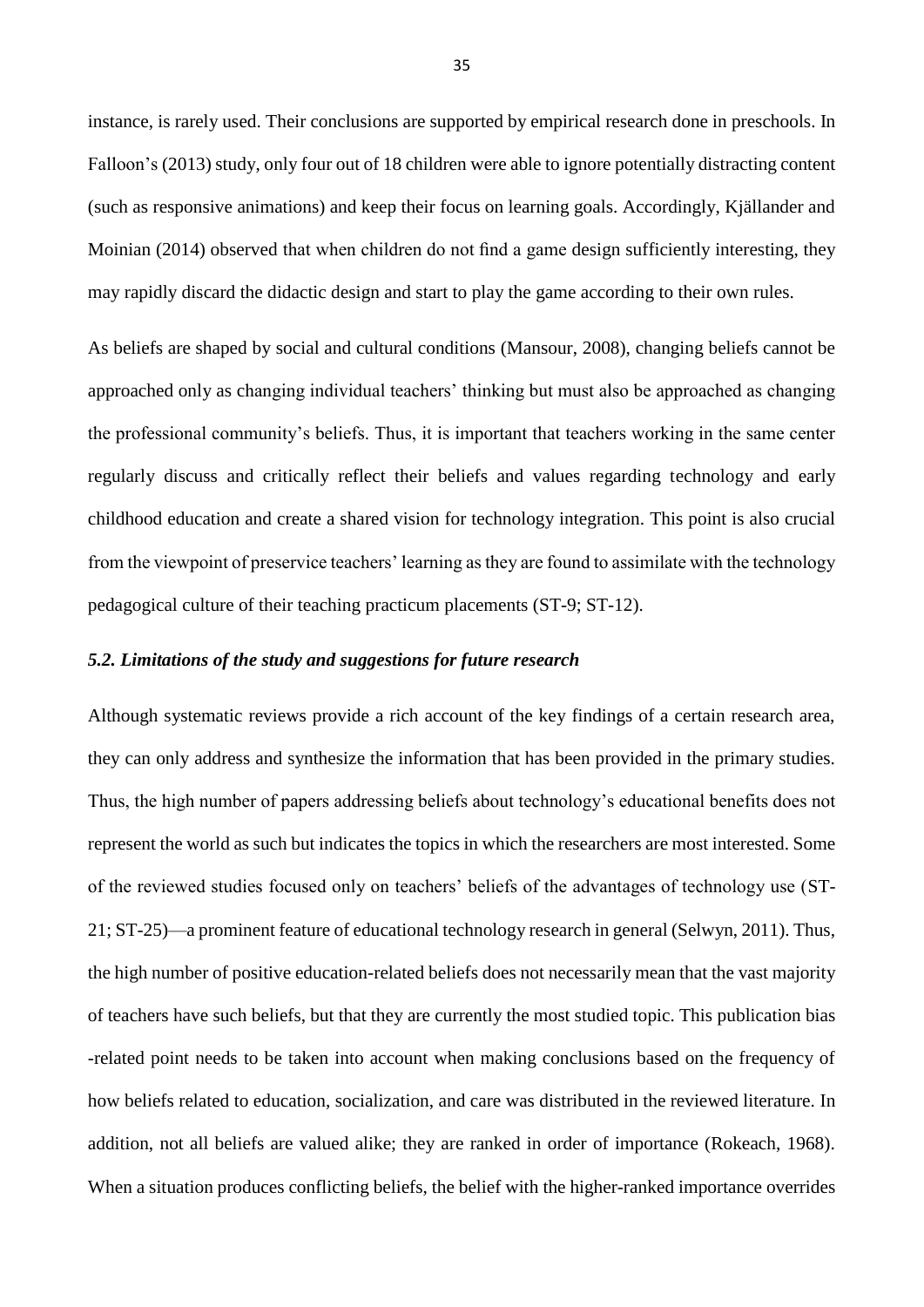the other (Ottenbreit-Leftwich et al., 2010). Although this review revealed that various competing beliefs exist, the dynamics between different belief systems remains to be explored with future empirical research.

In addition, most of the reviewed studies were conducted in Western contexts—Australia, Europe, and North America (see Table 6). This geographic one-sidedness should be considered when making conclusions and generalizations from the findings presented in this paper. In addition, by focusing on articles published in English, a notable number of relevant and high-quality research published in languages other than English were overlooked in this review. It is important that future research pay closer attention to publications written in languages other than English and bring the findings of these research studies within the reach of the international scientific community. Such information would be highly valuable for better understanding of the contextual differences and similarities taking place in the international field of early childhood education. This objective is attainable through systematic international collaboration.

Last, the remarks made in this review paper are not limited to early childhood education: Teachers, regardless the age of their students, have reported that in addition to teaching the curriculum and academic skills their task is to take care of the "whole child" (Lasky, 2005) by addressing aspects of care (O'Connor, 2008) and socialization (Biesta et al., 2015). In other words, teachers do not make decisions based only on beliefs about how students learn but based on a more holistic and complex view of children, teacherhood, and the essence of institutional education. Thus, it is important to pay attention to aspects of socialization and care in technology integration studies conducted within the contexts of primary and secondary education as well.

# **References**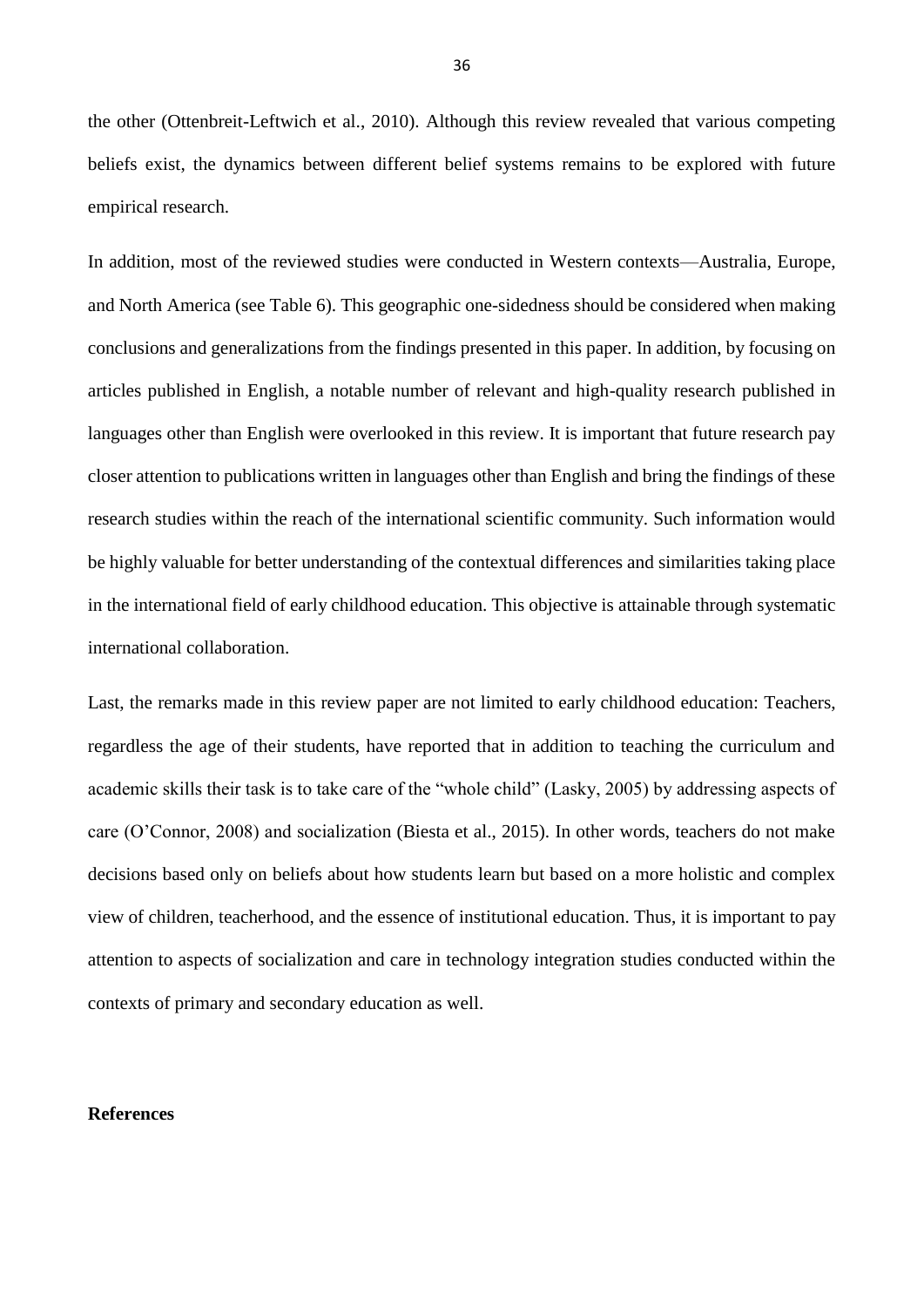Aarsand, P. (2011). Parenting and digital games: On children's game play in US families. *Journal of Children and Media, 5*(3), 318–333. https://doi.org/10.1080/17482798.2011.584382

Ames, M. G., & Burrell, J. (2017). Connected Learning' and the Equity Agenda: A Microsociology of Minecraft Play. In: *Proceedings of the 2017 ACM Conference on Computer Supported Cooperative Work and Social Computing* (pp. 446-457). ACM.

Ashton, P. (2015). Historical overview and theoretical perspectives of research on teachers' beliefs. In H. Fives & M. G. Gills (Eds) *International Handbook of Research on Teachers' Beliefs* (pp. 31– 47). New York, NY: Routledge.

Atkins, S., Lewin, S., Smith, H., Engel, M., Fretheim, A., & Volmink, J. (2008). Conducting a meta-ethnography of qualitative literature: lessons learnt. *BMC Medical Research Methodology, 8*(21). https://doi.org/10.1186/1471-2288-8-21

Beschorner, B., & Hutchison, A. (2013). iPads as a literacy teaching tool in early childhood. *International Journal of Education in Mathematics, Science and Technology, 1*(1), 16–24.

Biesta, G., Priestley, M., & Robinson, S. (2015). The role of beliefs in teacher agency. *Teachers and Teaching, 21*(6), 624–640. https://doi.org/10.1080/13540602.2015.1044325

Blackwell, C. (2013). Teacher practices with mobile technology: integrating tablet computers into the early childhood classroom. *Journal of Education Research, 7*(4), 1–25.

Blackwell, C. K., Lauricella, A. R., Wartella, E., Robb, M., & Schomburg, R. (2013). Adoption and use of technology in early education: The interplay of extrinsic barriers and teacher attitudes. *Computers & Education, 69*, 310–319. https://doi.org/10.1016/j.compedu.2013.07.024

Blackwell, C. K., Wartella, E., Lauricella, A. R., & Robb, M. (2015) .*Technology in the lives of educators and early childhood programs: Trends in access, use and professional development from 2012 to 2014*. Center on Media and Human Development at Northwestern University, Evanston, IL.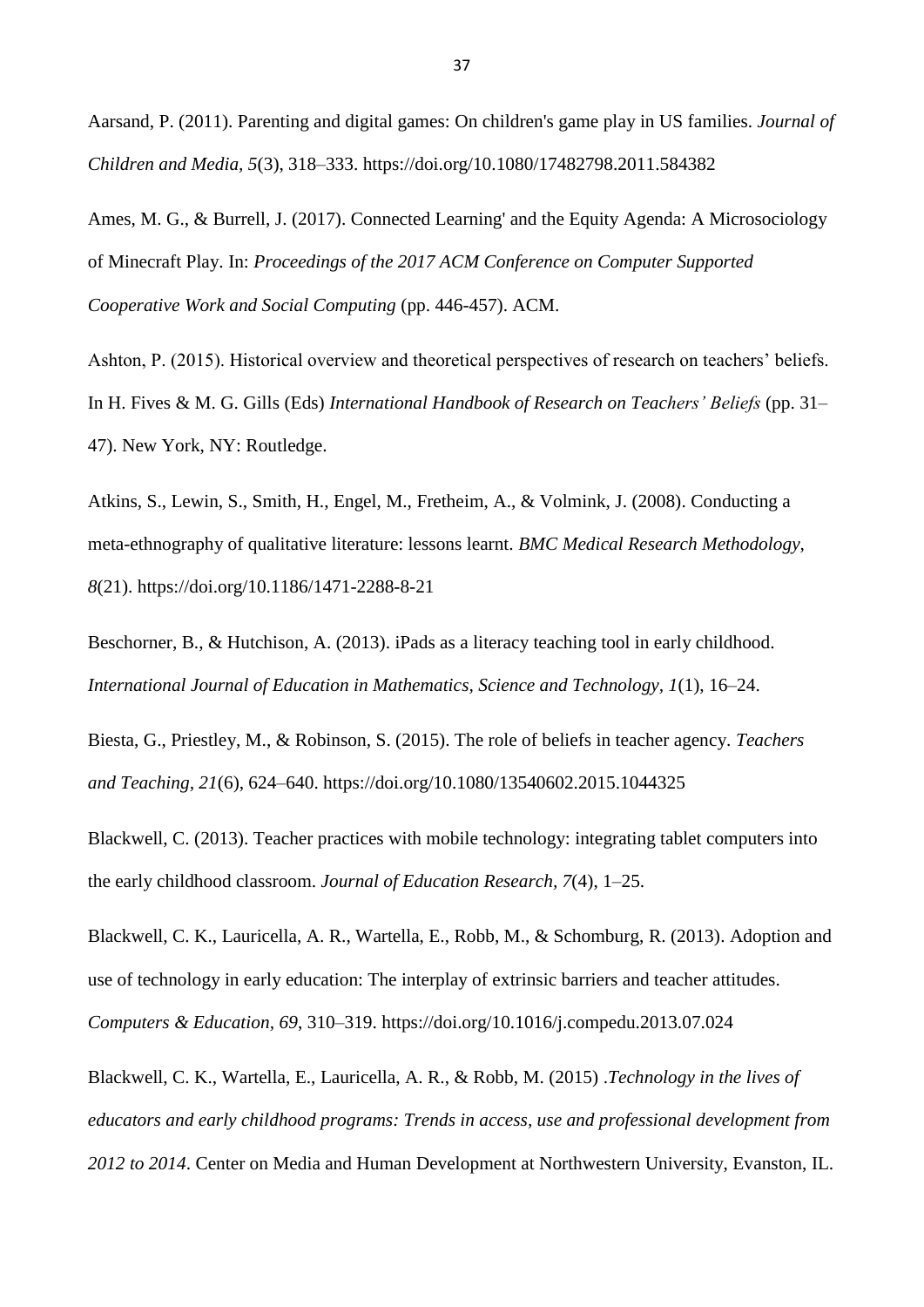Available at http://www.fredrogerscenter.org/wp-content/uploads/2015/07/Blackwell-Wartella-Lauricella-Robb-Tech-in-the-Lives-of-Educators-and-Early-Childhood-Programs.pdf (accessed 19 February 2019).

Bourbour, M., & Masoumi, D. (2017). Practice what you preach: The Interactive Whiteboard in preschool mathematics education. *Early Child Development and Care, 187*(11), 1819–1832. https://doi.org/10.1080/03004430.2016.1192617

Bramer, W. M., Rethlefsen, M. L., Kleijnen, J., & Franco, O. H. (2017). Optimal database combinations for literature searches in systematic reviews: a prospective exploratory study. Systematic reviews, 6(1), 245. https://doi.org/10.1186/s13643-017-0644-y

Britten, N., Campbell, R., Pope, C., Donovan, J., Morgan, M., & Pill, R. (2002). Using meta ethnography to synthesise qualitative research: A worked example. *Journal of Health Services Research & Policy, 7*(4), 209–215. https://doi.org/10.1258/135581902320432732

Brogaard Clausen, S. (2015). Schoolification or early years democracy? A cross-curricular perspective from Denmark and England. *Contemporary Issues in Early Childhood, 16*(4), 355–373. https://doi.org/10.1177/1463949115616327

Broström, S. (2006). Care and education: Towards a new paradigm in early childhood education. *Child and Youth Care Forum 35*(5-6), 391–409. https://doi.org/10.1007/s10566-006-9024-9

Broström, S., Sandberg, A., Johansson, I., Margetts, K., Nyland, B., Frøkjær, T., ... & Vrinioti, K. (2015). Preschool teachers' views on children's learning: An international perspective. *Early Child Development and Care, 185*(5), 824–847. https://doi.org/10.1080/03004430.2014.958483

Brown, C. P., Englehardt, J., & Mathers, H. (2016). Examining preservice teachers' conceptual and practical understandings of adopting iPads into their teaching of young children. *Teaching and Teacher Education, 60,* 179–190. https://doi.org/10.1016/j.tate.2016.08.018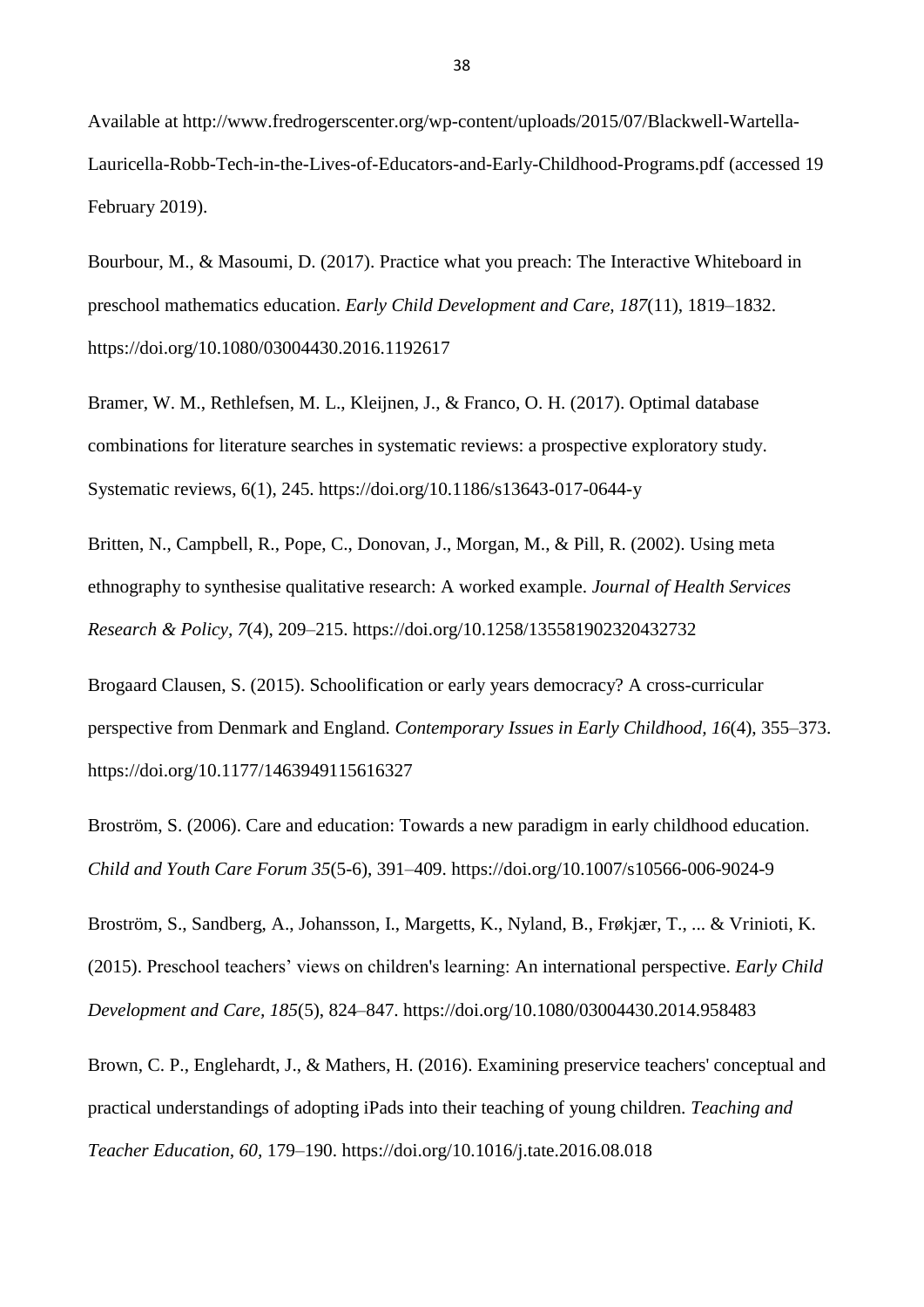Brown, C. P., & Englehardt, J. (2017). A case study of how a sample of preservice teachers made sense of incorporating iPads into their instruction with children. *Journal of Early Childhood Teacher Education, 38*(1), 19–38. https://doi.org/10.1080/10901027.2016.1274695

Byron, T. (2008). *Safer Children in a Digital world: The report of Byron Review: Be Safe, Be Aware, Have Fun*. Available online at:

http://dera.ioe.ac.uk/7332/7/Final%20Report%20Bookmarked\_Redacted.pdf (accessed 5 April 2018).

Campbell, R., Pound, P., Pope, C., Britten, N., Pill, R., Morgan, M., & Donovan, J. (2003). Evaluating meta-ethnography: A synthesis of qualitative research on lay experiences of diabetes and diabetes care. *Social Science & Medicine, 56*(4), 671–684. https://doi.org/10.1016/s0277- 9536(02)00064-3

Critical Appraisal Skills Programme (2018). *CASP qualitative checklist.* Available at: https://caspuk.net/wp-content/uploads/2018/01/CASP-Qualitative-Checklist-2018.pdf (accessed 11 March 2019).

Deng, F., Chai, C. S., Chin-Chung, T., & Min-Hsien, L. (2014). The relationships among Chinese practicing teachers' epistemic beliefs, pedagogical beliefs and their beliefs about the use of ICT. *Journal of Educational Technology & Society, 17*(2), 245–256.

Dixon-Woods, M., Cavers, D., Agarwal, S., Annandale, E., Arthur, A., Harvey, J., ... & Riley, R. (2006). Conducting a critical interpretive synthesis of the literature on access to healthcare by vulnerable groups. *BMC medical research methodology, 6*(1). https://doi.org/10.1186/1471-2288-6- 35

Dockstader, J. (1999). Teachers of the 21st century know the what, why, and how of technology. *THE journal, 26*(6), 73-75. Available online at: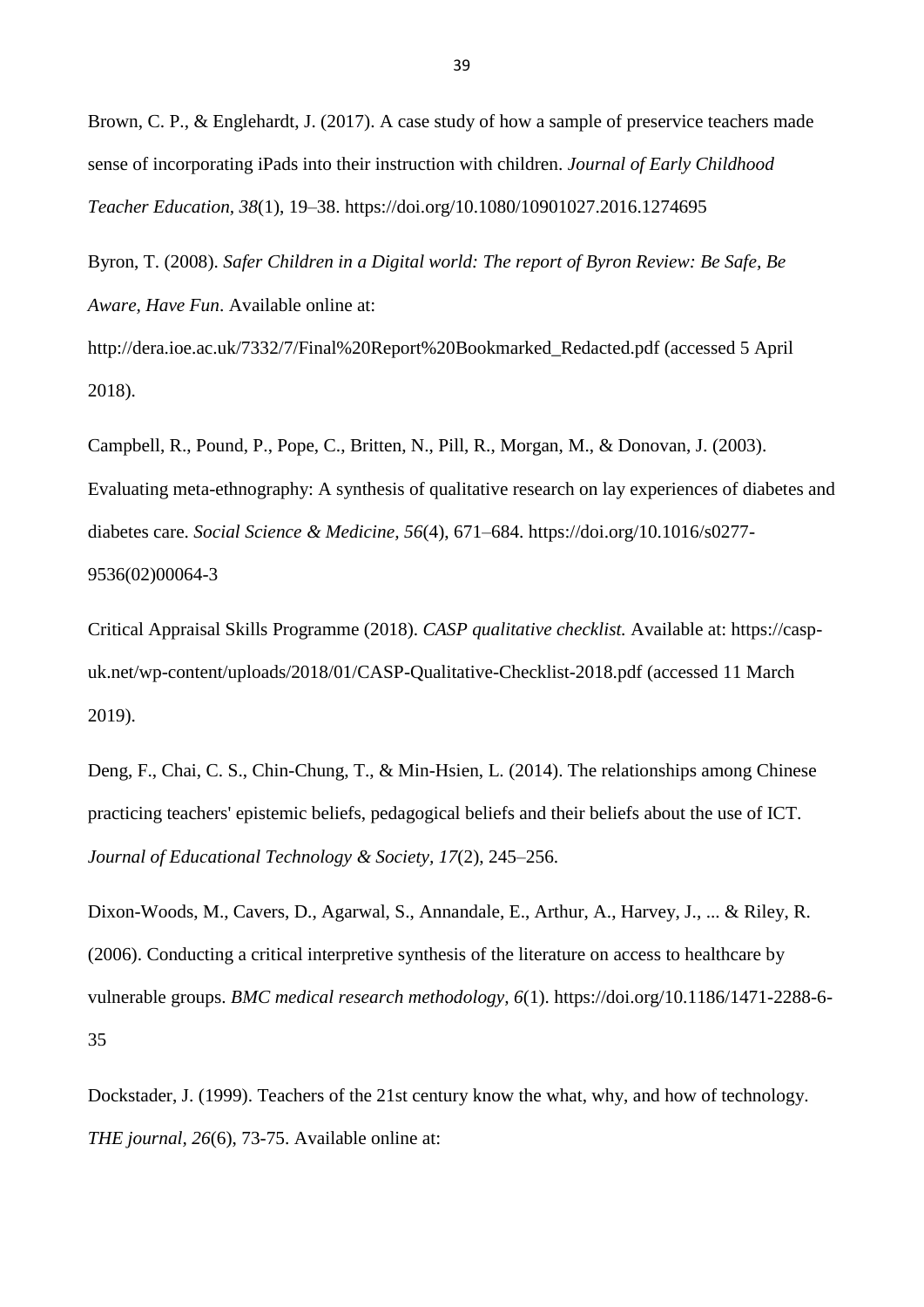https://thejournal.com/Articles/1999/01/01/Teachers-of-the-21st-Century-Know-the-What-Whyand-How-of-Technology-Integration.aspx (accessed 15 February 2019).

Dong, C., & Newman, L. (2016). Ready, steady… pause: Integrating ICT into Shanghai preschools. *International Journal of Early Years Education, 24*(2), 224–237. https://doi.org/10.1080/09669760.2016.1144048

Donnelly, D., McGarr, O., & O'Reilly, J. (2011). A framework for teachers' integration of ICT into

their classroom practice. *Computers & Education*, *57*(2), 1469–1483.

https://doi.org/10.1016/j.compedu.2011.02.014

Einarsdóttir, J. (2003). The role of preschools and preschool teachers: Icelandic preschool educators' discourses. *Early Years: An International Journal of Research and Development, 23*(2), 103–116. https://doi.org/10.1080/09575140303110

Ertmer, P. A. (2005). Teacher pedagogical beliefs: The final frontier in our quest for technology integration? *Educational Technology Research and Development, 53*(4), 25–39. https://doi.org/10.1007/bf02504683

Ertmer, P. A., & Ottenbreit-Leftwich, A. T. (2010). Teacher technology change: How knowledge, confidence, beliefs, and culture intersect. *Journal of research on Technology in Education, 42*(3), 255–284. https://doi.org/10.1080/15391523.2010.10782551

Ertmer, P. A., Ottenbreit-Leftwich, A. T., Sadik, O., Sendurur, E., & Sendurur, P. (2012). Teacher beliefs and technology integration practices: A critical relationship. *Computers & Education, 59*(2), 423–435. https://doi.org/10.1016/j.compedu.2012.02.001

Estola, E., Erkkilä, R., & Syrjälä, L. (2003). A moral voice of vocation in teachers' narratives. *Teachers and Teaching, 9*(3), 239–256. https://doi.org/10.1080/13540600309381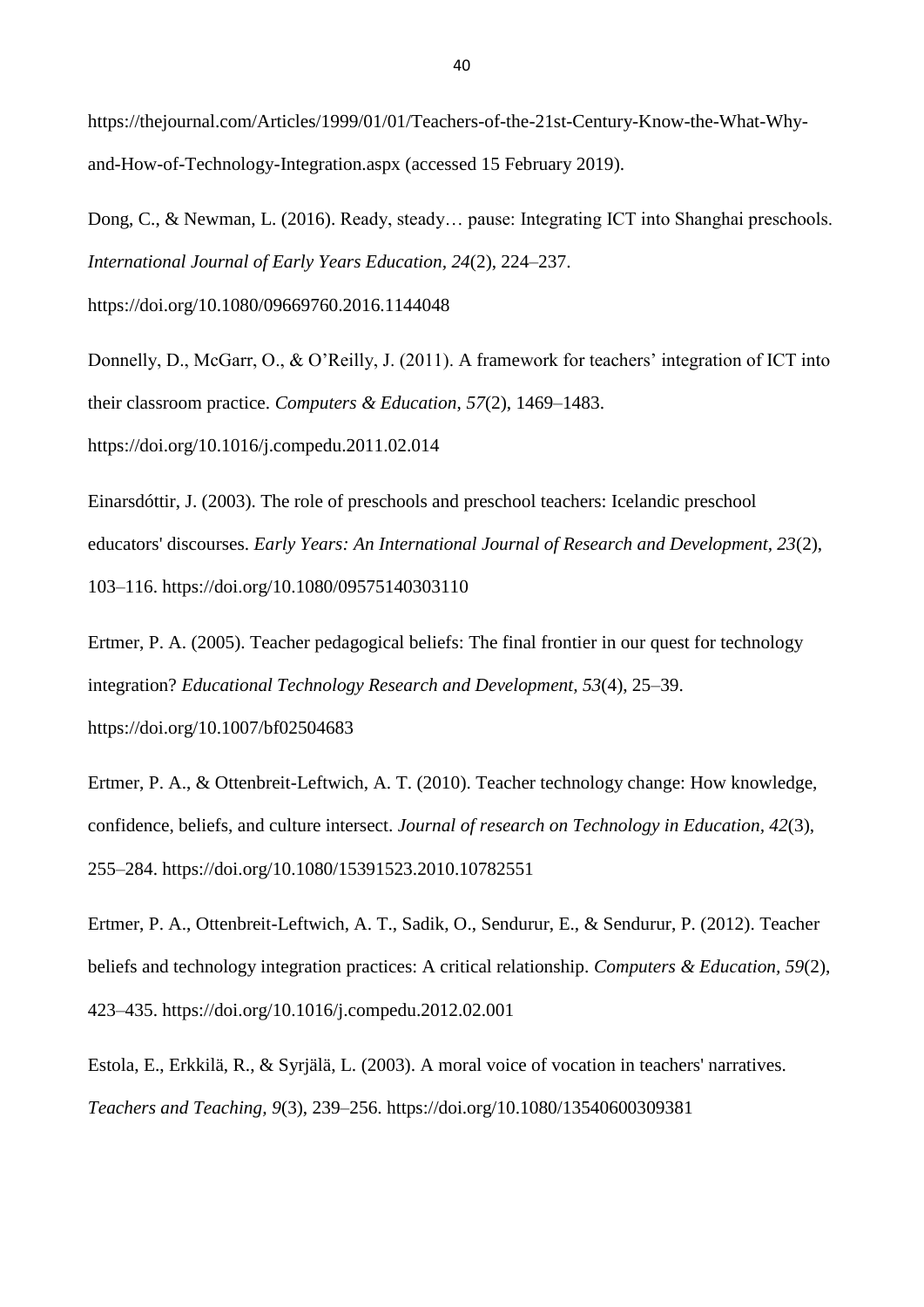Fang, Z. (1996). A review of research on teacher beliefs and practices. *Educational Research*, *38*(1), 47–65. https://doi.org/10.1080/0013188960380104

Fenty, N. S., & Anderson, E. M. (2014). Examining educators' knowledge, beliefs, and practices about using technology with young children. *Journal of Early Childhood Teacher Education, 35*(2), 114–134. https://doi.org/10.1080/10901027.2014.905808

Finnish National Board of Education (2016). *Varhaiskasvatussuunnitelman perusteet.* Määräykset ja ohjeet 17. Available at:

http://www.oph.fi/download/179349\_varhaiskasvatussuunnitelman\_perusteet\_2016.pdf (accessed 5 March 2019).

Fives, H., & Buehl, M. M. (2012). Spring cleaning for the "messy" construct of teachers' beliefs: What are they? Which have been examined? What can they tell us? in K. R. Harris, S. Graham, & T. Urdan (Eds) *APA Educational Psychology Handbook: Individual Differences and Cultural and Contextual Factors* (pp. 471–499). Washington, DC, US: American Psychological Association. https://doi.org/10.1037/13274-019

Flewitt, R., Messer, D., & Kucirkova, N. (2015). New directions for early literacy in a digital age: The iPad. *Journal of Early Childhood Literacy, 15*(3), 289–310. https://doi.org/10.1177/1468798414533560

France, E. F., Ring, N., Thomas, R., Noyes, J., Maxwell, M., & Jepson, R. (2014). A methodological systematic review of what's wrong with meta-ethnography reporting. *BMC Medical Research Nethodology*, *14*(1). https://doi.org/10.1186/1471-2288-14-119

Friedrichs-Liesenkötter, H. (2015). Media-educational Habitus of Future Educators in the Context of Education in Day-Care Centers. *Journal of Media Literacy Education, 7*(1), 18–34.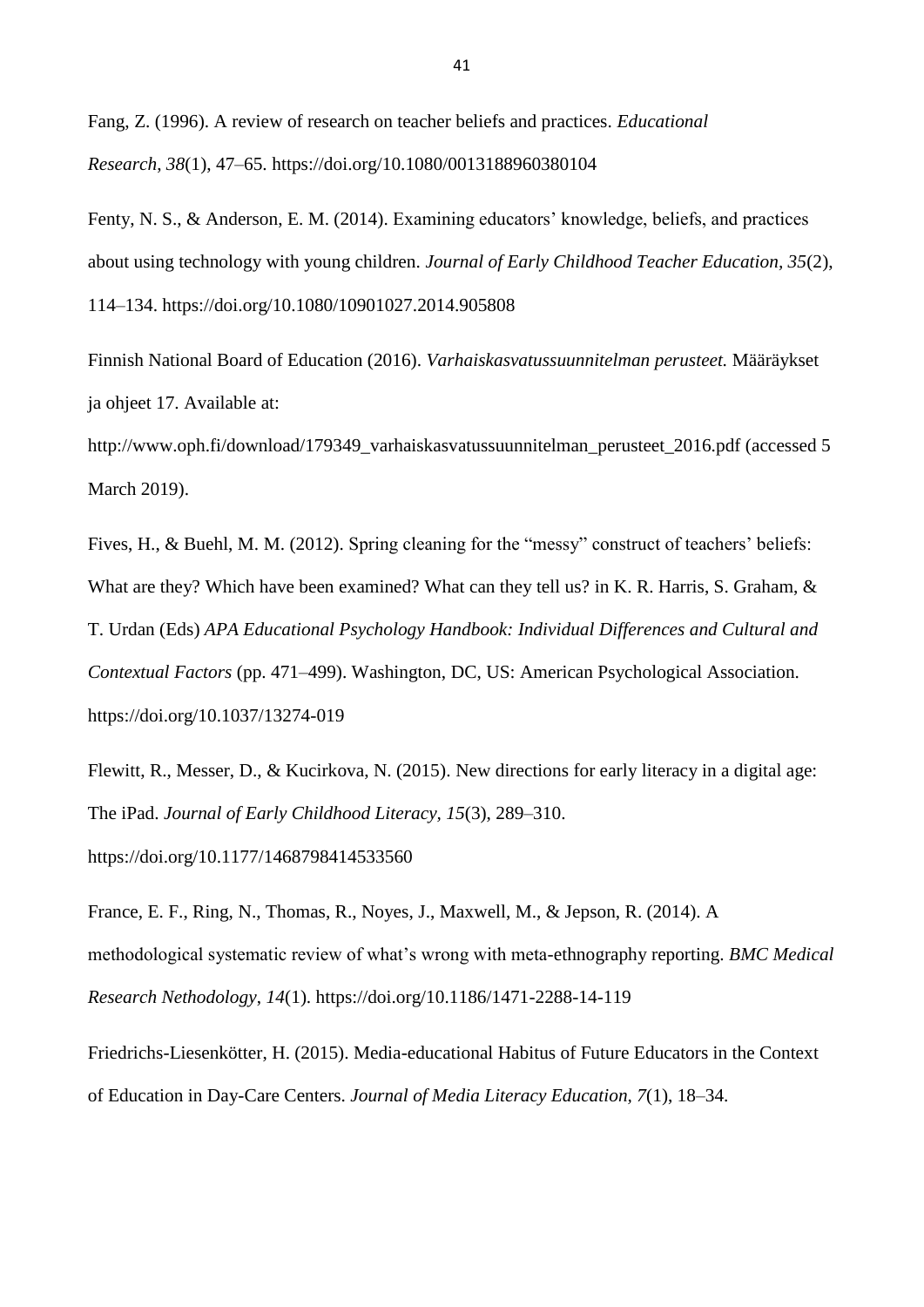Friesen, N. (2017). The pedagogical relation past and present: experience, subjectivity and failure. *Journal of Curriculum Studies*, *49*(6), 743–756. https://doi.org/10.1080/00220272.2017.1320427

Gates, P. (2006). Going beyond belief systems: Exploring a model for the social influence on mathematics teacher beliefs. *Educational Studies in Mathematics, 63*(3), 347–369. https://doi.org/10.1007/s10649-005-9007-z

Güneş, E., & Bahçivan, E. (2017). A mixed research-based model for pre-service science teachers' digital literacy: Responses to "which beliefs" and "how and why they interact" questions. *Computers & Education, 118*, 96–106. https://doi.org/10.1016/j.compedu.2017.11.012

Hammersley, M. (2013). *The Myth of Research-Based Policy and Practice.* California, CA: Sage.

Hernwall, P. (2016). 'We have to be professional'–Swedish preschool teachers' conceptualisation of digital media. *Nordic Journal of Digital Literacy, 10*(01), 5–23. https://doi.org/10.18261/issn.1891-943x-2016-01-01

Howard, J., Miles, G. E., & Rees-Davies, L. (2012). Computer use within a play-based early years curriculum. *International Journal of Early Years Education, 20*(2), 175–189. https://doi.org/10.1080/09669760.2012.715241

Hu, X., & Yelland, N. (2017). An investigation of preservice early childhood teachers' adoption of ICT in a teaching practicum context in Hong Kong. *Journal of Early Childhood Teacher Education, 38*(3), 259–274. https://doi.org/10.1080/10901027.2017.1335664

Hyland, K. (2009). *Academic Discourse: English in a Global Context*. London, UK. Continuum.

Ihmeideh, F., & Alkhawaldeh, M. (2017). Teachers' and parents' perceptions of the role of technology and digital media in developing child culture in the early years. *Children and Youth Services Review, 77*, 139–146. https://doi.org/10.1016/j.childyouth.2017.04.013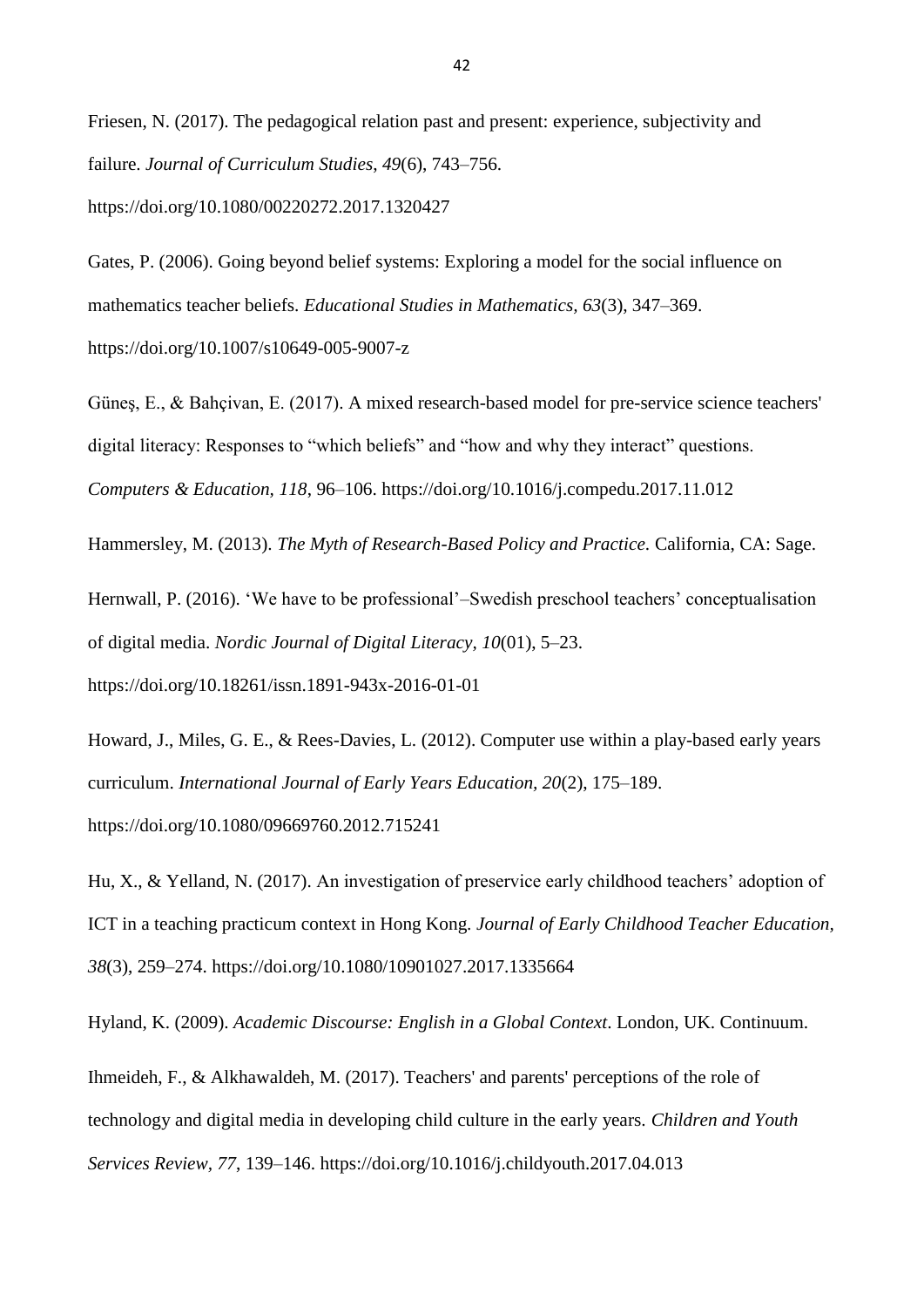Ingleby, E. (2015). The impact of changing policies about technology on the professional development needs of early years educators in England. *Professional development in education, 41*(1), 144–157. https://doi.org/10.1080/19415257.2014.894482

Istenic Starčič, A., Cotic, M., Solomonides, I., & Volk, M. (2016). Engaging preservice primary and preprimary school teachers in digital storytelling for the teaching and learning of mathematics. *British Journal of Educational Technology, 47*(1), 29–50. https://doi.org/10.1111/bjet.12253

Izumi-Taylor, S., Ito, Y., & Gibbons, A. (2010). Early Childhood Pre-service Teachers' Perceptions of Teaching Technology to Children in Japan and the United States. *Research in Comparative and International Education, 5*(4), 408–420. https://doi.org/10.2304/rcie.2010.5.4.408

Johansson, E., Puroila, A.-M., & Emilson, A. (2016). Research Project Overview: Values Education in Nordic Preschools—Basis of Education for Tomorrow. *International Journal of Early Childhood, 48*(2), 137–139. https://doi.org/10.1007/s13158-016-0169-x

Jääskelä, P., Häkkinen, P., & Rasku-Puttonen, H. (2017). Teacher Beliefs Regarding Learning, Pedagogy, and the Use of Technology in Higher Education. *Journal of Research on Technology in Education, 49*(3-4), 198–211. https://doi.org/10.1080/15391523.2017.1343691

Kara, N., & Cagiltay, K. (2017). In-service Preschool Teachers' Thoughts about Technology and Technology Use in Early Educational Settings. *Contemporary Educational Technology, 8*(2), 119– 141.

Kim, C., Kim, M. K., Lee, C., Spector, J. M., & DeMeester, K. (2013). Teacher beliefs and technology integration. *Teaching and Teacher Education, 29*, 76–85. https://doi.org/10.1016/j.tate.2012.08.005

Kirschner, P. A., & De Bruyckere, P. (2017). The myths of the digital native and the multitasker. *Teaching and Teacher Education, 67*, 135–142. https://doi.org/10.1016/j.tate.2017.06.001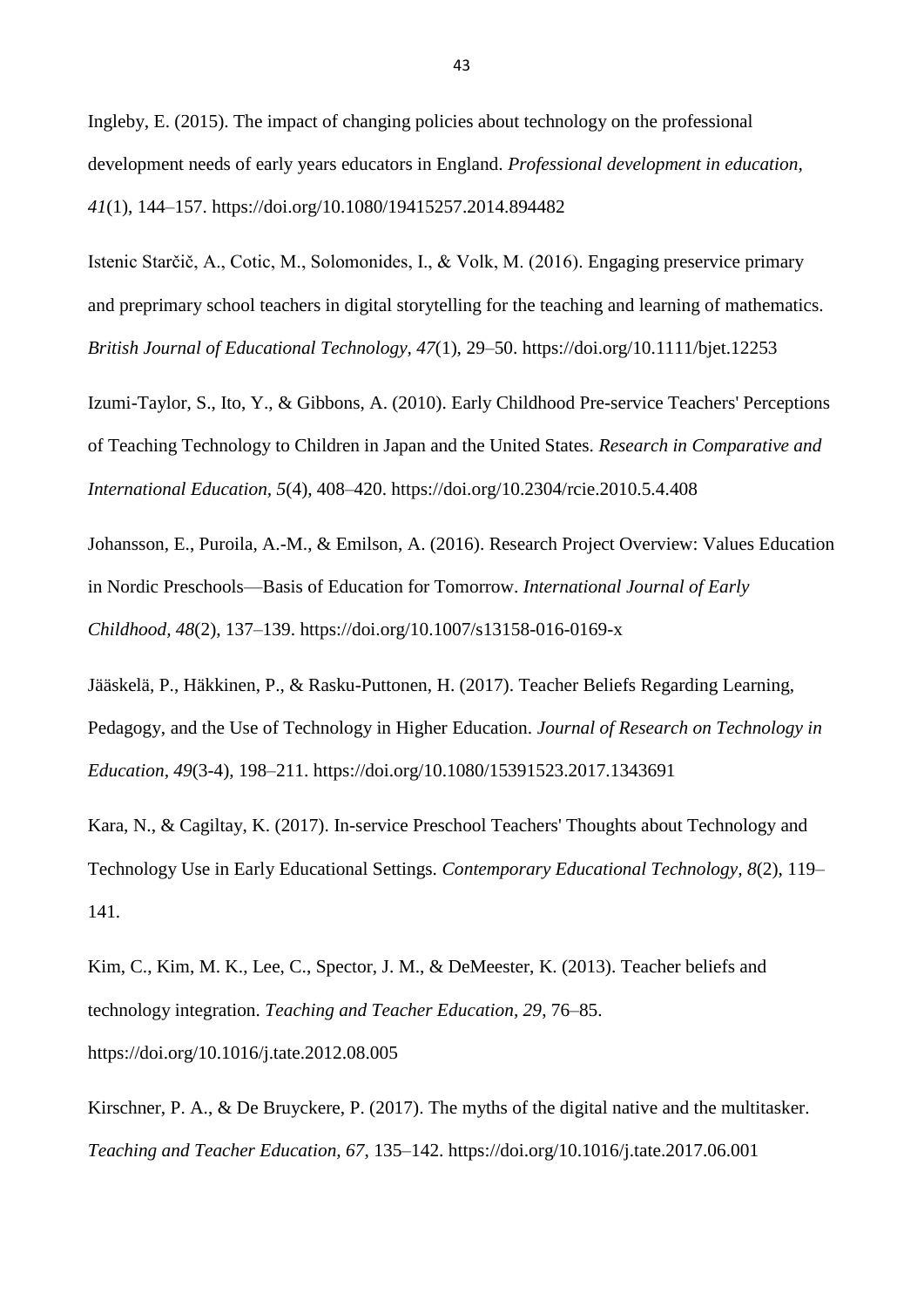Knauf, H. (2016). Interlaced social worlds: Exploring the use of social media in the kindergarten. *Early Years, 36*(3), 254–270. https://doi.org/10.1080/09575146.2016.1147424

Kontovourki, S., Garoufallou, E., Ivarsson, L., Klein, M., Korkeamaki, R. L., Koutsomiha, D., ... & Virkus, S. (2017). *Digital literacy in the early years: Practices in formal settings, teacher education, and the role of informal learning spaces. A review of the literature*. Available at http://digilitey.eu/wp-content/uploads/2015/09/WG2-LR-March-2017-v2.pdf (accessed 19 August 2018).

Lasky, S. (2005). A sociocultural approach to understanding teacher identity, agency and professional vulnerability in a context of secondary school reform. *Teaching and teacher education, 21*(8), 899–916. https://doi.org/10.1016/j.tate.2005.06.003

Lei, J. (2009). Digital natives as preservice teachers: What technology preparation is needed? *Journal of Computing in Teacher Education, 25*(3), 87–97.

Liu, S. H. (2011). Factors related to pedagogical beliefs of teachers and technology integration. *Computers & Education*, *56*(4), 1012–1022. https://doi.org/10.1016/j.compedu.2010.12.001

Lindahl, M. G., & Folkesson, A. M. (2012a). Can we let computers change practice? Educators' interpretations of preschool tradition. *Computers in Human Behavior, 28*(5), 1728–1737. https://doi.org/10.1016/j.chb.2012.04.012

Lindahl, M. G., & Folkesson, A. M. (2012b). ICT in preschool: friend or foe? The significance of norms in a changing practice. *International Journal of Early Years Education*, *20*(4), 422–436. https://doi.org/10.1080/09669760.2012.743876

Lloyd, M. (2005). Towards a definition of the integration of ICT in the classroom. In AARE 2005, AARE, Eds. Proceedings AARE '05 Education Research - Creative Dissent: Constructive Solutions,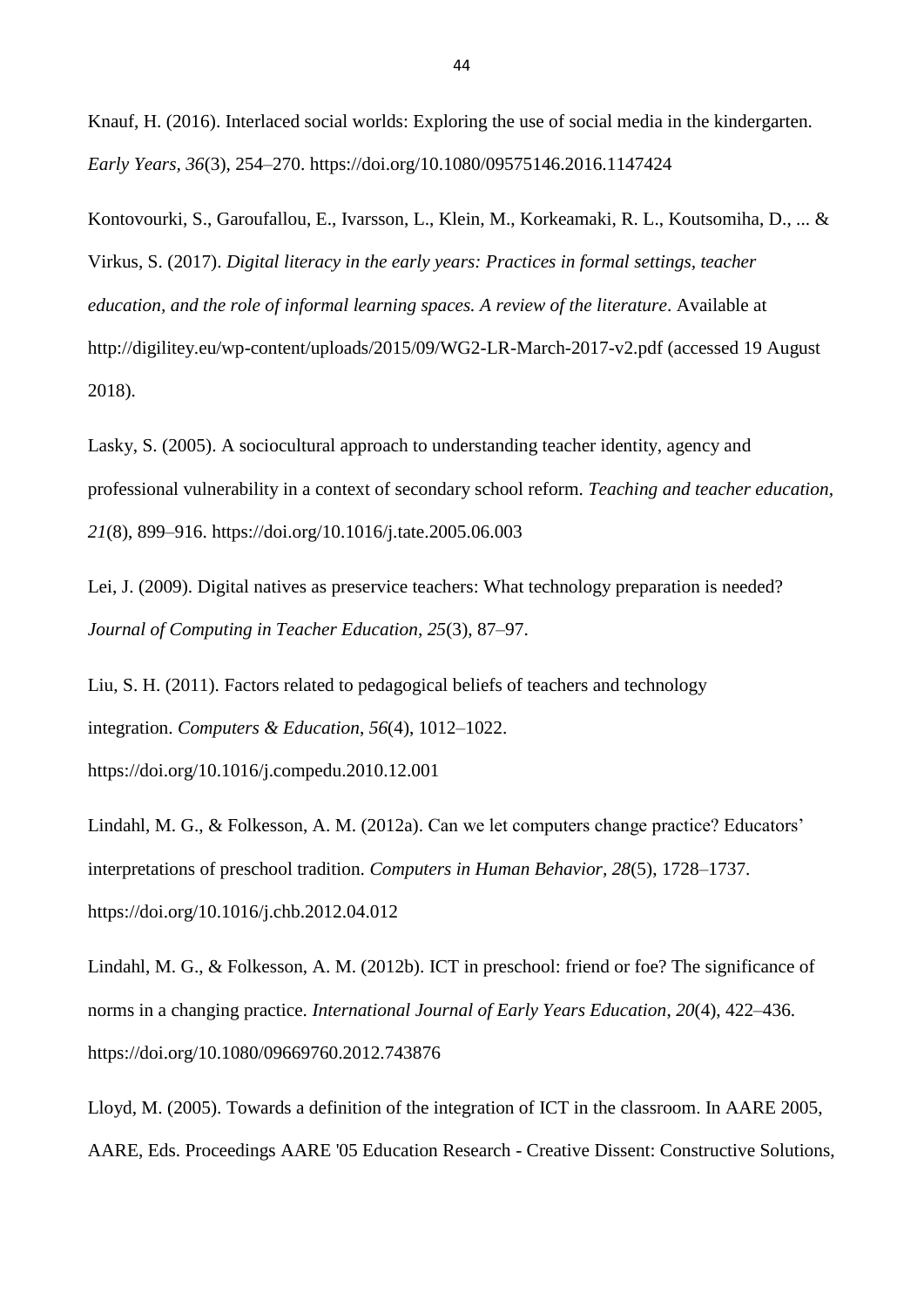Parramatta, New South Wales. Available at: https://eprints.qut.edu.au/3553/1/3553.pdf (accessed 15 August 2018).

Lu, Y. H., Ottenbreit-Leftwich, A. T., Ding, A. C., & Glazewski, K. (2017). Experienced iPad-Using Early Childhood Teachers: Practices in the One-to-One iPad Classroom. *Computers in the Schools*, *34*(1–2), 9–23. https://doi.org/10.1080/07380569.2017.1287543

Lynch, J., & Redpath, T. (2014). 'Smart'technologies in early years literacy education: A metanarrative of paradigmatic tensions in iPad use in an Australian preparatory classroom. *Journal of Early Childhood Literacy, 14*(2), 147–174. https://doi.org/10.1177/1468798412453150

Mama, M., & Hennessy, S. (2013). Developing a typology of teacher beliefs and practices concerning classroom use of ICT. *Computers & Education, 68*, 380–387.

https://doi.org/10.1016/j.compedu.2013.05.022

Mansour, N. (2008). The Experiences and Personal Religious Beliefs of Egyptian Science Teachers as a Framework for Understanding the Shaping and Reshaping of their Beliefs and Practices about Science‐Technology‐Society (STS). *International Journal of Science Education, 30*(12), 1605– 1634. https://doi.org/10.1080/09500690701463303

Marklund, L., & Dunkels, E (2016). Digital play as a means to develop children's literacy and power in the Swedish preschool. *Early Years, 36*(3), 289–304. https://doi.org/10.1080/09575146.2016.1181608

Marsh, J., Kontovourki, S., Tafa, E., & Salomaa, S. (2017). *Developing digital literacy in early years settings: Professional development needs for practitioners*. A White Paper for COST Action IS1410. Available at: http://digilitey.eu/wp-content/uploads/2017/01/WG2-LR-jan-2017.pdf (accessed 19 August 2018).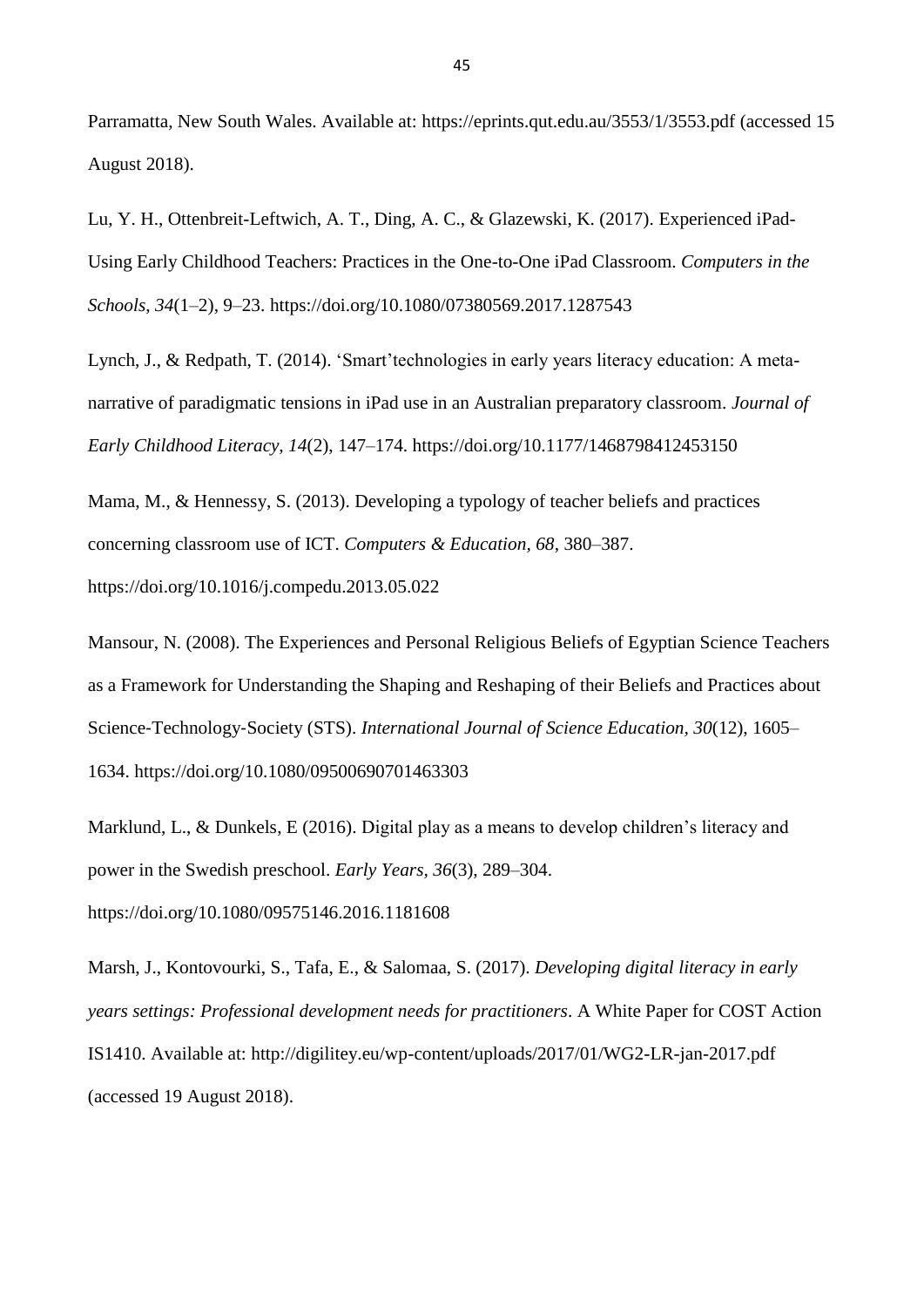Masoumi, D. (2015). Preschool teachers' use of ICTs: Towards a typology of practice. *Contemporary Issues in Early Childhood, 16*(1), 5–17. https://doi.org/10.1177/1463949114566753

Mertala, P. (2016). Fun and games-Finnish children's ideas for the use of digital media in preschool. *Nordic Journal of Digital Literacy, 10*(04), 207–226. https://doi.org/10.18261/issn.1891- 943x-2016-04-01

Mertala, P. (2017). Wag the dog–The nature and foundations of preschool educators' positive ICT pedagogical beliefs. *Computers in Human Behavior, 69*, 197–206. https://doi.org/10.1016/j.chb.2016.12.037

Mertala, P. (2019a). Wonder children and victimizing parents – Preservice early childhood teachers' beliefs about children and technology at home. *Early Child Development and Care*, *189*(2), 392–404. https://doi.org/10.1080/03004430.2017.1324434

Mertala, P. (2019b). Digital technologies in early childhood education–A frame analysis of preservice teachers' perceptions. *Early Child Development and Care*, 189(7), 1228–1241. https://doi.org/10.1080/03004430.2017.1372756

Miranda, H. P., & Russell, M. (2012). Understanding factors associated with teacher-directed student use of technology in elementary classrooms: A structural equation modeling approach. *British Journal of Educational Technology*, 43(4), 652–666. https://doi.org/10.1111/j.1467- 8535.2011.01228.x

Nespor, J. (1987). The role of beliefs in the practice of teaching. *Journal of Curriculum Studies, 19*(4), 317–328.

Niikko, A. (2004). Education--A joint task for parents, kindergarten teachers and kindergarten student teachers. *International Journal of Early Years Education, 12*(3), 259–274. https://doi.org/10.1080/0966976042000268726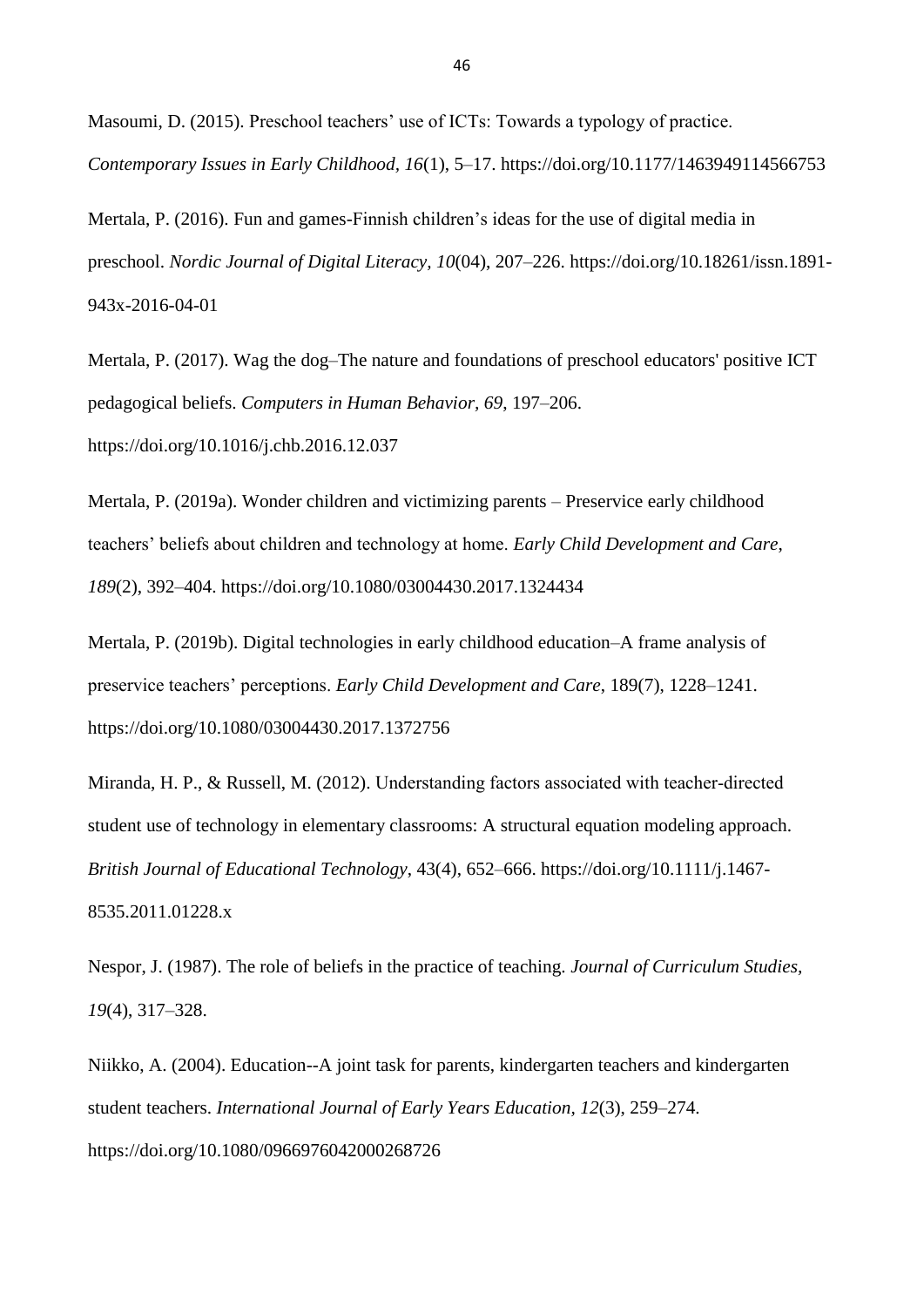Niikko, A., & Ugaste, A. (2012). Conceptions of Finnish and Estonian pre-school teachers' goals in their pedagogical work. *Scandinavian Journal of Educational Research, 56*(5), 481–495. https://doi.org/10.1080/00313831.2011.599424

Noblit, G. W., & Hare, R. D. (1988). *Meta-ethnography: Synthesizing qualitative studies (Vol. 11)*. California, CA: Sage.

Nuttall, J., Edwards, S., Mantilla, A., Grieshaber, S., & Wood, E. (2015). The role of motive objects in early childhood teacher development concerning children's digital play and play-based learning in early childhood curricula. *Professional Development in Education, 41*(2), 222–235. https://doi.org/10.1080/19415257.2014.990579

O'Connor, K. E. (2008). "You choose to care": Teachers, emotions and professional identity. *Teaching and Teacher Education, 24*(1), 117–126. https://doi.org/10.1016/j.tate.2006.11.008

Orben, A., & Przybylski, A. K. (2019). The association between adolescent well-being and digital technology use. *Nature Human Behaviour*, *3*(2), 173–182. https://doi.org/10.1038/s41562-018- 0506-1

Ottenbreit-Leftwich, A. T., Glazewski, K. D., Newby, T. J., & Ertmer, P. A. (2010). Teacher value beliefs associated with using technology: Addressing professional and student needs. *Computers & Education, 55*(3), 1321–1335. https://doi.org/10.1016/j.compedu.2010.06.002

Overby, A., & Jones, B. L. (2015). Virtual LEGOs: Incorporating Minecraft into the art education curriculum. *Art Education, 68*(1), 21–27. https://doi.org/10.1080/00043125.2015.11519302

Palaiologou, I. (2016). Teachers' dispositions towards the role of digital devices in play-based pedagogy in early childhood education. *Early Years, 36*(3), 305–321. https://doi.org/10.1080/09575146.2016.1174816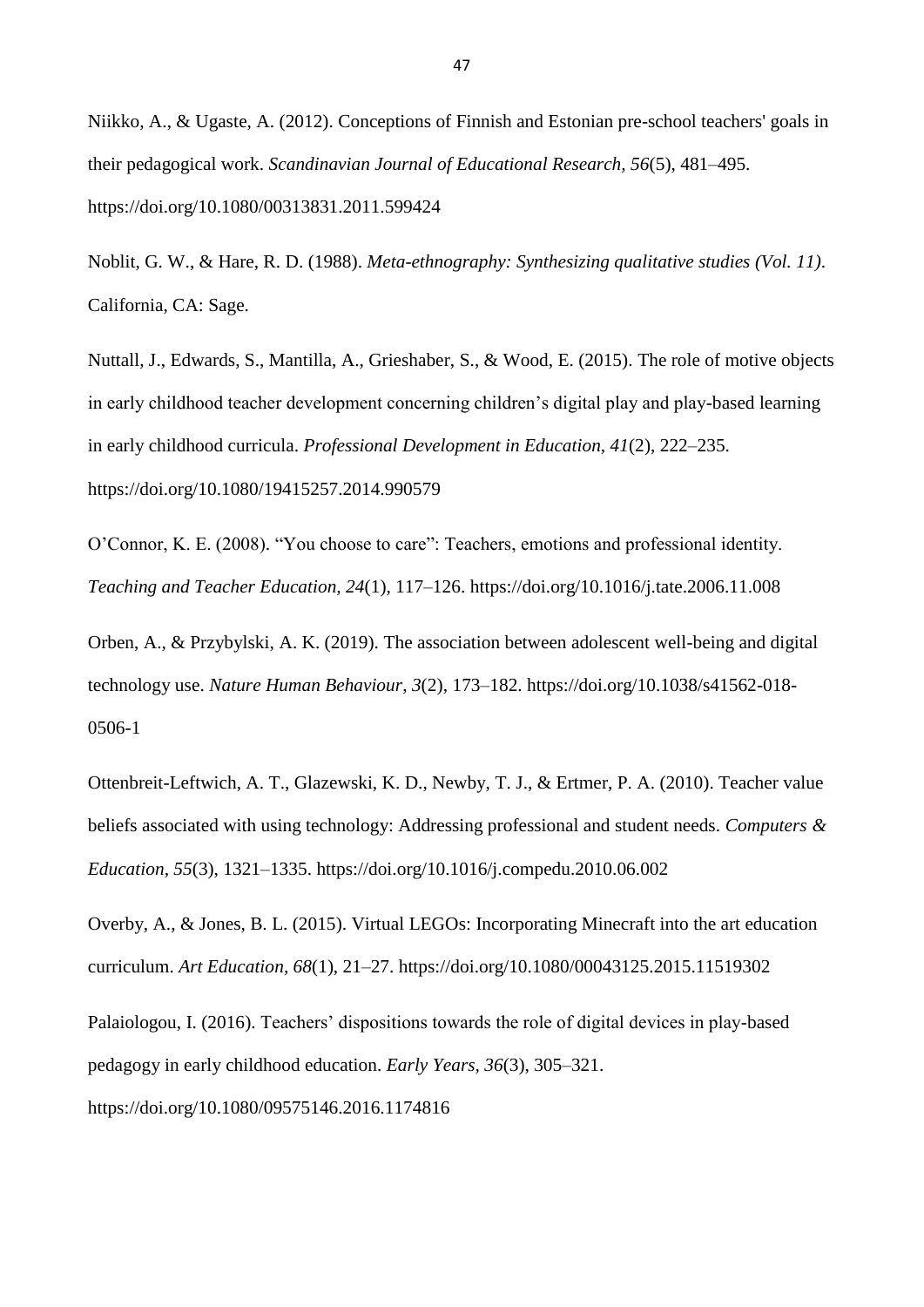Palaiologou, I. (2017). Digital violence and children under five: The Phantom Menace within digital homes of the 21st century? *Education Sciences & Society – Open Access Journal*, *8*(1), 123–136. https://doi.org/10.3280/ess1-2017oa4978

Pajares, M. F. (1992). Teachers' beliefs and educational research: Cleaning up a messy construct. *Review of Educational Research, 62*(3), 307–332. https://doi.org/10.2307/1170741

Palak, D., & Walls, R. T. (2009). Teachers' beliefs and technology practices: A mixed-methods approach. *Journal of Research on Technology in Education, 41*(4), 417–441. https://doi.org/10.1080/15391523.2009.10782537

Panadero, E. (2017). A review of self-regulated learning: Six models and four directions for research. Frontiers in psychology, 8(422). https://doi.org/10.3389/fpsyg.2017.00422

Plowman, L. (2016). Learning technology at home and preschool., in. N. Rushby & D. W. Surry (Eds) *The Wiley Handbook of Learning Technology* (pp. 96–112). Chichester, UK: Wiley. https://doi.org/10.1002/9781118736494.ch6

Plumb, M., & Kautz, K. (2015). Barriers to the integration of information technology within early childhood education and care organisations: A review of the literature. Paper presented in *Australasian Conference on Information Systems*, 30 Nov-4 Dec 2015, Adelaide, Australia. Available at: https://arxiv.org/ftp/arxiv/papers/1606/1606.00748.pdf (accessed 5 April 2018).

Puroila, A. -M. (2002). The multiple faces of everyday life: Frame analysis of early childhood practices. *European Early Childhood Education Research Journal, 10*(2), 31–47. https://doi.org/10.1080/13502930285208941

Ramírez, E., Clemente, M., Recamán, A., Martín-Domínguez, J., & Rodríguez, I. (2017). Planning and doing in professional teaching practice: A study with early childhood education teachers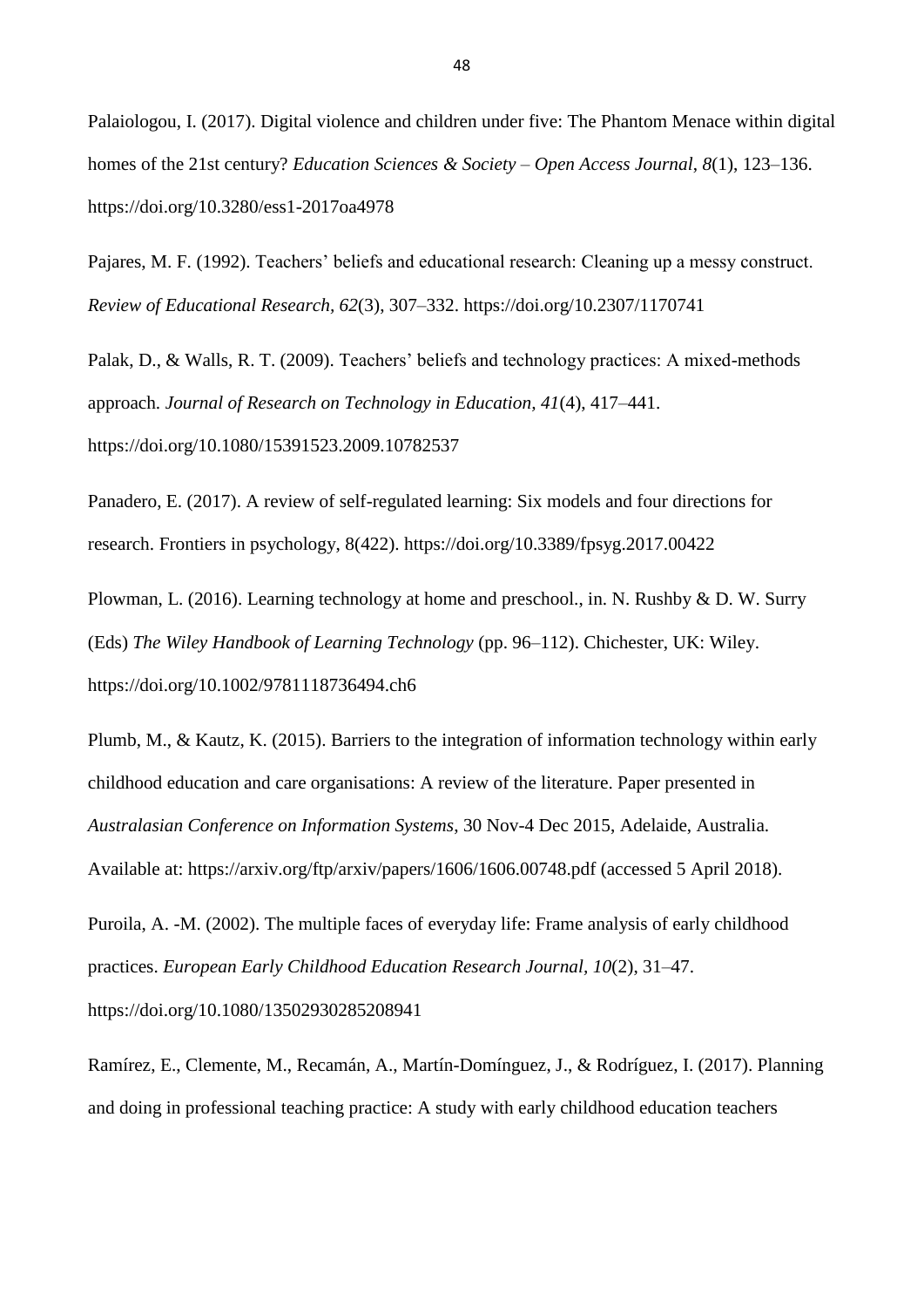working with ICT (3–6 years). *Early Childhood Education Journal, 45*(5), 713–725. https://doi.org/10.1007/s10643-016-0806-x

Richardson, V. (2003). Preservice teachers' beliefs., in J. Raths & A.C. McAninch (Eds) *Teacher Beliefs and Classroom Performance: The Impact of Teacher Education* (pp. 1–22) Charlotte, NC: IAP.

Roberts-Holmes, G. (2014). Playful and creative ICT pedagogical framing: A nursery school case study. *Early Child Development and Care, 184*(1), 1–14. https://doi.org/10.1080/03004430.2013.772991

Rokeach, M. (1968). *Beliefs, Attitudes and Values: A Theory of Organization and Change* (San Francisco, Jossey-Bass).

Sak, R., Erden, F. T., Sak, I. T. S., & Esmeray, H. (2016). Early childhood teachers and computers: Beliefs and self-reported practices. *Journal of Education and Future*, *10*, 19–33.

Salomaa, S. Palsa, L. & Malinen, V. (2017). *Opettajaopiskelijat ja mediakasvatus 2017.* Kansallisen Audiovisuaalisen instituutin julkaisuja 1/2017. Available at: http://www.mediataitokoulu.fi/opettajaopiskelijat.pdf (accessed 5 April 2018).

Sandberg, A., Broström, S., Johansson, I., Frøkjær, T., Kieferle, C., Seifert, A., ... & Laan, M. (2017). Children's perspective on learning: An international study in Denmark, Estonia, Germany and Sweden. *Early Childhood Education Journal, 45*(1), 71–81. https://doi.org/10.1007/s10643- 015-0759-5

Schifter, C. C., & Cipollone, M. (2015). Constructivism vs Constructionism: Implications for Minecraft and classroom implementation, in: P. Isaias, J. M. Spector, D. Ifenthaler, & D. G. Sampson (Eds.) *E-Learning systems, environments and approaches* (pp. 213 –227). Switzerland: Springer. https://doi.org/10.1007/978-3-319-05825-2\_15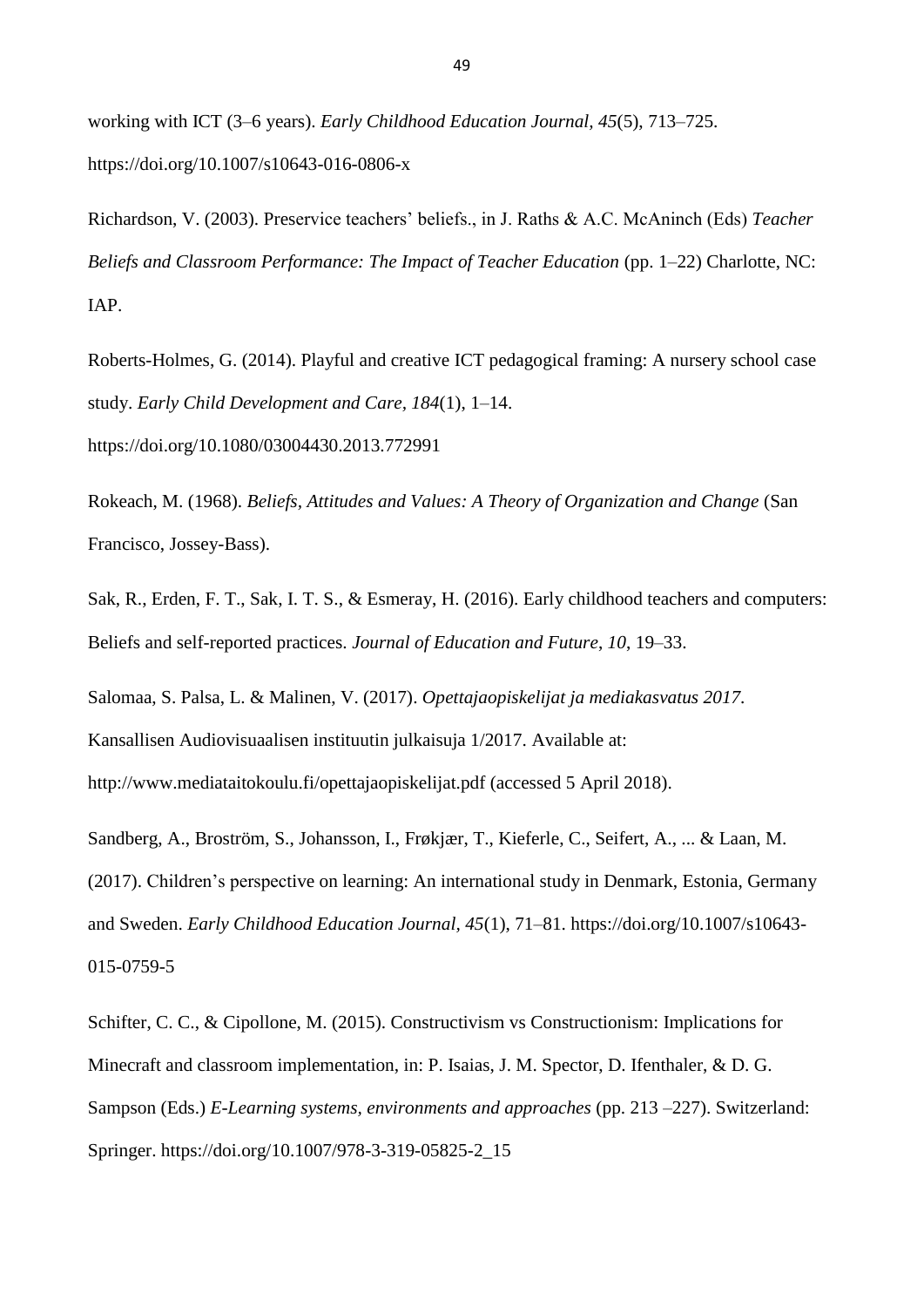Sheridan, S., Williams, P., Sandberg, A., & Vuorinen, T. (2011). Preschool teaching in Sweden – A profession in change. *Educational Research, 53*(4), 415–437. https://doi.org/10.1080/00131881.2011.625153

Schütz A. (1962). Collected papers 1. The Hague, Netherlands: Martinus Nijhoff.

Smith, A. B. (1993). Early childhood educare: Seeking a theoretical framework in Vygotsky's work. *International Journal of Early Years Education, 1*(1), 47–62.

https://doi.org/10.1080/0966976930010105

Szeto, E., Cheng, A. Y. N., & Hong, J. C. (2016). Learning with social media: How do preservice teachers integrate YouTube and social media in teaching? *The Asia-Pacific Education Researcher, 25*(1), 35–44. https://doi.org/10.1007/s40299-015-0230-9

Taguma, M., Litjens, I., & Makowiecki, K. (2012). *Quality Matters in Early Childhood Education and Care: Finland.* OECD Publishing. Available at: http://files.eric.ed.gov/fulltext/ED530922.pdf (accessed 5 April 2018).

Tokmak, H. S. (2013). Changing preschool teacher candidates' perceptions about technology integration in a TPACK-based material design course. *Education as Change, 17*(1), 115–129. https://doi.org/10.1080/16823206.2013.773927

Tondeur, J., Hermans, R., van Braak, J., & Valcke, M. (2008). Exploring the link between teachers' educational belief profiles and different types of computer use in the classroom. *Computers in Human Behavior, 24*(6), 2541–2553.

Tondeur, J., van Braak, J., Sang, G., Voogt, J., Fisser, P., & Ottenbreit-Leftwich, A. (2012). Preparing pre-service teachers to integrate technology in education: A synthesis of qualitative evidence. *Computers & Education, 59*(1), 134–144.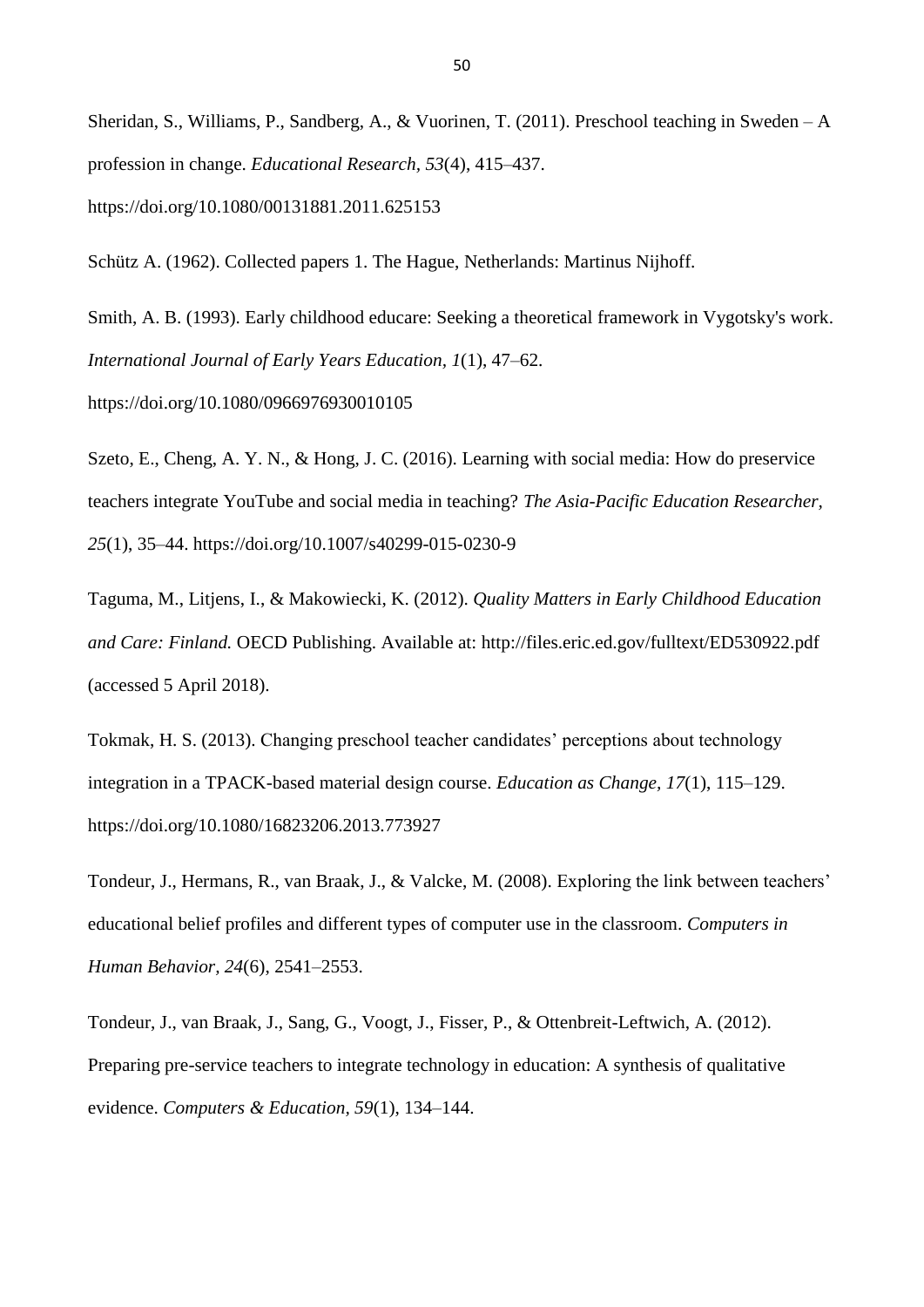Tondeur, J., van Braak, J., Ertmer, P. A., & Ottenbreit-Leftwich, A. (2017). Understanding the relationship between teachers' pedagogical beliefs and technology use in education: A systematic review of qualitative evidence. *Educational Technology Research and Development, 65*(3), 555– 575. https://doi.org/10.1016/j.chb.2008.02.020

Toye, F., Seers, K., Allcock, N., Briggs, M., Carr, E., & Barker, K. (2014). Meta-ethnography 25 years on: Challenges and insights for synthesising a large number of qualitative studies. *BMC Medical Research Methodology 14*. https://doi.org/10.1186/1471-2288-14-80

Van Laere, K. (2017). *Conceptualisations of Care and Education in Early Childhood Education and Care* Available at: https://biblio.ugent.be/publication/8540806/file/8540810 (accessed 5 April 2018).

Van Laere, K., & Vandenbroeck, M. (2018). The (in) convenience of care in preschool education: examining staff views on educare. *Early Years, 38*(1), 4–18. https://doi.org/10.1080/09575146.2016.1252727

Vaughan, M., & Beers, C. (2017). Using an Exploratory Professional Development Initiative to Introduce iPads in the Early Childhood Education Classroom. *Early Childhood Education Journal, 45*(3), 321–331. https://doi.org/10.1007/s10643-016-0772-3

Värri, V-M. (2018). *Kasvatus ekokriisin aikakaudella*. Tampere, Finland: Vastapaino.

Wallace, C. S., & Kang, N. H. (2004). An investigation of experienced secondary science teachers' beliefs about inquiry: An examination of competing belief sets. *Journal of Research in Science Teaching*, *41*(9), 936–960. https://doi.org/10.1002/tea.20032

Webster, J., & Watson, R. T. (2002). Analyzing the past to prepare for the future: Writing a literature review. *MIS Quarterly*, *26*(2), xiii–xxiii.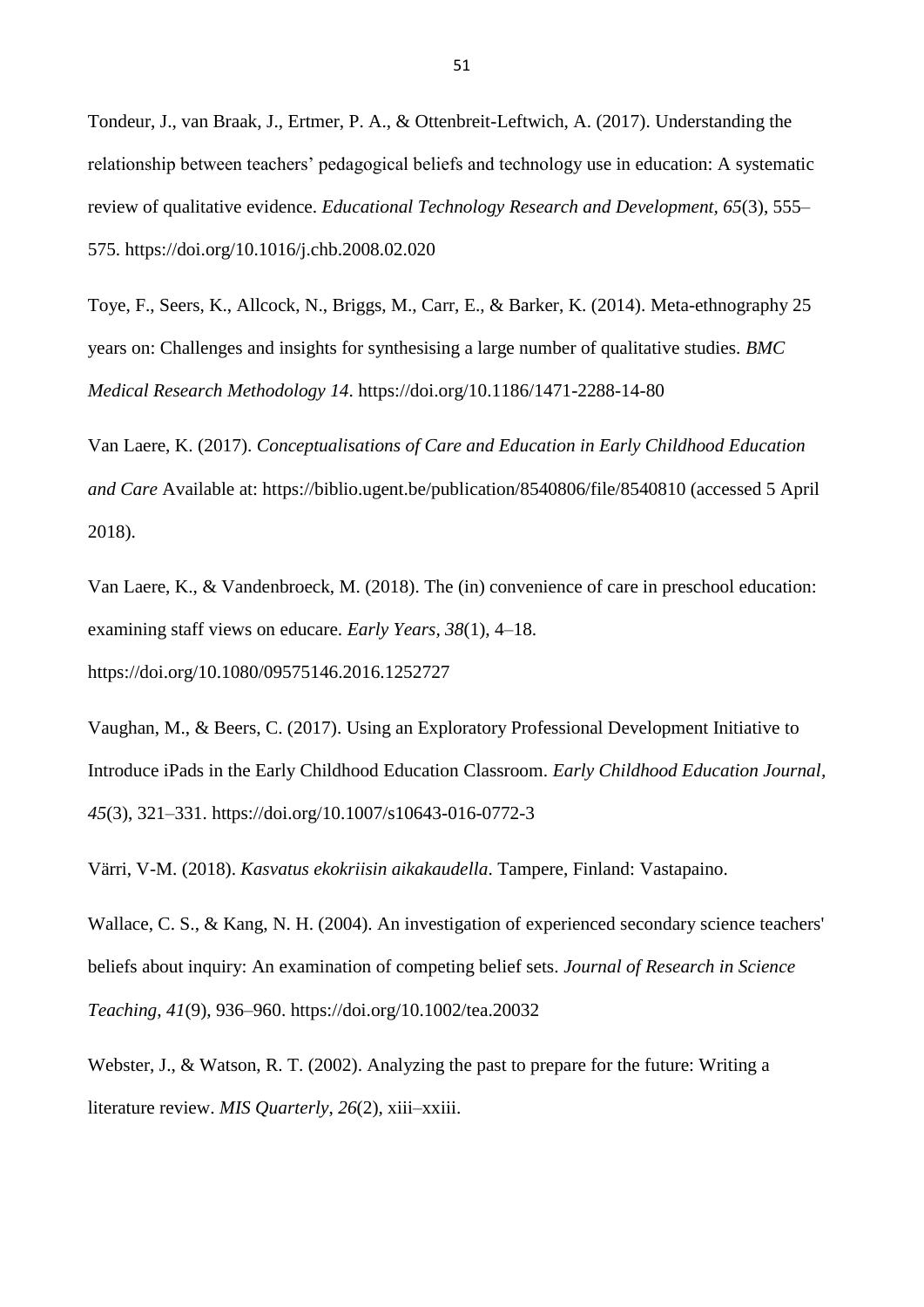Wohlin, C. (2014). Guidelines for snowballing in systematic literature studies and a replication in software engineering. In: *Proceedings of the 18th International Conference on Evaluation and Assessment in Software Engineering*. London, UK. ACM.

Ylitapio-Mäntylä, O. (2009). Hoivaa, opettajuutta ja johtajuutta. Lastentarhanopettajan liikettä päiväkodissa., In; H. Ojala, T, Palmu, & J. Saarinen (Eds) *Sukupuoli ja toimijuus koulutuksessa* (pp. 189–209). Tampere, Finland: Vastapaino.

Yuksel-Arslan, P., Yildirim, S., & Robin, B. R. (2016). A phenomenological study: teachers' experiences of using digital storytelling in early childhood education. *Educational Studies, 42*(5), 427–445. https://doi.org/10.1080/03055698.2016.1195717

# **Appendix 1**

Overview of the reviewed studies (alphabetical order).

| Paper                                    | <b>Oualitative</b> data<br>from teachers    | Participants                 | Research topic                                                                                                                                                | Country    | Journal                                                                                         |
|------------------------------------------|---------------------------------------------|------------------------------|---------------------------------------------------------------------------------------------------------------------------------------------------------------|------------|-------------------------------------------------------------------------------------------------|
| Beschorner &<br>Hutchinson (2013)        | Interviews and<br>classroom<br>observations | 4 teachers                   | The use of iPads as tools for teaching<br>literacy                                                                                                            | <b>USA</b> | International<br>Journal of<br><b>Education</b> in<br>Mathematics,<br>Science and<br>Technology |
| Blackwell (2013)                         | Interviews and<br>classroom<br>observations | 9 teachers                   | How do tablet computers afford or<br>limit teacher practices? How do<br>teacher attitudes afford or limit the<br>use of tablet computers in the<br>classroom? | <b>USA</b> | Journal of<br>Education<br>Research                                                             |
| Bourbour &<br>Masoumi (2017)             | Interviews and<br>classroom<br>observations | 4 teachers                   | The thinking behind the embedding of<br>interactive whiteboards in the early<br>years' mathematics classroom                                                  | Sweden     | Early Child<br>Development and<br>Care                                                          |
| Brown et al.<br>(2016)                   | Written<br>assignments and<br>interviews    | 20<br>preservice<br>teachers | Preservice teachers' conceptual and<br>practical understandings of adopting<br>iPads in their teaching of young<br>children                                   | <b>USA</b> | Teaching and<br>Teacher<br>Education                                                            |
| Brown &<br>Englehardt (2017)             | Written<br>assignments and<br>interviews    | 20<br>preservice<br>teachers | Preservice teachers' reasoning in<br>incorporating iPads in their<br>instruction with children                                                                | <b>USA</b> | Journal of Early<br>Childhood<br>Teacher<br>Education                                           |
| Dong & Newman<br>(2016)                  | <b>Interviews</b>                           | 4 teachers                   | Teachers' reasons for using ICT in<br>preschool                                                                                                               | China      | International<br>Journal of Early<br><b>Years Education</b>                                     |
| Fenty $&$<br>McKendry<br>Anderson (2014) | Interviews and<br>classroom<br>observations | 10 teachers                  | Educators' knowledge, beliefs, and<br>practices about using technology with<br>young children                                                                 | <b>USA</b> | Journal of Early<br>Childhood<br>Teacher<br>Education                                           |
| Flewitt et al.<br>(2015)                 | Interviews and<br>classroom<br>observations | 3 teachers                   | Practitioners' views on new<br>technologies in the classroom                                                                                                  | Australia  | Journal of Early<br>Childhood<br>Literacy                                                       |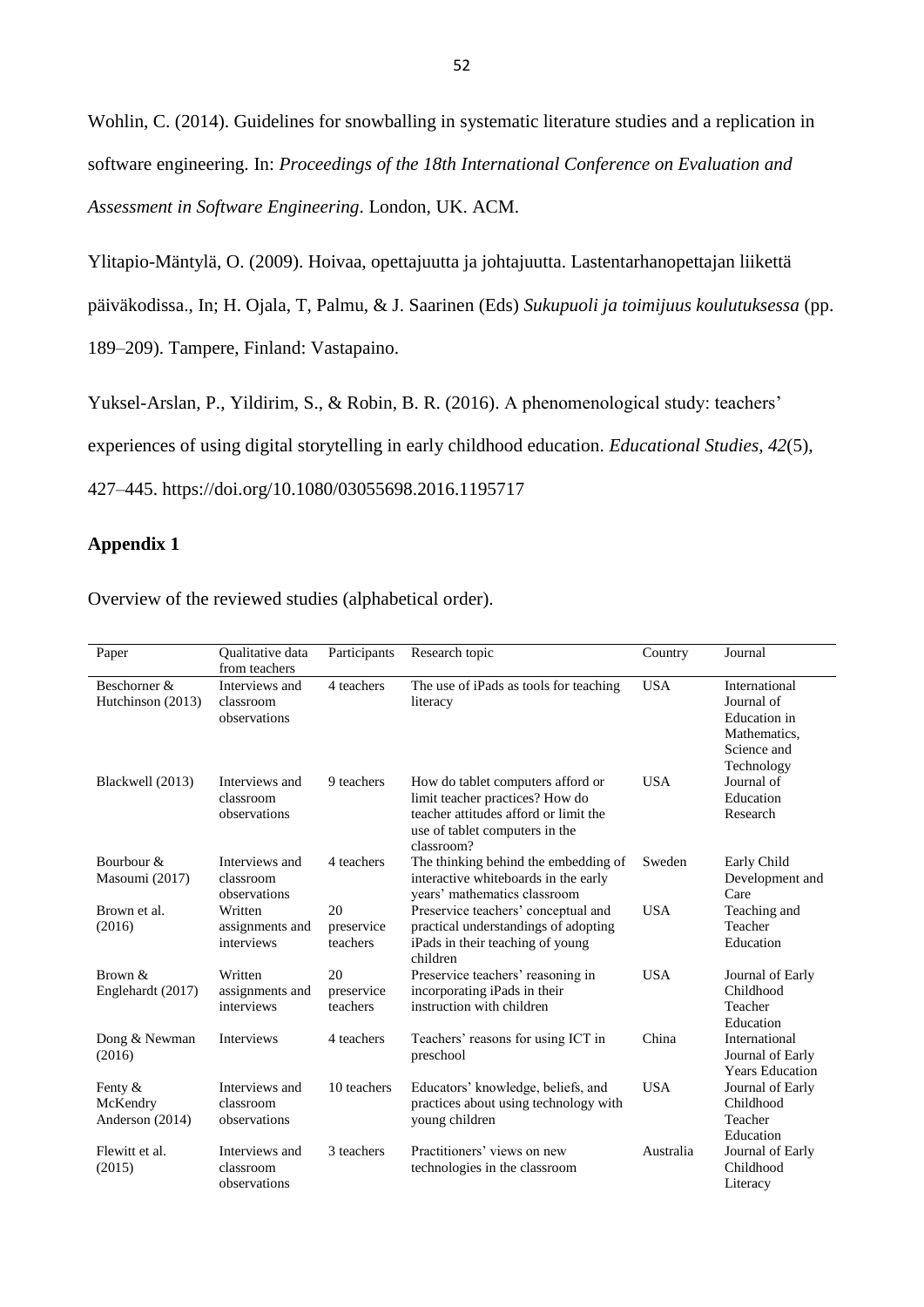| Friedrichs-<br>Liesenkötter<br>(2015) | Interviews and<br>focus group<br>discussions           | 39<br>preservice<br>teachers  | Media educational habitus of<br>preservice early childhood teachers                                                                         | Germany       | Journal of Media<br>Literacy<br>Education                    |
|---------------------------------------|--------------------------------------------------------|-------------------------------|---------------------------------------------------------------------------------------------------------------------------------------------|---------------|--------------------------------------------------------------|
| Hernwall (2016)                       | Field notes from<br>in-service<br>training session     | 12 teachers                   | Preschool teachers' conceptualization<br>of digital media                                                                                   | Sweden        | Nordic Journal of<br>Digital Literacy                        |
| Howard et al.<br>(2012)               | Interviews                                             | 12 teachers                   | Teachers' views about computer use<br>within a play-based early years<br>curriculum                                                         | England       | International<br>Journal of Early<br><b>Years Education</b>  |
| Hu & Yelland<br>(2017)                | Interviews,<br>classroom<br>observations,              | 15<br>preservice<br>teachers  | How preservice teachers adapt ICT in<br>their teaching                                                                                      | China         | Journal of Early<br>Childhood<br>Teacher                     |
| Ihmeideh &<br>Alkhawaldeh<br>(2017)   | and documents<br>Interviews                            | 10 teachers                   | An examination of the perceptions of<br>preschool teachers of the extent to<br>which technology contributes to<br>developing child culture  | Jordan        | Education<br>Children and<br><b>Youth Services</b><br>Review |
| Ingelby $(2015)$                      | Interviews and<br>focus group<br>discussions           | 20<br>educators               | Implications of policy approaches to<br>ICT in education by exploring the<br>views of early years educators                                 | England       | Professional<br>Development in<br>Education                  |
| Istenic Starčič et<br>al. (2016)      | Written<br>assignments                                 | 115<br>preservice<br>teachers | Identification of the perceptions held<br>by preservice teachers about ICT and<br>specifically multimodal design in<br>digital storytelling | Slovenia      | British Journal of<br>Educational<br>Technology              |
| Izumi-Taylor et al.<br>(2010)         | Open-ended<br>survey<br>questions                      | 82<br>preservice<br>teachers  | Preservice teachers' perceptions of<br>teaching technology to children                                                                      | USA.<br>Japan | Research in<br>Comparative and<br>International<br>Education |
| Kara & Cagiltay<br>(2017).            | Interviews                                             | 18 teachers                   | Preschool teachers' thoughts about<br>technology and technology use in<br>early educational settings                                        | Turkey        | Contemporary<br>Educational<br>Technology                    |
| Knauf (2016)                          | Interviews and<br>classroom<br>observations            | 1 teacher                     | How digital media are employed in<br><b>ECE</b>                                                                                             | <b>USA</b>    | Early Years                                                  |
| Lindahl $\&$                          | Written                                                | 31                            | Preservice teacher interpretations of                                                                                                       | Sweden        | Computers in                                                 |
| Folkesson (2012a)                     | assignments                                            | preservice<br>teachers        | ICT use and preschool traditions                                                                                                            |               | Human Behavior                                               |
| Lindahl &<br>Folkesson (2012b)        | Written<br>assignments                                 | 31<br>preservice<br>teachers  | The interplay between norms and ICT<br>use in preservice teachers' views of<br>ICT integration in ECE                                       | Sweden        | International<br>Journal of Early<br><b>Years Education</b>  |
| Lu et al. (2017)                      | Interviews and<br>classroom<br>observations            | 4 teachers                    | Teachers' use of iPads with children<br>in ECE classrooms                                                                                   | <b>USA</b>    | Computers in the<br>Schools                                  |
| Lynch & Redpath<br>(2014)             | Interviews and<br>videoed<br>classroom<br>observations | 1 teacher                     | Pragmatic tensions in iPad use in<br><b>ECE</b> classrooms                                                                                  | Australia     | Journal of Early<br>Childhood<br>Literacy                    |
| Marklund &<br>Dunkels (2016)          | Internet<br>discussion<br>forum posts                  | Not<br>described              | How teachers intend to use tablets<br>and digital play in order to support<br>children's literacy development                               | Sweden        | <b>Early Years</b>                                           |
| Masoumi (2015)                        | Interviews and<br>classroom<br>observations            | 6 teachers                    | Identification of the ways in which<br>ICT is integrated in preschools                                                                      | Sweden        | Contemporary<br>Issues in Early<br>Childhood                 |
| Mertala (2017)                        | Interviews                                             | 8 teachers                    | Preschool educators' positive ICT<br>pedagogical beliefs                                                                                    | Finland       | Computers in<br>Human Behavior                               |
| Mertala (2019a)                       | Written<br>assignments                                 | 38<br>preservice<br>teachers  | Beliefs about children's technology<br>use at home                                                                                          | Finland       | Early Child<br>Development and<br>Care                       |
| Mertala (2019b)                       | Written<br>assignments                                 | 38<br>preservice<br>teachers  | Perceptions of ICT use in ECE                                                                                                               | Finland       | Early Child<br>Development and<br>Care                       |
| Nuttal et al.<br>(2015)               | Focus group<br>discussion                              | 3 teachers                    | The role of motive objects in early<br>childhood teacher development<br>concerning children's digital play and<br>play-based learning       | Australia     | Professional<br>Development in<br>Education                  |